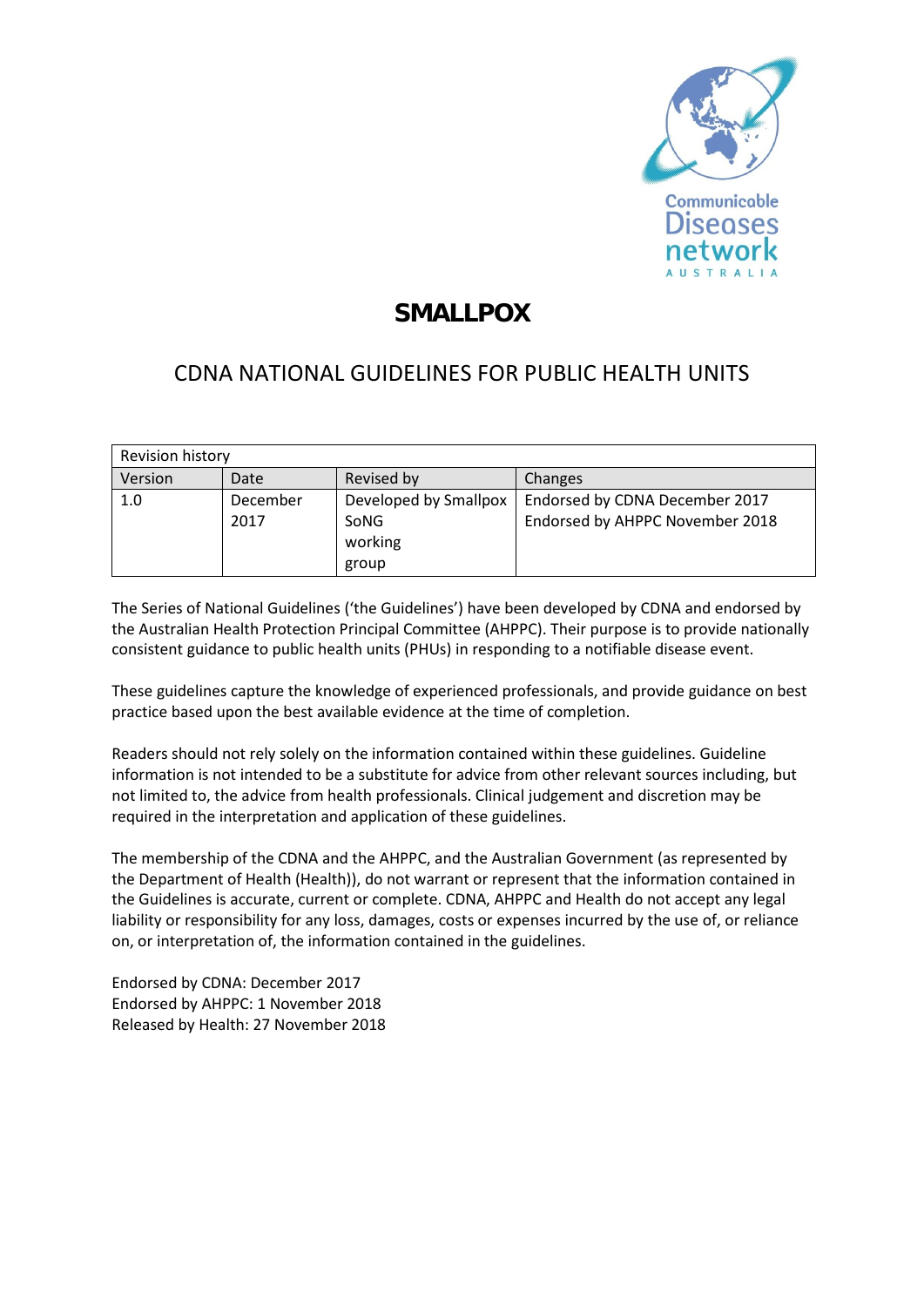## **SMALLPOX**

# **CDNA NATIONAL GUIDELINES FOR PUBLIC HEALTH UNITS**

## **Contents**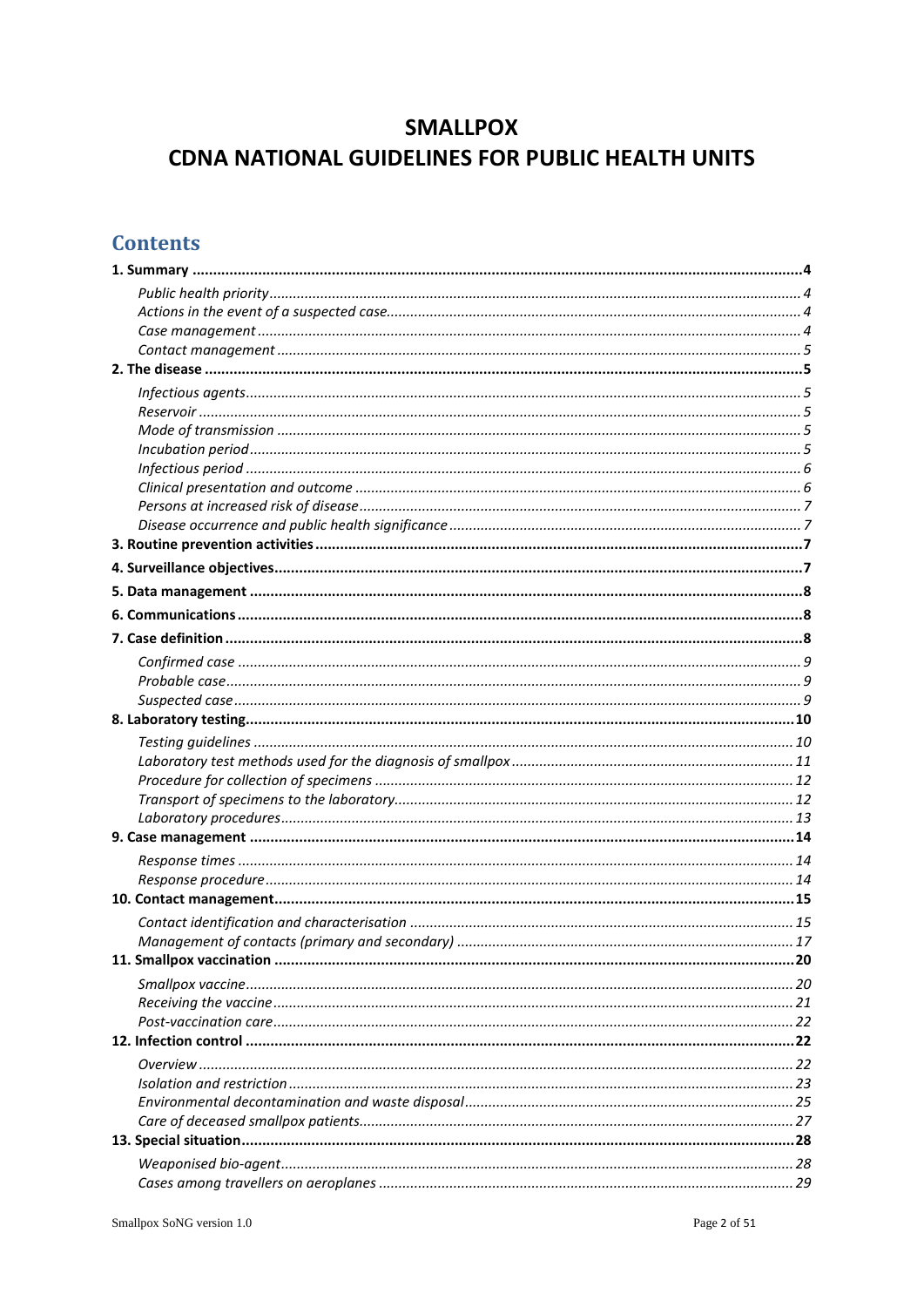| Appendix C: Clinical comparison of smallpox and chickenpox (varicella) infections36 |  |
|-------------------------------------------------------------------------------------|--|
|                                                                                     |  |
|                                                                                     |  |
|                                                                                     |  |
|                                                                                     |  |
|                                                                                     |  |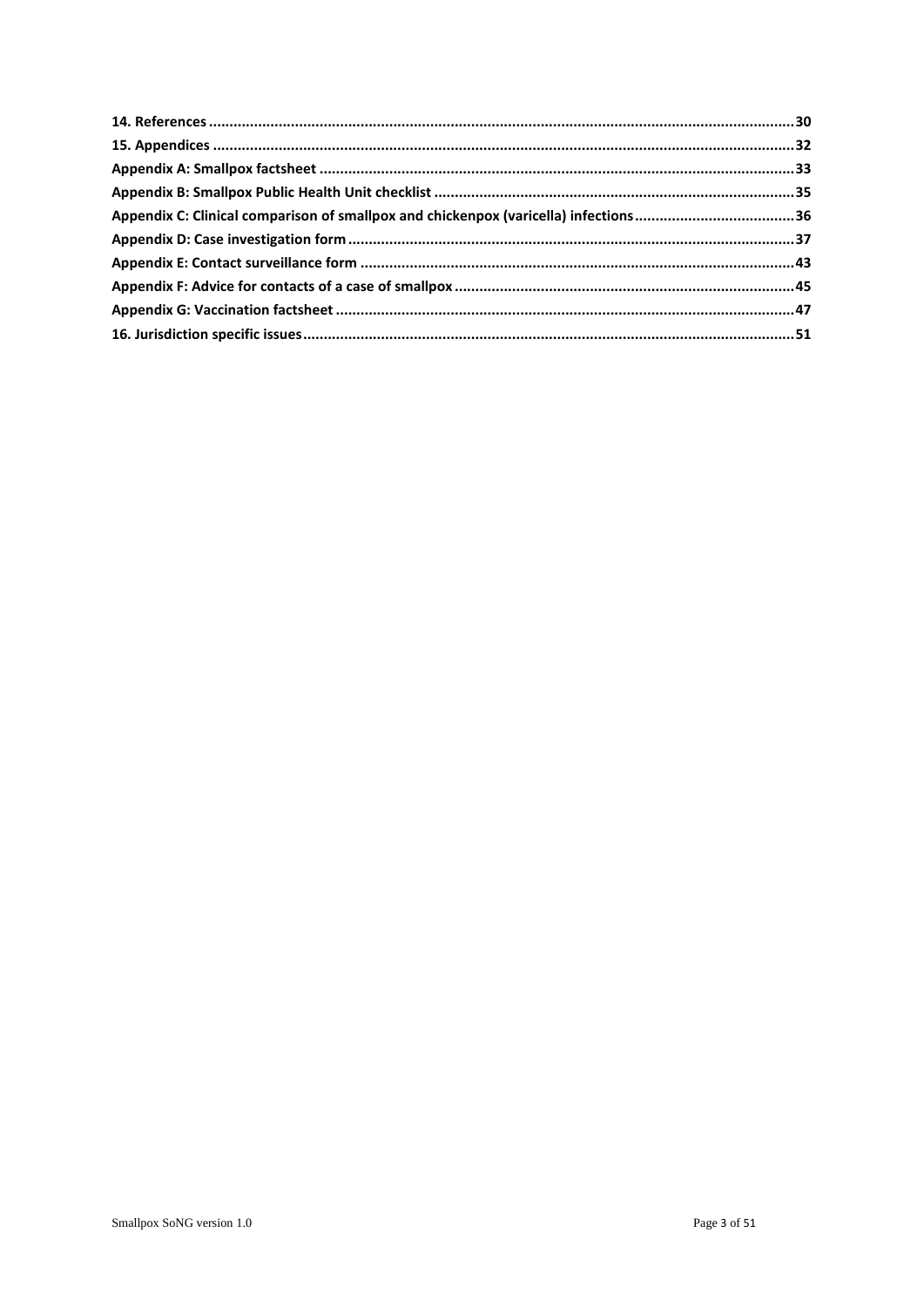## <span id="page-3-0"></span>**1. Summary**

This guideline describes the public health response to a case of smallpox.

This guideline is intended to be used together with the national Plan for Smallpox Outbreak, Preparedness, Response and Management (Smallpox Plan) and jurisdictional smallpox response plans.

A single confirmed or probable case will initiate activation of the smallpox response plans. Other criteria for activation of smallpox response plans include:

- reports of suspected smallpox cases once an outbreak has been confirmed elsewhere
- reports of human exposures to an environmental source containing smallpox virus.

## <span id="page-3-1"></span>**Public health priority**

Urgent. Respond to suspected, probable and confirmed cases immediately.

Smallpox has been eradicated as a naturally occurring infectious illness, with no known animal vector[\(1\)](#page-29-1). The last naturally acquired case of smallpox occurred in 1977. The re-introduction of smallpox would constitute a Public Health Emergency of International Concern under the International Health Regulations (IHRs)[\(2\)](#page-29-2). Any delays in reporting or responding to smallpox cases may severely impact disease containment[\(3\)](#page-29-3).

Smallpox is a nationally notifiable disease, and a listed human disease under the *Biosecurity Act 2015*[\(4,](#page-29-4) [5\)](#page-29-5).

## <span id="page-3-2"></span>**Actions in the event of a suspected case**

The aim is to isolate the infectious case and create a barrier of immune persons around the case (ring vaccination). Post exposure vaccination may prevent or modify disease. The following actions should be undertaken as soon as possible:

- identify and isolate smallpox cases to prevent further disease spread
- identify, vaccinate and monitor higher risk and lower risk primary contacts to prevent secondary cases
- identify, vaccinate and educate the household-like contacts of higher risk primary contacts to prevent tertiary cases
- vaccinate first responders (healthcare and emergency workers who may come into contact with a smallpox case or specimens).

This surveillance and containment strategy may be supplemented with large-scale vaccination, based on risk assessments. Targeted mass vaccination in addition to the strategies listed above is important if there were a large number of index cases or delay in commencement of containment. Mass vaccination, of both affected and unaffected communities, may be undertaken.

## <span id="page-3-3"></span>**Case management**

Suspected, probable and confirmed cases should be immediately isolated and notified to the relevant Communicable Disease Branch (CDB) who will report to the National Incident Room (NIR). Immediately commence follow-up investigation. Early in an outbreak, laboratory confirmation should be sought in all cases. Subsequently, laboratory confirmation is not necessary in cases with clinical and epidemiological evidence. Undertake a clinical and exposure risk assessment in consultation with the Chief Human Biosecurity Officer (CHBO) and relevant infectious diseases service.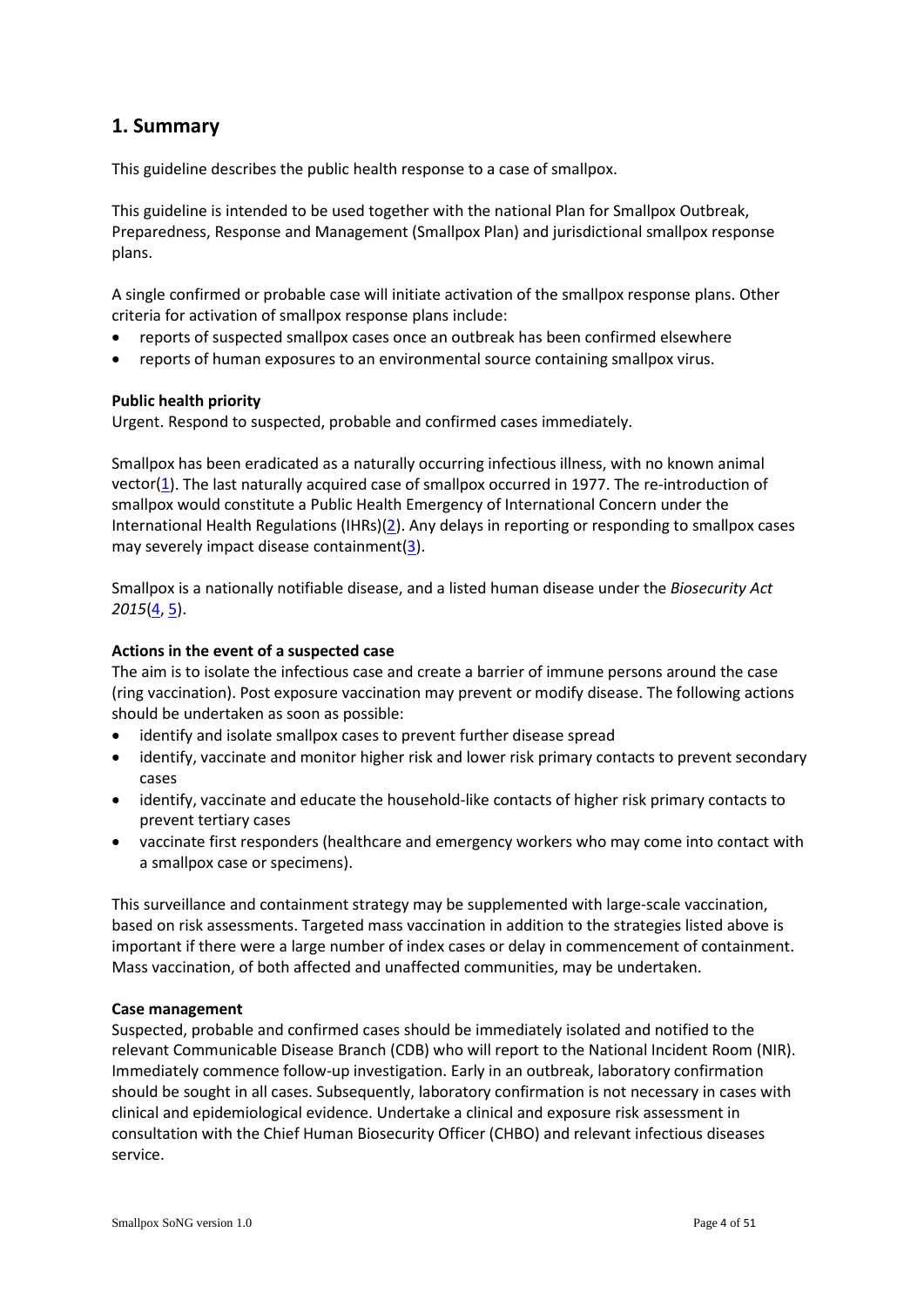## <span id="page-4-0"></span>**Contact management**

All contacts of a confirmed or probable case must be traced immediately. The following steps should be taken:

- Categorise primary contacts as either higher risk or lower risk.
- Identify secondary contacts (household-like contacts of higher risk primary contacts) (see Sectio[n 10. Contact management\)](#page-14-0).
- Unless there is an absolute contraindication, vaccinate all higher risk primary contacts. Unless there is a relative or absolute contraindication, vaccinate lower risk primary contacts and secondary contacts.
- Quarantine all higher and lower risk primary contracts (until 17 days from last exposure).
- All higher risk and lower risk primary contacts should commence symptom surveillance, including daily public health unit (PHU) check-up.
- Isolate immediately any contact with symptoms compatible with smallpox, and manage as a probable case.

## <span id="page-4-1"></span>**2. The disease**

## <span id="page-4-2"></span>**Infectious agents**

Smallpox is caused by infection with either of the closely related variola viruses: variola major and variola minor[\(1\)](#page-29-1). Variola viruses are deoxyribonucleic acid (DNA) viruses of the genus *Orthopoxvirus*, which also includes vaccinia (used to produce the smallpox vaccine), monkeypox and cowpox.

Variola virus is thought to be unlikely to survive on its own for more than 24 hours when exposed to normal environmental conditions (ambient temperature, usual humidity and sunlight)[\(6,](#page-29-6) [7\)](#page-29-7). The infectious dose is unknown (in aerosol it may be very low, e.g., only 10–100 virions) [\(1,](#page-29-1) [7,](#page-29-7) [8\)](#page-29-8). Ten to twenty secondary cases may develop from each primary case( $6$ ).

## <span id="page-4-3"></span>**Reservoir**

Smallpox is a human disease with no known animal or environmental reservoir $(1)$ . There is no carrier state. Global eradication of smallpox was certified by the World Health Assembly in 1980.

## <span id="page-4-4"></span>**Mode of transmission**

Smallpox had household or close contact attack rates of up to 88%[\(9\)](#page-29-9). Transmission occurred primarily via the respiratory tract (droplet spread) and to a lesser extent through direct contact such as from pustules. Close contact is usually required (i.e. within 2 metres)[\(1\)](#page-29-1).

Less commonly, spread occurred from contaminated fomites such as bed linen or clothing[\(10\)](#page-29-10). The duration of infectivity of fomites is unknown, but likely to be no more than a few days.[\(11\)](#page-29-11) Spread through fine particle aerosols could occur if cough was present $(1)$ . Two hospital-based outbreaks resulting from airborne spread through air corridors have been described[\(12\)](#page-29-12). The conjunctivae or the placenta were occasional portals of entry of infection $(10)$ .

Cases with more severe illness transmit smallpox more effectively than those with mild or moderate illness[\(12\)](#page-29-12).

## <span id="page-4-5"></span>**Incubation period**

The incubation period for smallpox is 7–17 days; most commonly 12–14 days to onset of prodromal illness and 2–3 days more to onset of rash $(7, 13)$  $(7, 13)$ .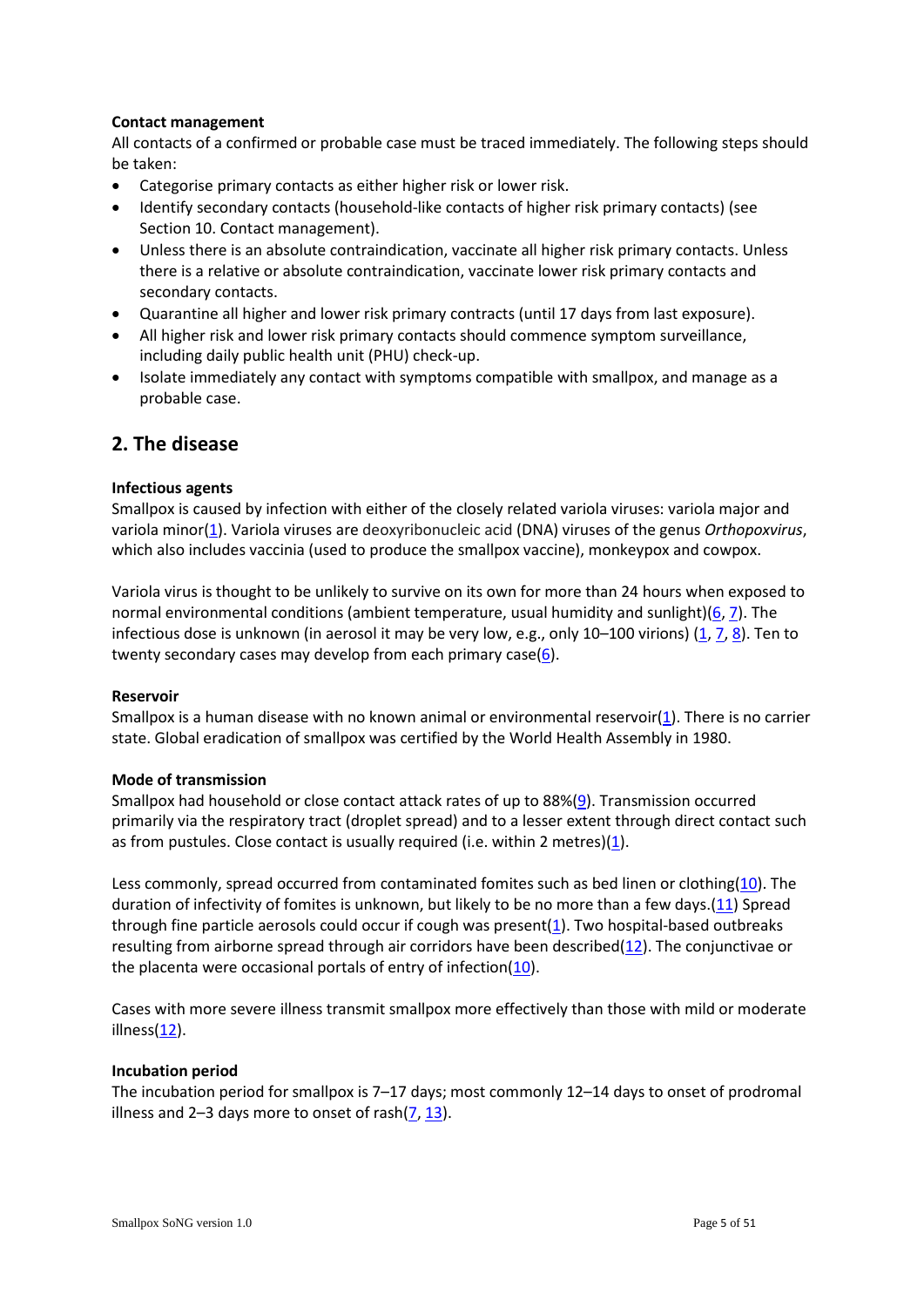## <span id="page-5-0"></span>**Infectious period**

Cases are not believed to be infectious prior to the onset of symptoms. Cases should be regarded as infectious from the onset of fever. Cases are most infectious from the onset of the rash and for the first 7–10 days of rash $(7)$ .

As a precaution and for the purposes of contact tracing, the infectious period is from 24 hours before recognition of fever or other prodromal symptoms until the last scabs from the rash fall off.

Cases have occurred after contact with corpses.[\(14,](#page-29-14) [15\)](#page-29-15) The duration of infectivity of corpses is unknown.

## <span id="page-5-1"></span>**Clinical presentation and outcome**

Typically smallpox infection has a 2–3 day prodromal stage which is characterised by an acute onset of high fever (≥38 °C) and constitutional symptoms such as malaise, prostration, headache, severe back pain and, on occasion, abdominal pain and vomiting $(7, 16, 17)$  $(7, 16, 17)$  $(7, 16, 17)$ . A maculopapular rash develops 2–3 days after symptom onset in which individual lesions containing infectious virus appear over a 1–2 day period and then progress over a period of 6 or more days through successive stages of macules, papules, vesicles, and pustules[\(1,](#page-29-1) [7\)](#page-29-7). Vesicles are filled with clear fluid and often have a depression in the centre. The vesicles change to pustules which are round, well circumscribed, tense and firm ('bullet like') without an inflammatory flare[\(1\)](#page-29-1). Crusted scabbing usually begins 8–9 days after rash onset. Scabs fall off leaving depigmented skin and, over time, frequently scars (pockmarks). Classically the rash commences on the mucosa of the mouth and pharynx, then face, hands, forearms and feet (including palms and soles) before occurring on the torso (centrifugal distribution). The rash usually spreads to involve most of the body over a period of 24 hours. Lesions are usually more profuse on the face, forearms and lower legs than the upper arms, thighs or torso. Prominent surfaces and areas exposed to irritation are more heavily involved in the rash while protected surfaces are usually spared. Lesions are usually at the same stage of development in a given area of the body.

Variola major virus causes a severe illness with an overall fatality rate of 30% or more while variola minor virus causes a milder illness with a fatality rate of 1% or less $(7)$ .

The World Health Organization (WHO) classified smallpox into five phenotypes as follows[\(18\)](#page-29-18):

- Ordinary (classic). The majority of variola major cases were of the ordinary type (case fatality approximately 30%) as detailed above[\(1\)](#page-29-1).
- Flat (malignant). This rare form had a case fatality rate of approximately 96%. It occurred more frequently in children, and was characterised by intense toxaemia( $1, 19$ ). The skin lesions developed slowly, become confluent, and remained flat and soft ('velvety' to the touch), and never progressed to the pustular stage. Unless fatal, the lesions gradually disappeared without forming scabs. This can be misdiagnosed as haemorrhagic chickenpox[\(7,](#page-29-7) [19\)](#page-29-19).
- Haemorrhagic. This rare form of smallpox had a case fatality rate of approximately 96%[\(1\)](#page-29-1). Severe prodromal symptoms with high fever, severe headache, and abdominal pain began after a shortened incubation period( $19$ ). A dusky erythema soon developed followed by petechiae and skin and mucosal haemorrhages. Death usually occurred by the 5th or 6th day of rash, often before more characteristic smallpox lesions developed[\(7\)](#page-29-7). The two forms of haemorrhagic-type smallpox, early and late, were differentiated by the occurrence of haemorrhages after the appearance of the rash in the late form $(19)$ . Haemorrhagic smallpox occurred in all age groups but pregnant women were particularly susceptible. This form can be misdiagnosed as meningococcaemia or acute leukaemia[\(7,](#page-29-7) [19\)](#page-29-19).
- Vaccine-modified. The prodromal stage may still consist of severe headache, backache, and fever[\(19\)](#page-29-19). The skin lesions usually evolved more quickly with crusting completed within 10 days.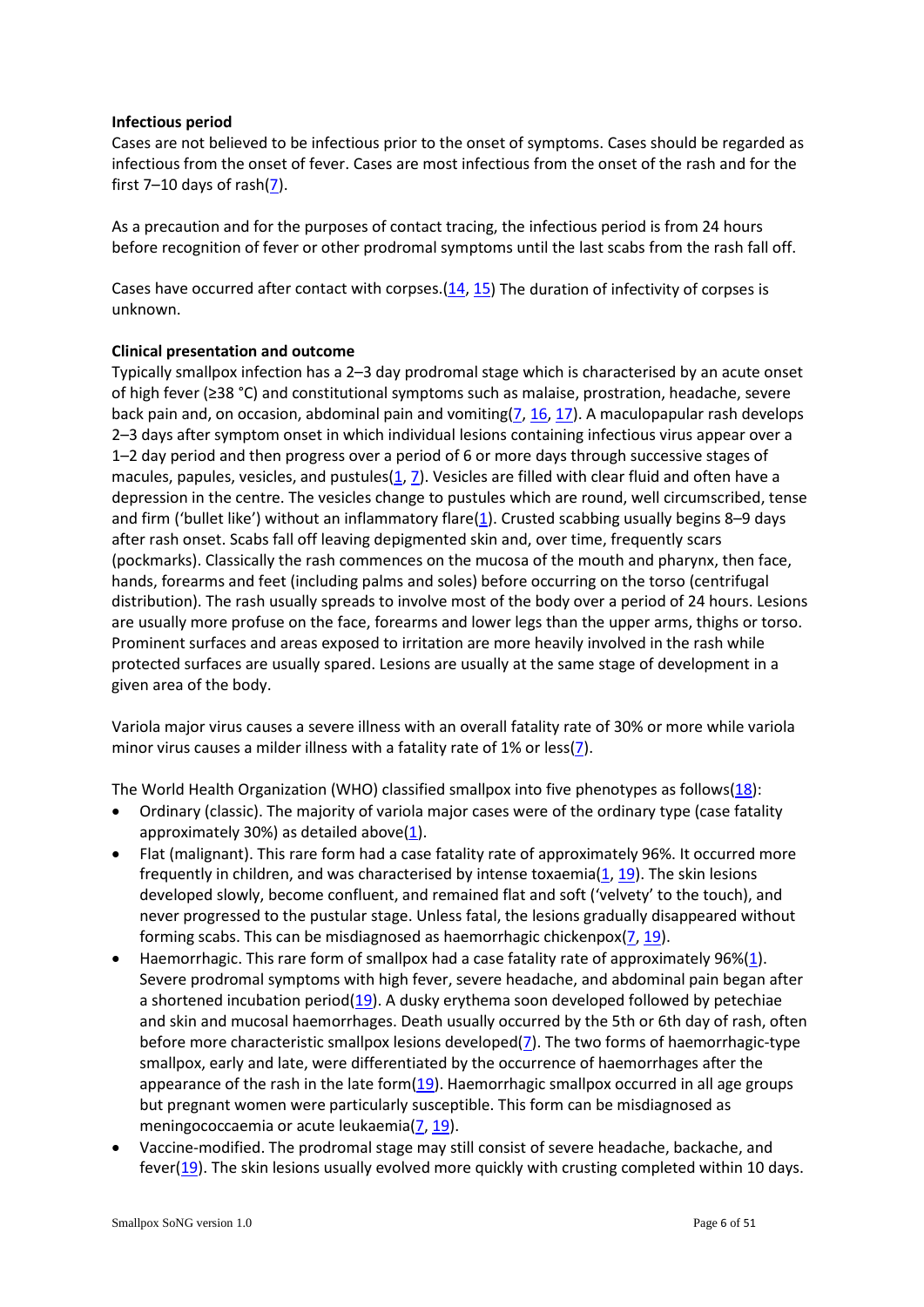The lesions were usually fewer in number and more superficial than in ordinary-type smallpox. Vaccine-modified smallpox was not usually associated with mortality.

• Subclinical infection (called variole sine eruptione (without rash)), was uncommon [\(20,](#page-29-20) [21\)](#page-29-21). Subclinical infection occurred in highly immune persons and was not infectious to others[\(1,](#page-29-1) [14,](#page-29-14) [22\)](#page-29-22).

Multiple complications may occur as a result of smallpox including bacterial infection, sepsis, arthritis, corneal ulceration with resulting blindness, osteomyelitis and encephalitis[\(1\)](#page-29-1). In pregnant women spontaneous abortion and stillbirth may also occur.

In fatal cases, death usually occurred during the second week of illness[\(7\)](#page-29-7). The exact cause of death in smallpox is unclear but is likely due to toxaemia resulting from circulating immune complexes and variola antigens[\(10\)](#page-29-10).

Se[e Appendix C](#page-35-1) for a comparison of smallpox (variola) and chickenpox (varicella) infections.

## <span id="page-6-0"></span>**Persons at increased risk of disease**

The majority of the public will be susceptible to smallpox $(1)$ . Susceptibility is universal among those who have not had prior smallpox or been vaccinated. Routine vaccination of the Australian public ceased before 1980[\(23\)](#page-29-23). The duration of immunity following immunisation is unknown, however it is thought that a single dose of vaccination will offer protection from infection for 5–10 years, and protection from fatal disease may be lifelong[\(1,](#page-29-1) [10,](#page-29-10) [24\)](#page-30-0). Natural infection confers lifelong immunity.[\(22\)](#page-29-22)

Secondary cases are most likely in the household-like contacts or health-care contacts of cases as most cases self-isolate due to illness prior to the most infectious period[\(7\)](#page-29-7). Classically, smallpox spreads in expanding rings of close contacts with waves of cases corresponding to the incubation period (normally 12-14 days)[\(25\)](#page-30-1).

## <span id="page-6-1"></span>**Disease occurrence and public health significance**

The last naturally acquired case occurred in October 1977 in Somalia[\(26\)](#page-30-2). In 1978 two laboratoryrelated cases occurred in Birmingham, England[\(27\)](#page-30-3). Global eradication was certified in 1979 by WHO, and sanctioned by the World Health Assembly in May 1980[\(10\)](#page-29-10).

A case of smallpox could occur now through:

- natural re-emergence, e.g., mutation of another pox virus[\(28\)](#page-30-4); or
- laboratory release (deliberate or accidental) of variola virus from one of two known existing repositories, or unknown repository; or
- release of, or self-inoculation with, synthetically manufactured variola virus.

## <span id="page-6-2"></span>**3. Routine prevention activities**

A small number of laboratory workers who work with smallpox-related viruses continue to be immunised.

## <span id="page-6-3"></span>**4. Surveillance objectives**

- To maintain vigilance and rapidly identify, isolate, and treat human cases and prevent transmission to their contacts.
- To rapidly create a ring of immunity around identified cases by identifying and providing vaccination to primary higher and lower risk contacts and secondary contacts.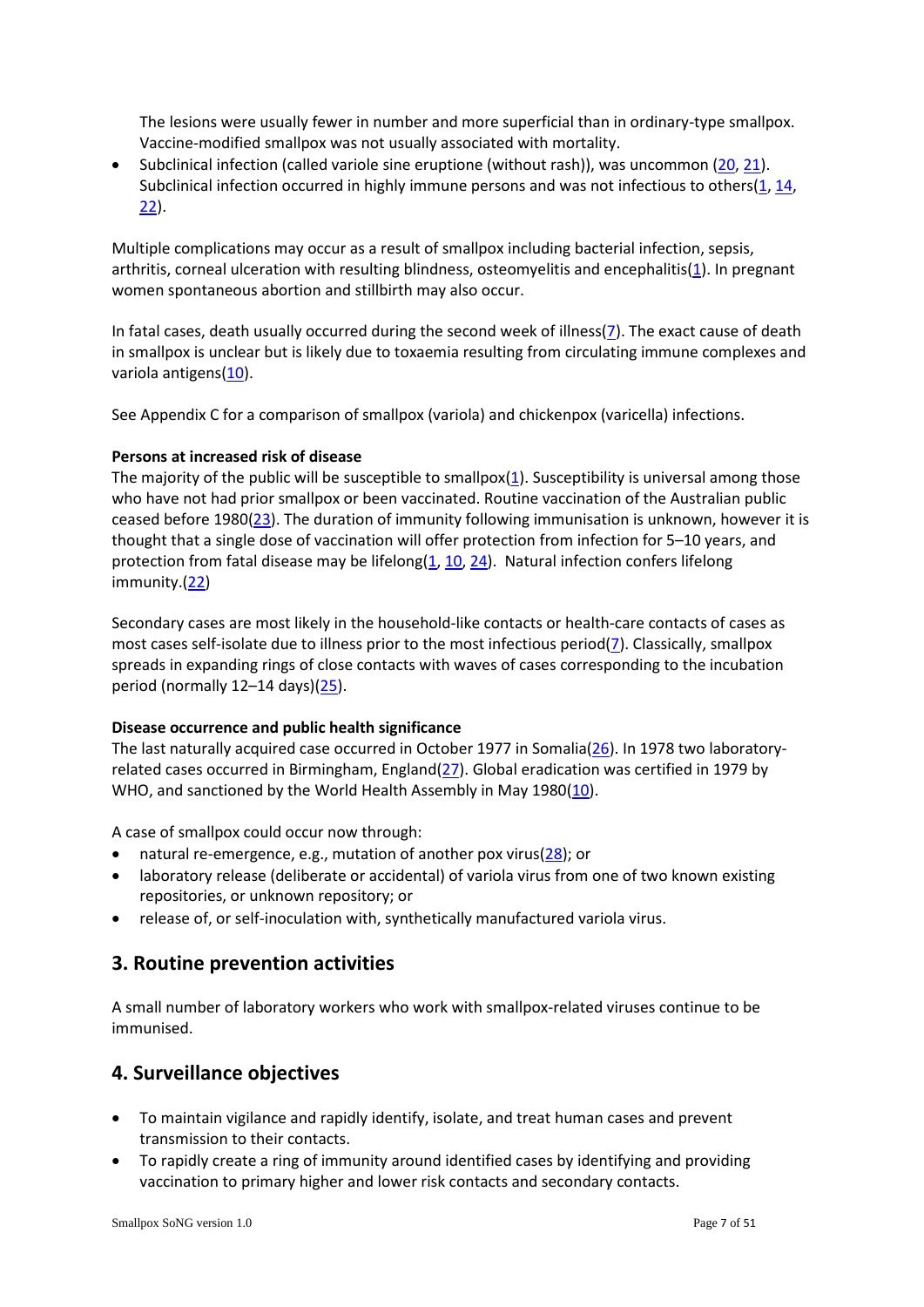## <span id="page-7-0"></span>**5. Data management**

Probable and confirmed cases should be entered onto the National Notifiable Diseases Surveillance System (NNDSS), ideally within one working day of notification. The date of onset is the date of onset of the illness, not of the rash.

Cases subsequently shown not to have smallpox should be removed from the NNDSS within one working day.

## <span id="page-7-1"></span>**6. Communications**

A single case of smallpox would result in activation of the Communicable Disease Incident of National Significance protocol. Media and communications should be coordinated in accordance with the Health CBRNINC Plan: Domestic Health Response Plan for Chemical, Biological, Radiological or Nuclear Incidents of National Consequence.

Clear roles and responsibilities and lines of communication are required to implement an effective response to a smallpox emergency. The state and territory health authorities are responsible for disease control. The role of Health will include overseeing the national response and supply of vaccine.

Health will nominate a Media Liaison Officer supported by the NIR who will work in conjunction with the AHPPC and the Attorney-General's Department (AGD) Emergency Management Australia (EMA) to manage public information releases.

Health will provide overall national coordination, provide logistical support to states and territories and activate the NIR. Media releases will aim to reduce the potential for mixed messages and to ensure a common, national message to cases, their families and the general public. The common message will aim to ensure cases and their families receive consistent information about the responsibilities of all agencies involved and the nature of the response.

In the event that a national terrorist situation is declared, the media management arrangements that apply to such situations override the media management arrangements outlined above (refer to the *National Counter-Terrorism Plan* and *National Counter-Terrorism Handbook*).

## **Jurisdictional CDBs should notify suspected, probable and confirmed smallpox cases to the NIR by telephone (+61) 2 62893030 or email[: health.ops@health.gov.au.](mailto:health.ops@health.gov.au)**

## <span id="page-7-2"></span>**7. Case definition**

The case definition may have been updated since the publication of this guideline. Please check the [case definitions webpage](http://www.health.gov.au/internet/main/publishing.nsf/Content/cdna-casedefinitions.htm) on the Australian Department of Health's website (www.health.gov.au/internet/main/publishing.nsf/Content/cdna-casedefinitions.htm) for the latest version.

## **Reporting**

Both confirmed cases AND probable cases should be notified.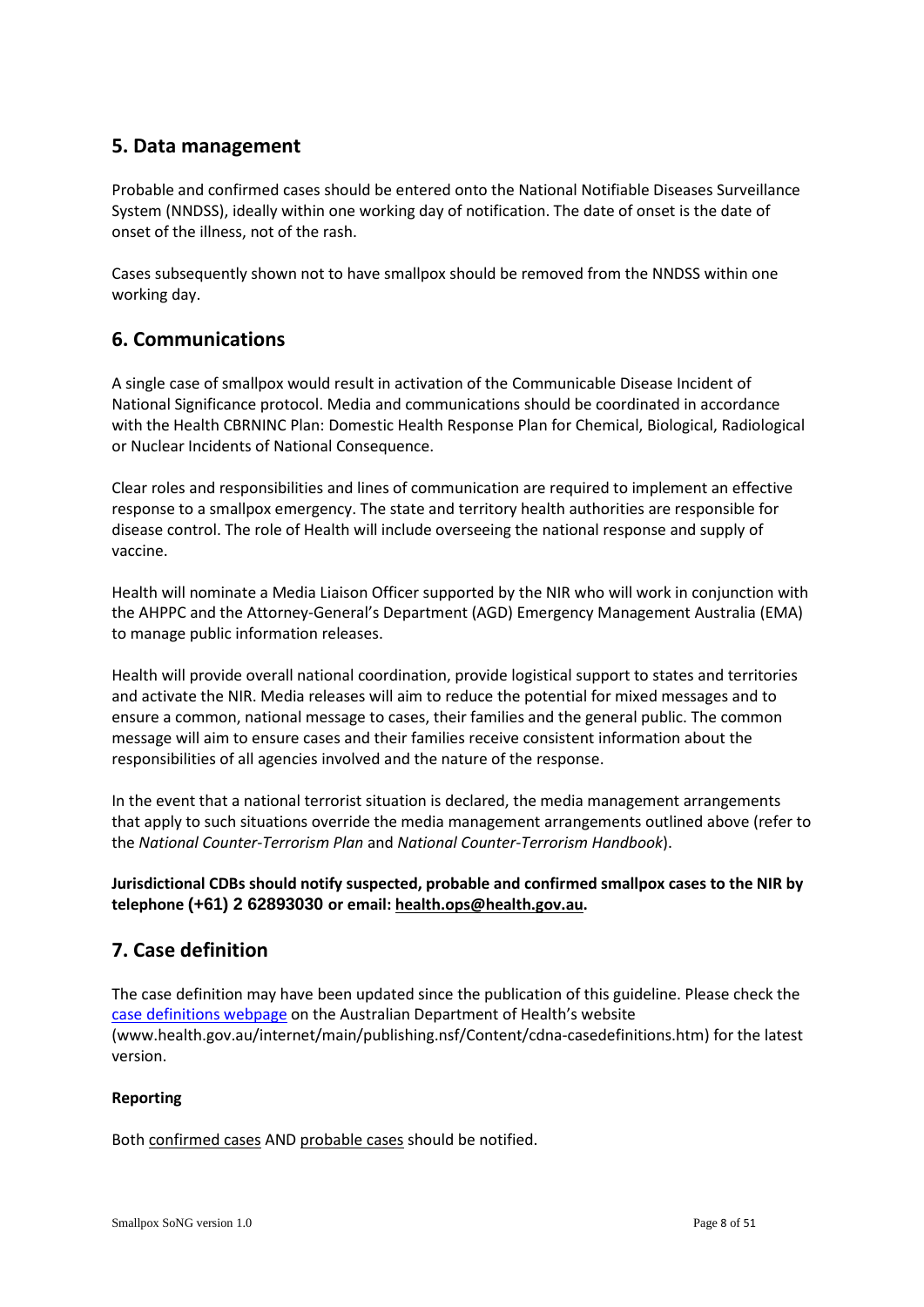## <span id="page-8-0"></span>**Confirmed case**

A confirmed case requires laboratory definitive evidence only.

## *Laboratory definitive evidence*

1. Isolation of variola virus, confirmed at the Victorian Infectious Diseases Reference Laboratory (VIDRL);

OR

2. Detection of variola virus by nucleic acid testing, confirmed at VIDRL.

## <span id="page-8-1"></span>**Probable case**

A probable case requires either:

- 1. Clinical evidence and laboratory suggestive evidence;
- OR
- 2. Clinical evidence

AND epidemiological evidence.

### *Laboratory suggestive evidence*

- 1. Detection of a poxvirus resembling variola virus by electron microscopy (EM);
- 2. Isolation of variola virus pending confirmation;
- <span id="page-8-3"></span>3. Detection of variola virus by nucleic acid testing pending confirmation.

### *Clinical evidence*

Credible clinical smallpox as judged by an expert physician $^1$  $^1$ .

### *Epidemiological evidence*

An epidemiological link to a confirmed case.

#### <span id="page-8-2"></span>**Suspected case**

1. Cli[n](#page-8-3)ical syndrome consistent with smallpox as judged by an expert physician<sup>1</sup>; this may include an illness with acute onset of fever ≥38 °C followed by a rash<sup>[2](#page-8-5)</sup> characterised by firm, deep seated vesicles or pustules in the same stage of development without other apparent cause;

#### AND

2. The case does not meet the probable or confirmed case definition.

#### *Note*

**.** 

The *Guidelines for Smallpox Outbreak, Preparedness, Response and Management* include separate case definitions for smallpox surveillance both preceding and during an outbreak. The Guidelines define confirmed, probable, suspected and possible cases for the purposes of public health response. The definitions are at some variance with the case definitions for reporting to the National Notifiable Diseases Surveillance System. **Suspected cases** and **possible cases** should also be reported to the State/Territory health department.

<span id="page-8-4"></span> $1$  Such as an infectious diseases physician, clinical microbiologist or public health physician. See suspected case for usual clinical presentation.

<span id="page-8-5"></span> $<sup>2</sup>$  Note that fever precedes rash. A rash is not required to identify a suspected case in a person with an</sup> epidemiological link.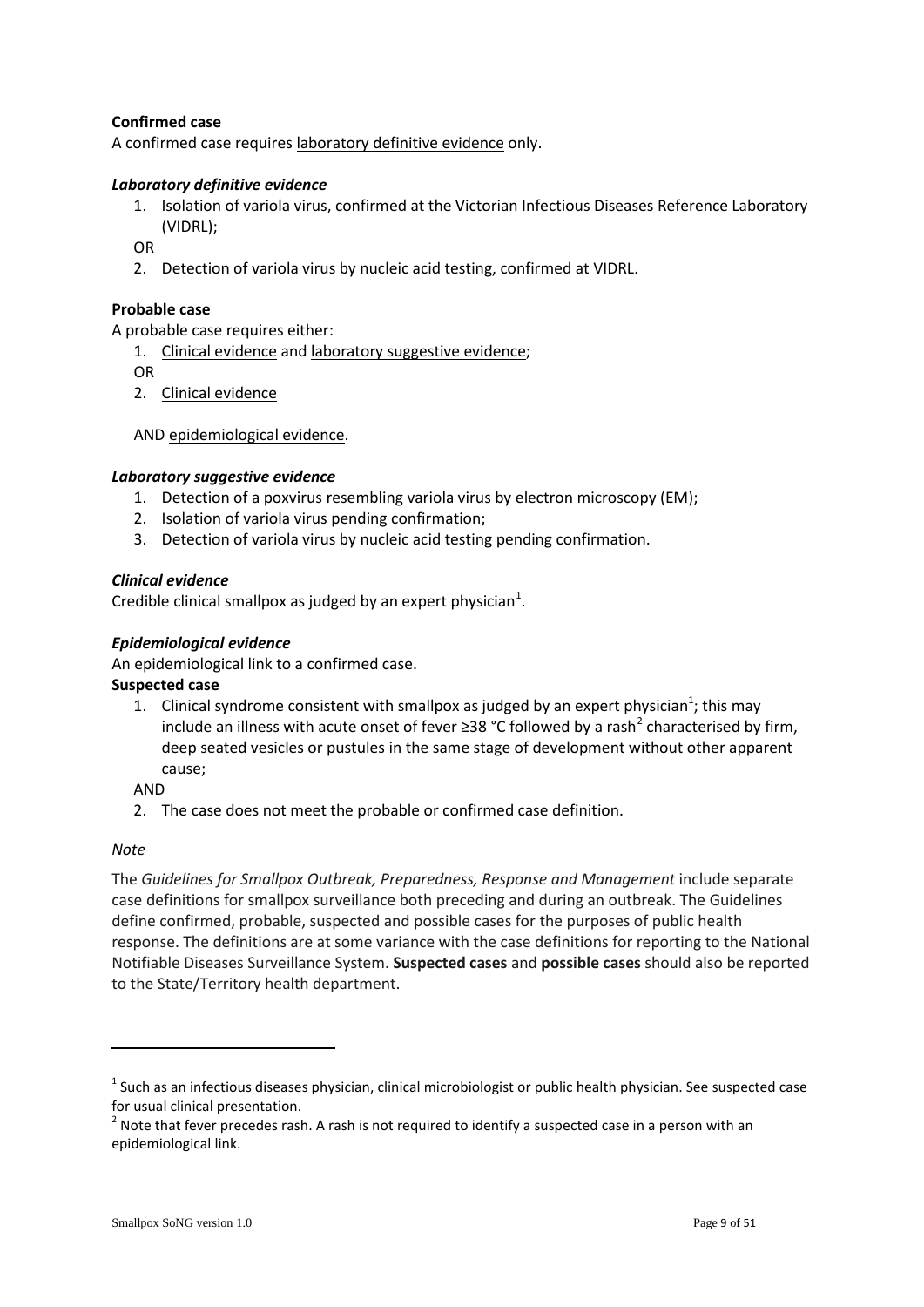## <span id="page-9-0"></span>**8. Laboratory testing**

Initial testing for smallpox is undertaken at the National High Security Quarantine Laboratory (NHSQL) in VIDRL or the Institute of Clinical Pathology and Medical Research (ICPMR) (for NSW cases). Confirmatory testing is undertaken at VIDRL.

NHSQL should be notified through the relevant state or territory CHBO.

Polymerase Chain Reaction (PCR) is the primary diagnostic modality employed for detection of smallpox, and collection of appropriate vesicle swabs for this purpose is a priority. Rapid diagnosis is performed using variola-specific and orthopox real-time PCRs. Any positive result in either method must be confirmed using alternative PCR assays targeting different gene segments followed by sequence analysis to verify specificity.

Viral electron microscopy is available as an adjunct to PCR at VIDRL if required.

## *Security Sensitive Biological Agent*

Smallpox is a Tier 1 Security Sensitive Biological Agent (SSBA) under the *National Health Security Act 2007* (NHS Act) and requires storage in a Physical Containment (PC) Level 4 Laboratory.

The list of SSBAs defines which biological agents are of security concern. Tier 1 agents on the list of SSBAs are those agents that pose the highest level biosecurity risk to Australia.

## *Procedure for arranging smallpox testing at the NHSQL in VIDRL*

When a patient with suspected smallpox is identified, the NHSQL at VIDRL will carry out testing of specimens. NHSQL should be notified through the relevant state or territory CHBO. However, direct contact with the medical microbiologist on call at VIDRL is essential to arrange receipt of specimens and obtain advice on specimen collection, safe packaging and transport. In the event of ongoing cases, VIDRL will advise on which PC3 or PC4 laboratories can receive specimens in the relevant jurisdiction.

## VIDRL CONTACTS

| • On-call microbiologist               | 0438 599 437   |
|----------------------------------------|----------------|
| Back up is provided by the following:  |                |
| • On-call laboratory manager           | 0438 599 439   |
| • Royal Melbourne Hospital switchboard | (03) 9342 7000 |

## <span id="page-9-1"></span>**Testing guidelines[3](#page-9-2)**

**.** 

The recommended approach to smallpox testing will vary depending upon the current epidemiological context and threat level.

## *Laboratory test procedures for smallpox by response according to "threat categories"*

The threat categories used are: smallpox remains eradicated; specific threat or release/case(s) overseas; release or case in Australia; outbreak in Australia.

<span id="page-9-2"></span> $3$  More details regarding laboratory testing are available in Inger Damon, Hermann Meyer, & Shchelkunov, S. (2010). Laboratory diagnostics for smallpox (variola virus). In A. S. Khan & G. L. Smith (Eds.), *Scientific review of variola virus research, 1999–2010*. Geneva, Switzerland: World Health Organization.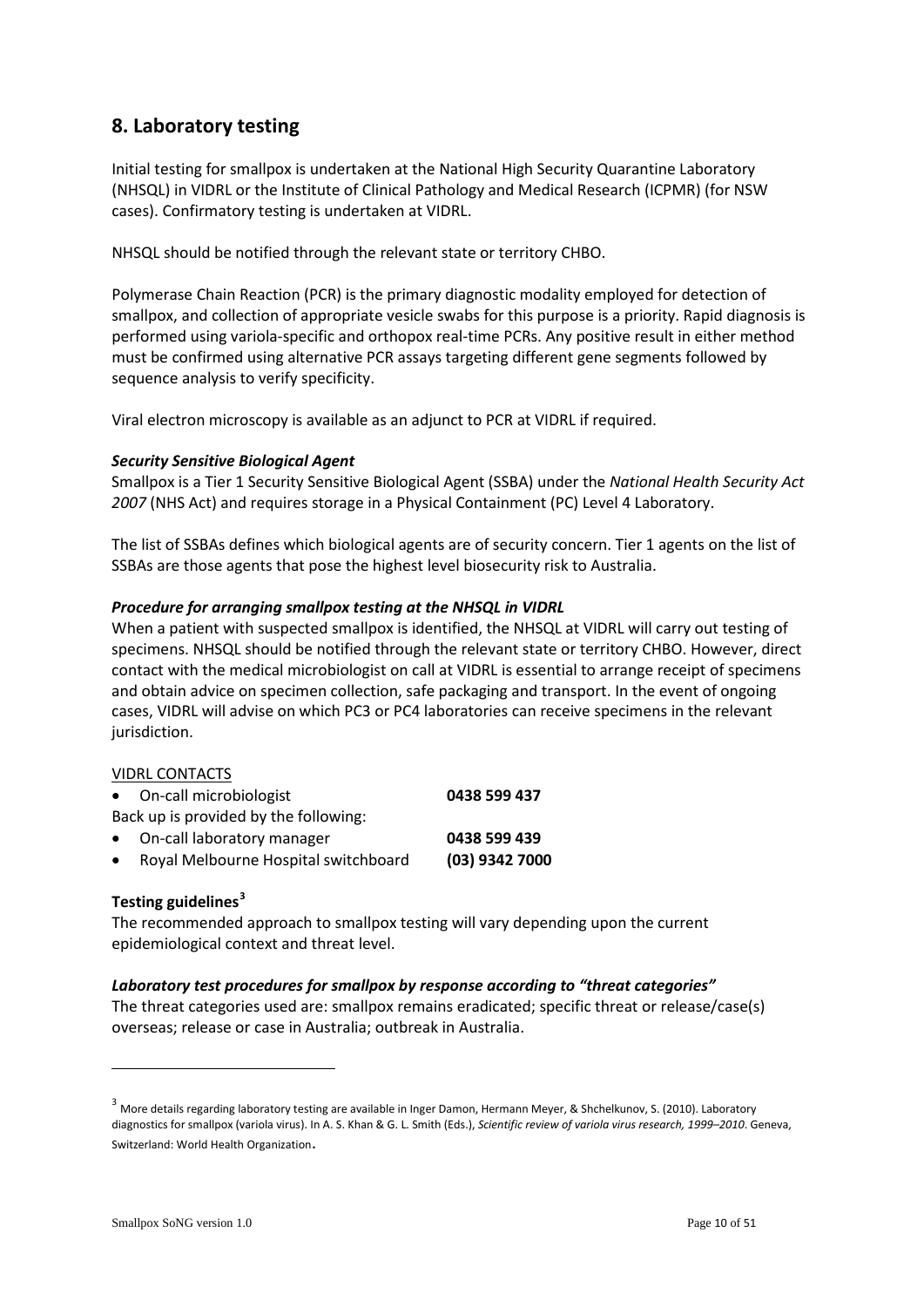## **Table 1 Laboratory test procedures for smallpox by response**

| <b>Smallpox status</b>                                                         | Laboratory response procedures                                                                                                                                                                                                                                                                                                                                                                                                                                 |
|--------------------------------------------------------------------------------|----------------------------------------------------------------------------------------------------------------------------------------------------------------------------------------------------------------------------------------------------------------------------------------------------------------------------------------------------------------------------------------------------------------------------------------------------------------|
|                                                                                | <b>Decentralised exclusion of smallpox:</b><br>Low pre-test probability of smallpox;<br>$\bullet$<br>Moderate containment requirement; and<br>$\bullet$<br>Modest throughput demand<br>$\bullet$                                                                                                                                                                                                                                                               |
| <b>Smallpox</b><br>remains<br>eradicated                                       | Laboratory action:<br>Designated PHLN labs are lead agencies<br>PC3 processing + immune staff<br>Differential diagnoses tested (varicella zoster virus (VZV), herpes<br>$\bullet$<br>simplex virus (HSV))<br>If tests for differential diagnoses are negative, test for variola virus<br>$\bullet$<br>by PCR (if available); and Refer to NHSQL (VIDRL) or Laboratory<br>Response Network (LRN) member laboratory (ICPMR) for PCR                              |
| <b>Specific threat</b><br>or release<br>Case(s)<br>overseas or in<br>Australia | Centralised screening for the first smallpox case:<br>Elevated pretest probability of smallpox<br>$\bullet$<br>High containment requirements<br>$\bullet$<br>Increased throughput demand<br>$\bullet$<br>Laboratory action:<br>NHSQL lead agency<br>$\bullet$<br>PC4 processing + immune staff<br>$\bullet$<br>Smallpox tested (PCR) by NHSQL (VIDRL)<br>$\bullet$<br>NHSQL (VIDRL) or LRN/PHLN member laboratory tests differential<br>$\bullet$<br>diagnoses |
|                                                                                | Decentralised confirmation of widespread smallpox:<br>High pretest probability of smallpox<br>٠<br>Diminished containment requirement<br>$\bullet$<br>High throughput demand                                                                                                                                                                                                                                                                                   |
| Outbreak in<br>Australia                                                       | Laboratory action:<br>Case epidemiologically linked to laboratory-proven smallpox:<br>Laboratory confirmation not necessary<br>$\bullet$<br>No epidemiological link:<br>Designated PHLN labs are lead<br>$\bullet$<br>PC3 processing (after deactivation in PC4) + immune staff<br>$\bullet$<br>Smallpox tested by PCR by LRN member laboratories<br>$\bullet$<br>PHLN lab tests differential diagnoses<br>$\bullet$                                           |

## <span id="page-10-0"></span>**Laboratory test methods used for the diagnosis of smallpox** *Polymerase chain reaction (PCR)*

PCR will almost always be the diagnostic modality used. Appropriate equipment includes:

- personal protective equipment (PPE)
- a small scalpel blade or tuberculin needle and syringe for removing the roofs and upper tissue from lesions
- Eppendorf tubes, cerebrospinal fluid tube, or similar sterile leak-proof container containing viral transport medium
- dry swabs
- a fine tip permanent marker pen
- a waterproof sharps container for needles, syringes and scalpels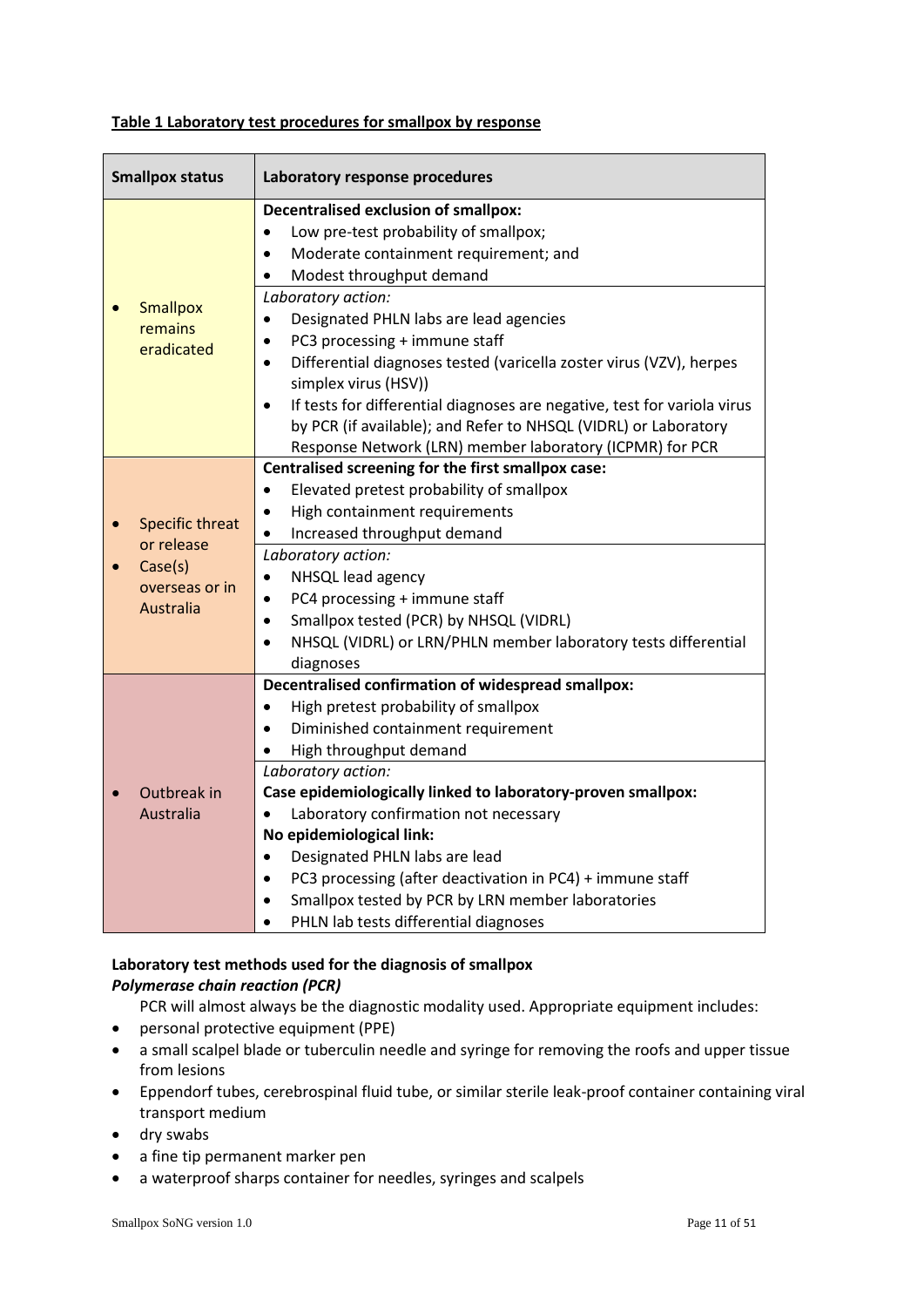- waterproof dressings
- a sealable plastic specimen bag, absorbent packaging material, a strong metal outer container, biohazard tape to seal it and 0.5% hypochlorite solution to clean the outside before transport to the laboratory
- high risk labels and
- a clinical waste bag for the disposal of discarded dressings and PPE.

## *Electron microscopy (only available at NHSQL and only performed when recommended by the Director of VIDRL).*

If for particular reasons electron microscopy is required, the PCR requirements are supplemented by:

- a "tuberculin" syringe and needle for aspirating fluid from vesicles and
- Eppendorf tube or cerebrospinal fluid tube, or similar sterile leak-proof container for vesicle fluid or crusts.

# <span id="page-11-0"></span>**Procedure for collection of specimens**

## *PCR*

The procedure for collecting specimens of vesicle fluid is as follows:

- Put on PPE (See Section [12. Infection control\)](#page-21-1).
- Gently deroof a vesicle using tuberculin needle and syringe. Discard the roof appropriately.
- Firmly rub a dry swab on the base of the lesion using a rotary motion. The objective is to absorb fluid from the vesicle onto the swab, and to dislodge cellular material from the lesion base which will also adhere to the swab.
- Place the swab into a sterile, leak-proof container of viral transport medium, carefully break or snip the swab shaft to allow closure of the tube, and replace the lid.
- Sample, as described above, at least 3 vesicles containing clear (i.e. non-pustular) fluid with the swabs pooled in a single tube.
- Label the tube with patient identifying data, place in the zip-lock plastic specimen bag and seal.
- Repeat to generate a duplicate of 3 swabs in a second tube, labelled and bagged as above.
- Cover the deroofed vesicles with waterproof dressing(s).

## *Electron Microscopy (EM)*

The procedure for collecting specimens of vesicle fluid is as follows:

- put on PPE
- puncture a vesicle with the tuberculin needle and syringe, draw up fluid and express it into a sterile leak-proof tube
- cover the punctured vesicle with a waterproof dressing
- vesicle crusts may be removed and sent for examination in a small sealed container (Eppendorf tube or similar sterile leak-proof container) and
- label the tube or container with patient identifying data, place in the zip-lock plastic specimen bag and seal.
- Do not submit vesicle fluids to the laboratory in hypodermic syringes or in capillary tubes, as this could be hazardous to laboratory staff extracting the specimen. Swabs or specimens in viral transport medium are not suitable for EM

## <span id="page-11-1"></span>**Transport of specimens to the laboratory**

The outside of each specimen container should be swabbed with disinfectant (5000 parts per million available chlorine) and a label should be attached bearing the patient's name, hospital identification, date of collection and the nature of the suspected infection. The specimens should be double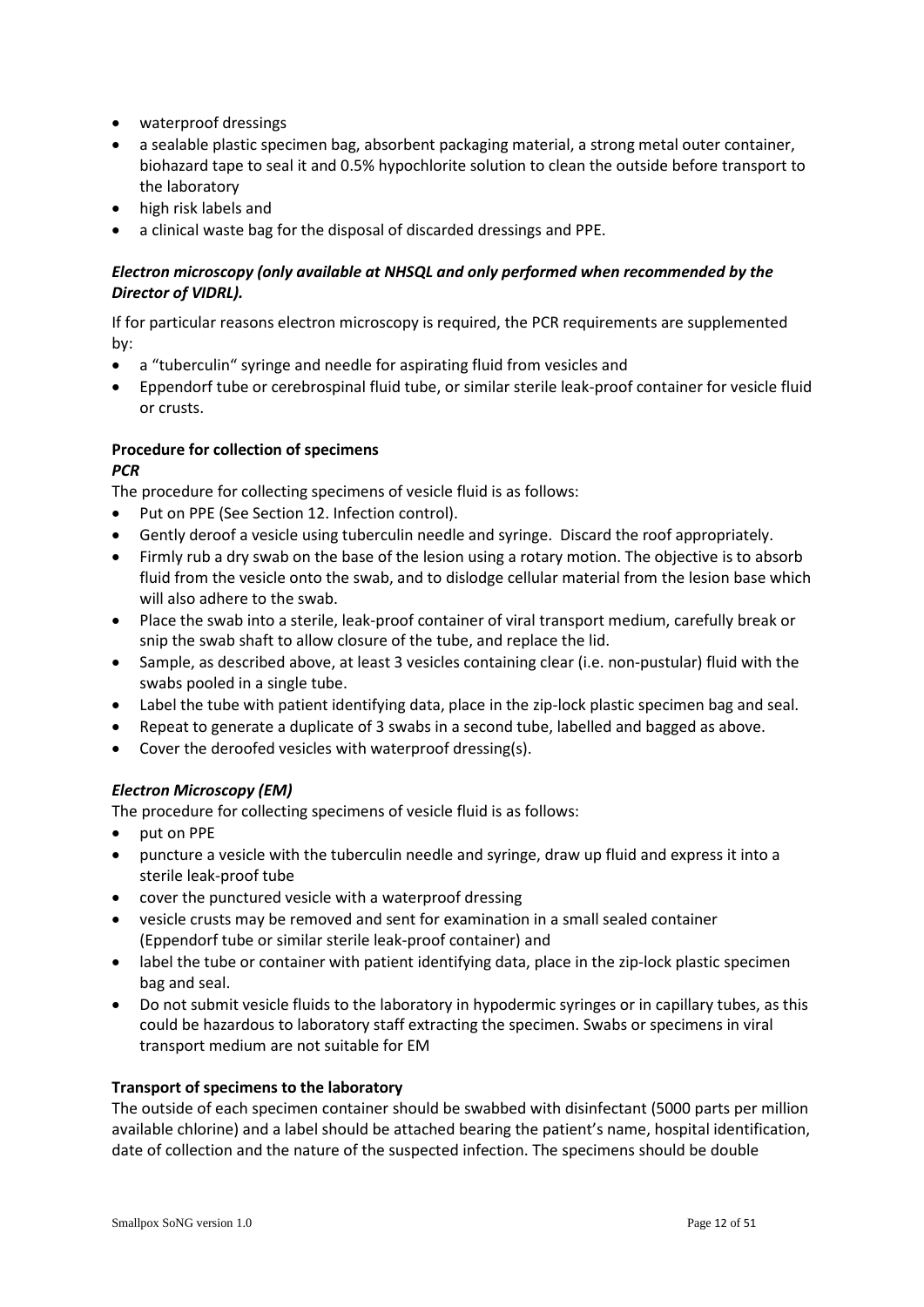bagged in secure, airtight and watertight bags, which have been similarly labelled. Bags containing specimens should be sponged with disinfectant before being removed from the patient's room.

Samples should be identified as infectious substances affecting humans (smallpox sample) and packaged and handled as required by International Air Transport Association (IATA) packing instruction 602.

The specimens should be packaged as follows:

- Place the specimens for transport in a tightly sealed, watertight container, such as a screw-cap plastic tube or vial, and seal the cap with tape. Make sure the plastic containers are resistant to temperatures as low as –80 °C.
- Wrap the primary container in sufficient absorbent material (e.g. tissue) to absorb the entire contents in case the container leaks or breaks.
- Place the wrapped, sealed primary container into a durable, watertight, screw-cap mailing tube or metal can and seal this primary container with tape.
- Several primary containers may be placed in one secondary container to a maximum of 50 mL of specimen material.
- Attach the specimen labels and other relevant information on the outside of the secondary container.
- Place the second container in a secure box or mailing tube addressed to:

*National High Security Quarantine Laboratory Victorian Infectious Diseases Reference Laboratory (VIDRL) The Doherty Institute 792 Elizabeth Street Melbourne VIC 3000*

Use a competent door-to-door courier. As individual commercial and non-commercial carriers or shipping services may apply different regulations for transporting biological specimens, contact a representative of the chosen carrier beforehand to ensure that all necessary formalities are fulfilled.

Notify the on-call VIDRL medical microbiologist of the dispatch of the specimen and flight time and number, courier or air waybill number as appropriate. If transport is by air, a dangerous goods declaration must be made (refer to the IATA Dangerous Goods regulations).

## <span id="page-12-0"></span>**Laboratory procedures**

#### *Specimen handling*

Clinical samples from suspected cases must be handled with due regard to the likelihood that smallpox is present, and the appropriate procedures observed. Screening for the first case or cases will be centralised in the NHSQL's PC4 facility. While smallpox remains eradicated or should community transmission of smallpox become re-established, smallpox exclusion and diagnosis may be performed by vaccinated staff in a PC4 laboratory. Should it be necessary to conduct work other than in PC4 laboratories, a full risk assessment must be conducted.

When specimens from suspected cases are sent to one of the designated PC3/4 regional laboratories for diagnosis, investigation will require:

- Handling of samples in a Class I or III cabinet based within a PC3/4 laboratory, preferably by vaccinated staff.
- Inactivation of the sample by guanidinium for PCR, to be undertaken within a Class I or III cabinet in a Level 3 laboratory.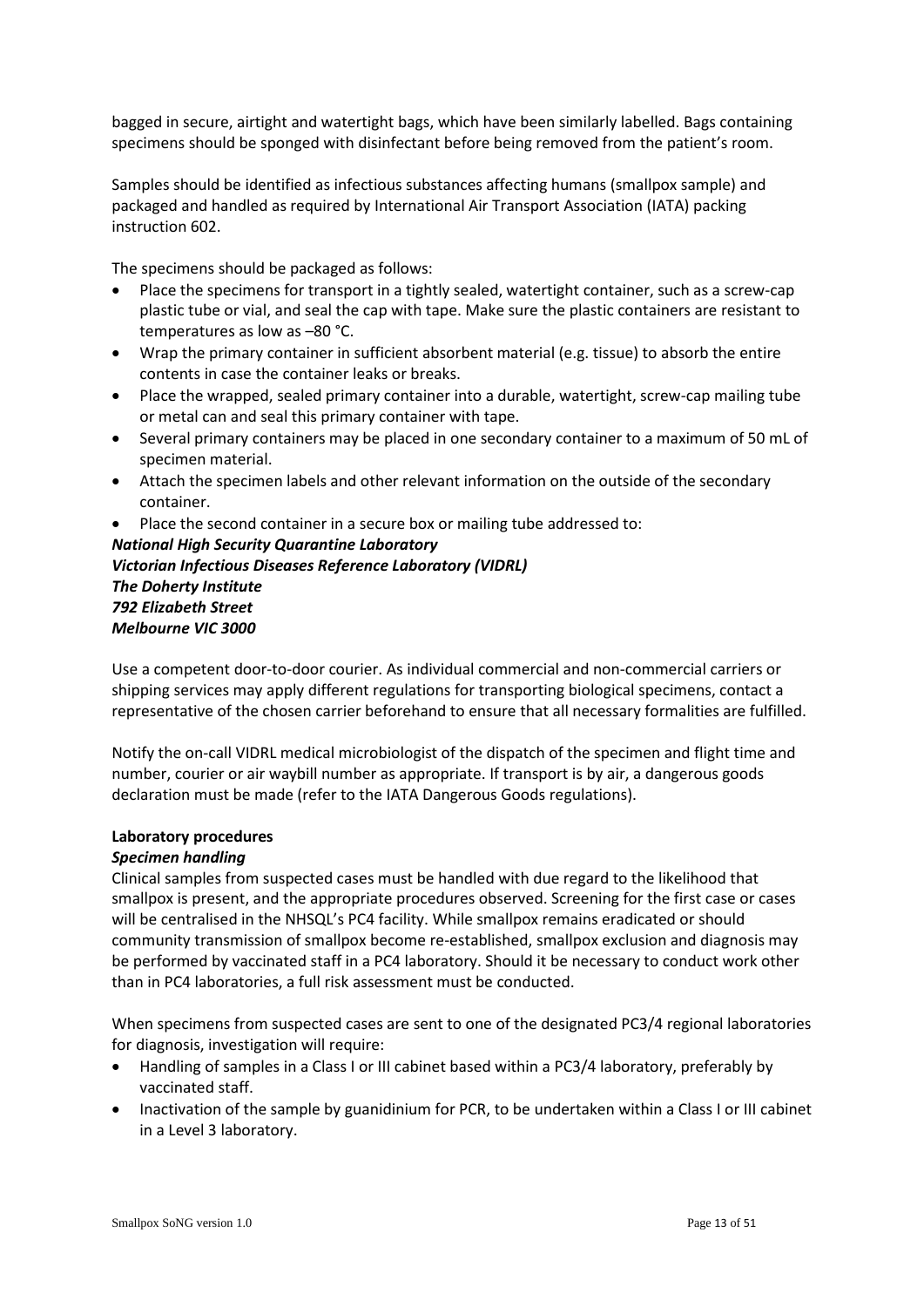## *Work health and safety issues*

Specimen collection and laboratory testing should be only be undertaken by appropriately trained personnel who are wearing appropriate PPE; ideally the personnel should have had a successful smallpox vaccination.

Staff at the designated PHLN jurisdictional laboratories will be vaccinated in the Standby Phase (for more information see the Smallpox Plan).

Wider vaccination of laboratory staff is not justified since the risks of adverse effects from vaccination outweigh the risk of developing smallpox. However, staff liable to be involved in diagnostic work should be identified and screened in advance for suitability for vaccination.

See Section [10. Contact management](#page-14-0) for information on risk stratification for laboratory personnel handling variola virus.

## <span id="page-13-0"></span>**9. Case management**

### <span id="page-13-1"></span>**Response times**

Suspected, probable or confirmed cases should be immediately notified to the central state or territory CDB who will need to notify the NIR urgently (via email **[health.ops@health.gov.au](mailto:health.ops@health.gov.au)** or phone call **02 6289 3030**). The NIR should report to the WHO as soon as possible.

### <span id="page-13-2"></span>**Response procedure**

### *Case investigation*

A follow-up investigation should begin on the same day as notification for all probable and confirmed cases. The level of response to suspected cases will depend on the level of suspicion after discussion with the NIR and the state Chief Human Biosecurity Officer.

The aim is to identify the source of exposure (e.g. another case or environmental source) and primary contacts. The response to a notification will normally be carried out in collaboration with the clinicians managing the case. The PHU may need to work with local and national police.

PHU staff should ensure that action has been taken to:

- confirm the onset date and symptoms of the illness
- confirm results of relevant pathology tests, or recommend that tests be done
- remind collectors and laboratory staff of appropriate infection control requirements
- determine if the diagnosis has been discussed with the case or relevant care-giver before beginning any interview
- interview case (or care-giver) usin[g Appendix D: Case investigation form](#page-36-0)
- review public health management of cases and contacts
- ensure case vaccination has been considered if ≤7 days since exposure (to lessen the severity of the illness)
- ensure appropriate infection control guidelines are followed in caring for the case and
- identify the likely source of infection.

Investigations will begin with a hypothesis-generating interview with every smallpox case (or caregiver) to pinpoint the case's movements over the 17 days prior to the onset of the illness. If a hypothesis is formed for the source of infection, an analytical epidemiological study may be undertaken in parallel with a police investigation.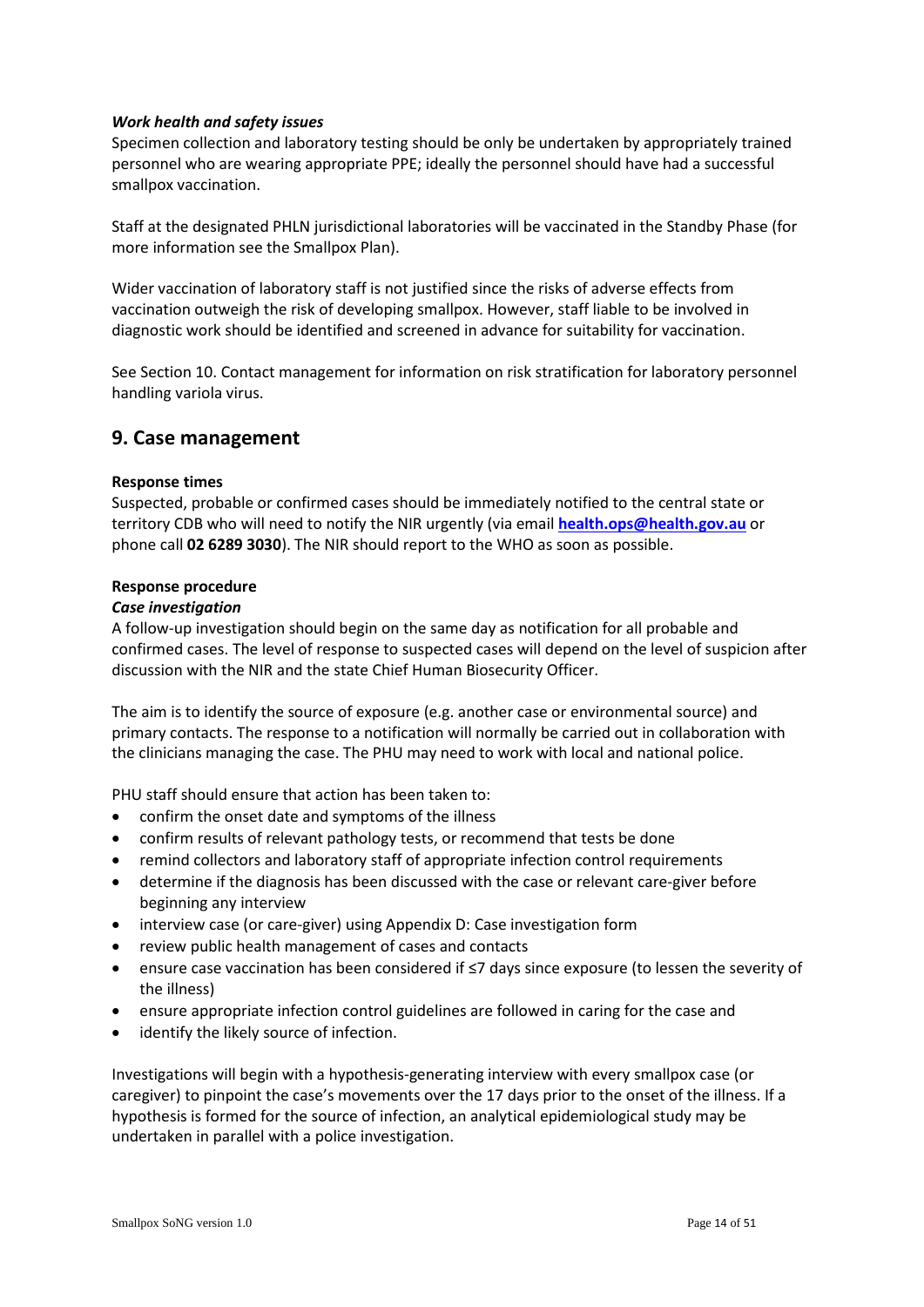Note: Interviews with suspected, probable or confirmed cases should be undertaken by telephone where possible, but if undertaken face-to-face, the person conducting the interview must be known to be immune to smallpox or have a thorough understanding of the indicated infection control practices and be competent in using appropriate personal protective equipment (PPE) (see Section [12. Infection control\)](#page-21-1). Treating staff may conduct the interview rather than public health staff to reduce the number of people with contact to the case.

## *Case treatment*

Treatment of a case is the responsibility of the clinician in consultation with an expert virologist. Use of antivirals may be indicated such as cidofovir, or antivirals which have not been tested against variola but have activity against pox viruses such as brincidofovir (CMX001), tecovirimat (ST-246), ribavirin and rifampicin( $1$ ).

## *Education*

Provide the case wit[h Appendix A: Smallpox factsheet.](#page-32-0)

## *Isolation and restriction*

Suspected, probable and confirmed cases, and any person who requires assessment to determine if they are a suspected case, should be immediately isolated and transferred to hospital using appropriate infection control procedures. If hospital facilities are at capacity, suspected smallpox patients who do not require hospital care may be isolated in non-hospital facilities that do not have shared ventilation systems with other facilities. Cases should remain isolated until all scabs have separated or smallpox is excluded.

For further detail, including related to deceased persons, see Section [12. Infection control.](#page-21-1)

## *Active case finding*

Alert local doctors and laboratories in the areas where the smallpox case may have acquired infection or was infectious and

- ask them to report cases to the local PHU immediately and
- provide advice on appropriate management including post exposure vaccination for health care workers (HCWs), where relevant.
- Consider the need for communications to assist in case finding (See Section [6. Communications\)](#page-7-1).

## <span id="page-14-0"></span>**10. Contact management**

## <span id="page-14-1"></span>**Contact identification and characterisation**

## *Primary contacts*

Identify primary contacts and categorise by their risk of developing infection.

- Identification of higher risk primary contacts is a higher priority than identification of lower risk primary contacts.
- Prioritise identification of primary contacts exposed during the first 7–10 days of rash in the infectious case.

Note: persons with a confirmed history of smallpox are not at risk.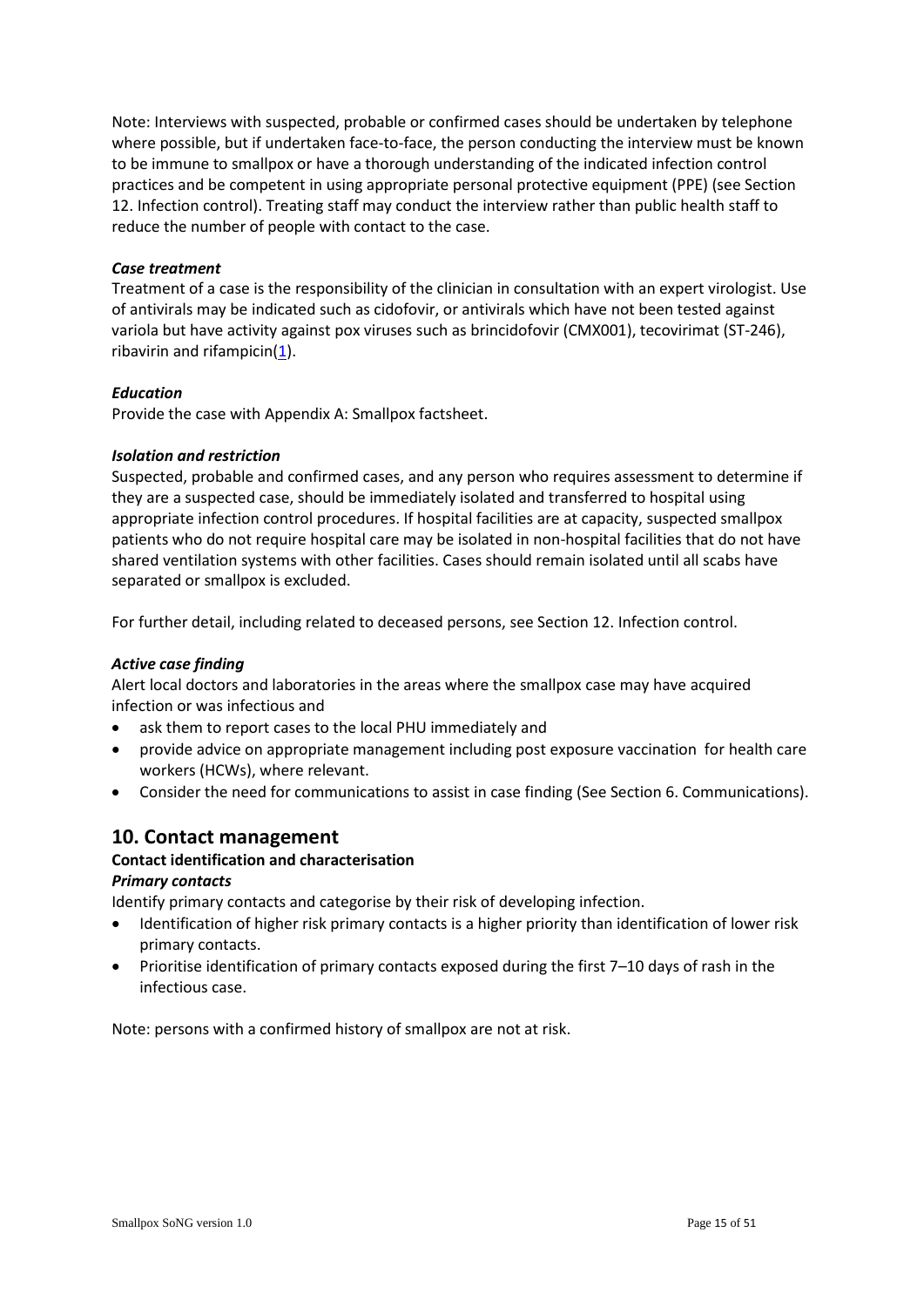**Higher risk primary contacts** of a suspected, probable and confirmed smallpox case include:

- **Household-like contacts**: all persons usually resident or who have spent substantial periods of time within the same household during the infectious period. Includes sexual contacts.
- <span id="page-15-0"></span>**Face-to-face contacts**: all unvaccinated<sup>[4](#page-15-1)</sup> persons who were not wearing appropriate PPE equipment (or where a PPE breach occurred) who have had prolonged interactions (≥15 minutes) with an infectious case of smallpox within a distance of 2 metres. These may include contacts at work, in social settings, and healthcare and emergency workers.
- **Fomite contacts**: all unvaccinated<sup>4</sup> persons who were not wearing appropriate PPE (or where a PPE breach occurred) who have had direct contact with clothing or articles that have recently been used by an infectious case of smallpox. These may include contacts at work, in social settings, and healthcare and emergency workers.
- **Relative or absolute contraindication to vaccination or vaccination failure**: lower risk primary contacts who are unable to be vaccinated as post exposure prophylaxis (see [Table 4\)](#page-20-1) or who do not have a successful vaccination<sup>[5](#page-15-2)</sup> (See Section [11. Smallpox vaccination\)](#page-19-0).
- **Virus release contacts**: all unvaccinated<sup>4</sup> persons in the vicinity of a release of variola virus.
- **Laboratory contacts**: Hazard level 3 and 4 laboratory contacts. See "Laboratory personnel contact management guidance" below.

**Lower risk primary contacts** of a suspected, probable and confirmed smallpox case include:

- **Aerosol contacts**: all persons who have had any interactions (<15 minutes) with an infectious case of smallpox within a distance of 2 metres, or any interactions (for ≥15 minutes) at a distance of >2 metres within a room or enclosed space. People who have spent ≥15 minutes in an adjacent room or floor with shared air-conditioning (without high-efficiency particulate air (HEPA) filtration). These may include work colleagues, and people who have visited the same premises or travelled on the same public transport (such as buses, trains and planes) as an infectious smallpox case.
- **Non-laboratory HCWs wearing PPE**: persons with contact with an infectious case of smallpox or their fomites whilst wearing appropriate PPE.
- **Previously vaccinated persons**: persons who have been successfully vaccinated within the previous 3 years who have had face-to-face or fomite contact with an infectious case of smallpox.
- **Laboratory contacts**: Hazard level 1 and 2 laboratory contacts (level 1 does not require isolation or monitoring). See "Laboratory personnel contact management guidance" below.

Note: Transient or distant contacts should not be managed as lower risk primary contacts.

## **Laboratory personnel contact management guidance**

Contact management of laboratory personnel depends on a risk assessment of the type of exposure and work context. Vaccination will occur when a trigger event happens and the NHSQL is alerted by the NIR.

**.** 

<span id="page-15-1"></span><sup>&</sup>lt;sup>4</sup> Contacts are classified as unvaccinated if they have not been successfully vaccinated against smallpox within

<span id="page-15-2"></span>the past 3 years. A successful vaccination requires a confirmed 'take' or major reaction indicating immunity.<br><sup>5</sup> Contacts who would otherwise be lower risk primary contacts but who are unable to be vaccinated and are now classified as a higher risk primary contact do not need to be managed as a higher primary risk contact regarding vaccination.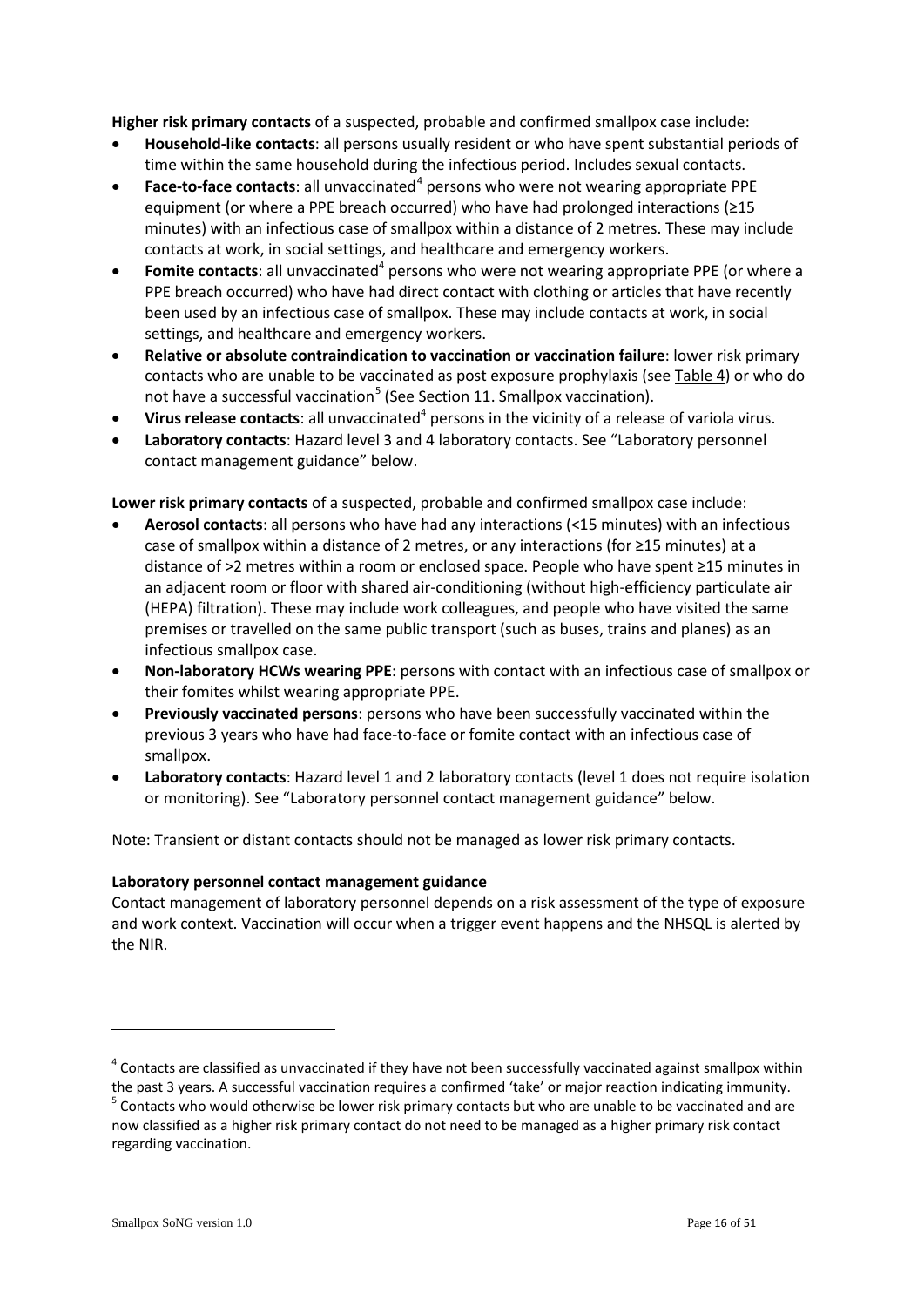Four levels of hazard are identified for medical testing laboratory personnel:

- 1. personnel in PC4 facilities
- 2. personnel in dedicated virology laboratories
- 3. personnel in general pathology laboratories and
- 4. personnel working in specimen processing who may be exposed inadvertently.

### **Table 2 Laboratory personnel hazard levels and contact risk assessment**

| <b>Hazard</b><br>level  | <b>Type of exposure</b>                                                                                                                                                                                                                                                               | <b>Risk</b>                                                                                                                                                                                                                                                                                             |
|-------------------------|---------------------------------------------------------------------------------------------------------------------------------------------------------------------------------------------------------------------------------------------------------------------------------------|---------------------------------------------------------------------------------------------------------------------------------------------------------------------------------------------------------------------------------------------------------------------------------------------------------|
| $\mathbf{1}$            | Variola virus exposure in PC4 facilities (space<br>suit or isolator box).                                                                                                                                                                                                             | Lower risk primary contact (laboratory<br>personnel with appropriate training to work<br>in PC4, handling Risk Level 4 agents do not<br>require isolation or monitoring). Any breach<br>in procedure should be handled as per the<br>standard operating procedure and will<br>increase the risk rating. |
| $\overline{2}$          | Variola virus exposure in dedicated virology<br>laboratory with presence of mitigation<br>procedures to protect against respiratory<br>transmission.                                                                                                                                  | Lower risk primary contact (vaccination and<br>isolation required as soon as specimen has<br>been transported to NHSQL). A breach in<br>procedure would increase the risk to higher<br>risk primary contact.                                                                                            |
| $\overline{\mathbf{3}}$ | Variola virus exposure in general pathology<br>laboratory (PC2) or in a virology laboratory<br>without respiratory transmission mitigation<br>measures in place, but in both cases done in<br>line with PHLN guidelines for pathology on viral<br>haemorrhagic fever (VHF) specimens. | Higher risk primary contact (vaccination and<br>isolation required as soon as specimen has<br>been transported to NHSQL).                                                                                                                                                                               |
| $\overline{a}$          | Variola virus exposure in specimen<br>reception/laboratory administration<br>environment or routine pathology laboratory in<br>a manner not compliant with PHLN VHF<br>specimen guidelines.                                                                                           | Higher risk primary contact (vaccination and<br>isolation required as soon as specimen has<br>been transported to NHSQL).                                                                                                                                                                               |

### *Secondary contacts*

Identify household-like contacts of higher risk primary contacts.

**Contacts of higher risk primary contacts** of a suspected, probable and confirmed smallpox case include:

• **Household-like contacts**: all persons usually resident or who would be expected to spend substantial periods of time within the same household as the higher risk primary contact during the period the contact is at risk of becoming infectious. Includes sexual contacts.

## <span id="page-16-0"></span>**Management of contacts (primary and secondary)**

Contacts require vaccination, monitoring and movement restriction as detailed in the sections below.

• Management of higher risk contacts is a higher priority than management of lower risk contacts.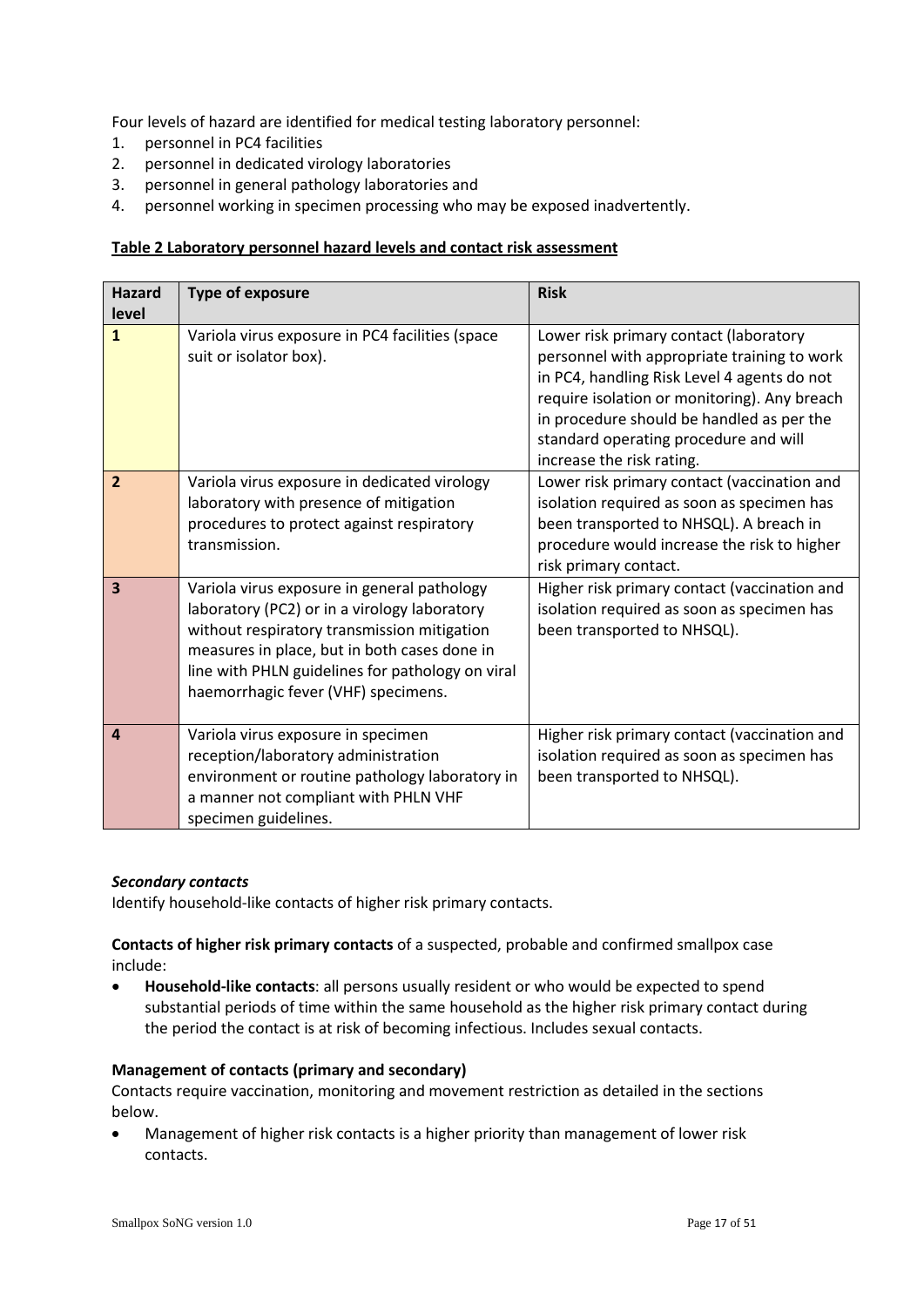- If the diagnosis of smallpox in a suspected or probable case is subsequently excluded, contacts that have been identified but not yet traced need not be vaccinated or followed-up.
- Contacts that develop fever or other symptoms of smallpox should be managed as a probable case (including appropriate laboratory testing).

## *Vaccination of contacts*

Vaccination should be carried out as soon as possible, preferably within 3–4 days and at most within 7 days following exposure to a confirmed case $(1, 29)$  $(1, 29)$ . The degree of protection from vaccination diminishes as the interval between exposure and vaccination increases.

Primary contacts should be checked for symptoms before vaccination, to ensure that they are not co-primary cases.

For details on vaccination contraindications see Section [11. Smallpox vaccination.](#page-19-0)

Higher risk primary contacts:

- Should be vaccinated as a matter of urgency, unless they have an absolute contraindication.
- If a higher risk primary contact has severe skin disease or immunosuppression, they may be given vaccinia immune globulin (VIG) to prevent vaccine complications, depending on supplies. As the dose for VIG is large (0.6 mL/kg) it can be administered intramuscularly over a 24–36 hour period[\(7\)](#page-29-7). VIG does not impair the response to the vaccine.
- Adverse events following immunisation may be treated with cidofovir, although renal toxicity may limit its use.

Lower risk primary contacts:

• Should be vaccinated unless they have a relative or absolute contraindication, in which case the risk from vaccination should be weighed against the risk from disease.

Secondary contacts (household-like contacts of higher risk primary contacts):

• Should be vaccinated unless they have a relative or absolute contraindication, in which case the risk from vaccination should be weighed against the risk from disease.

The vaccination site should be reviewed by an immunised, trained clinician after 7 days to assess for a successful vaccination. Contacts who fail to show a response to a first dose of vaccine after seven days should be re-vaccinated. Lower risk primary contacts who fail to demonstrate a successful vaccination after the second attempt or who are unable to be vaccinated are re-classified as higher risk primary contacts.

#### *Monitoring of contacts*

All primary contacts should be monitored. Formal monitoring with daily contact for development of smallpox is recommended for higher risk primary contacts and desirable for lower risk primary contacts (us[e Appendix E: Contact surveillance form\)](#page-42-0).

- Monitor for a period of 17 days from the last exposure to an infectious case.
- Provide the contact with general advice including information on monitoring. Request the contact to immediately telephone the jurisdictional CDB/PHU if they measure a temperature ≥38 °C or develop any other symptoms of possible smallpox.
- The primary contact should take a daily recording of body temperature, measured orally, preferably in the evening. A disposable oral thermometer, temperature chart, and instructions on the measurement and recording of body temperature should be provided.
- Communicate each day with all higher risk primary contacts, and if possible all lower risk primary contacts, to determine the presence or absence of fever or other symptoms. A mobile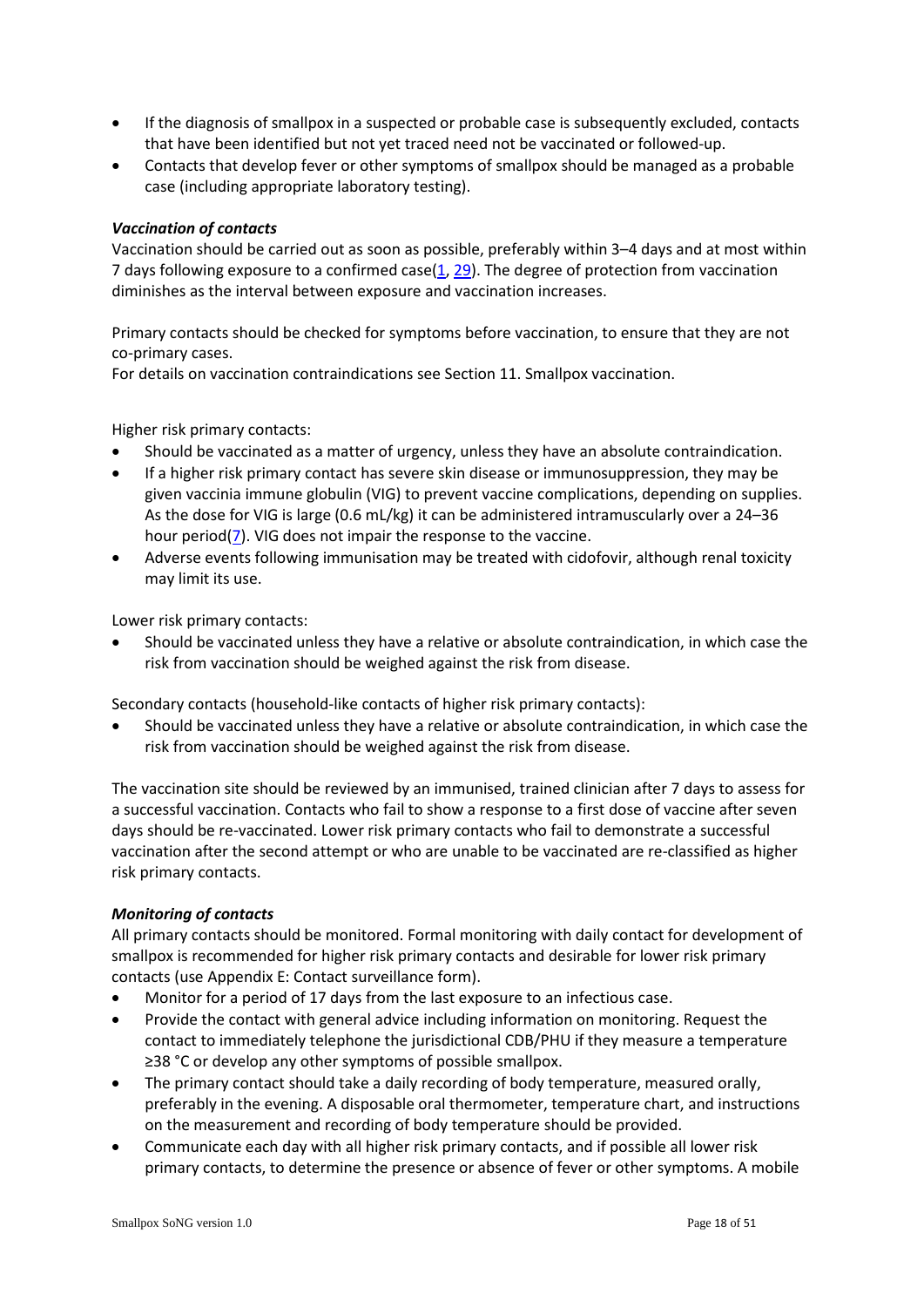telephone may need to be provided to those who do not have access to a mobile or land telephone at home.

• Higher risk primary contacts who do not respond to the jurisdictional CDB/PHU will need to be visited in person to confirm their health status using appropriate infection control precautions.

## *Restrictions on activity (quarantine)*

Public health emergency powers may be invoked to restrict activities of primary contacts. The restriction period is the time during which primary contacts are at risk of developing symptoms and becoming infectious. The restriction period extends from the first exposure until 17 days after the last exposure to an infectious case. It is unlikely that the contact will be infectious during the first 7 days after exposure. Material and social support should be provided.

Primary contacts during the restriction period must:

- Remain isolated. In most circumstances this involves isolation at home, however, there are circumstances where other accommodation will need to be found, for example for those who live in shared accommodation such as a boarding house. Appropriate facilities, with individual rooms and ensuites will need to be identified where isolation at the usual place of residence is inappropriate. Any facility staff should have been recently successfully vaccinated (within past 3 years) or have had previous smallpox.
- Avoid contact with non-immune individuals (i.e. persons who have not had smallpox nor been successfully vaccinated against smallpox within the past 3 years). It may be impractical to avoid contact with usual household members whilst awaiting vaccine response.

Secondary contacts (household-like contacts of higher risk primary contacts):

- Non-immune individuals (i.e. those who have vaccine contraindications or if the vaccination was unsuccessful) should be excluded from continuing contact with higher risk primary contacts until they have completed their monitoring period and their vaccination site has completely healed (because of the risk of vaccinia infection). This may mean using alternative accommodation.
- No monitoring or restrictions on activity are necessary unless the higher risk primary contact becomes a suspected, probable or confirmed case.

## *Prophylaxis*

Vaccine non-responders, primary contacts who receive late vaccination (more than 4 days after their first exposure to infection), and primary contacts who refuse vaccine or are unable to be vaccinated may be given additional prophylaxis against smallpox in an effort to attenuate disease. This may be given concurrently with (re)vaccination.

Supplies of additional prophylaxis should be prioritised to those most at risk of disease:

- contacts vaccinated between 4 and 7 days after first exposure to infection may be given VIG; and
- contacts vaccinated 8 days or more days after first exposure may be given appropriate antivirals such as cidofovir.

## *Education*

All contacts should be counselled about their risk and the symptoms of smallpox and provided with [Appendix A: Smallpox factsheet,](#page-32-0) [Appendix F: Advice for contacts of a case of smallpox](#page-44-0) an[d Appendix](#page-46-0)  [G: Vaccination factsheet.](#page-46-0)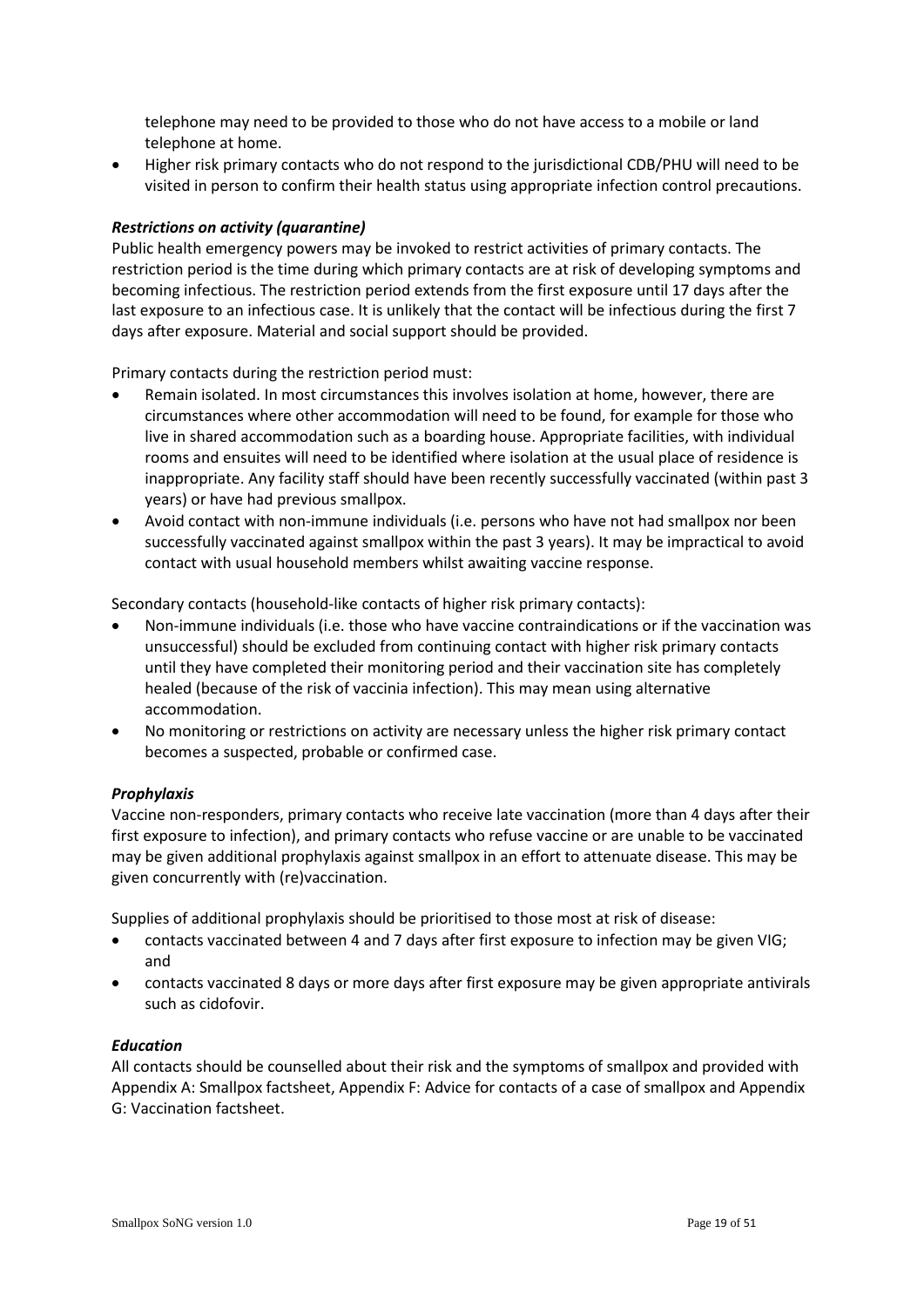| <b>Classification</b>                                                                         | <b>Detail</b>                                                                                                                                                                                                                                                                                                  | Quarantine                                      | <b>Vaccination</b>                                                             | <b>Monitoring</b>                                 |
|-----------------------------------------------------------------------------------------------|----------------------------------------------------------------------------------------------------------------------------------------------------------------------------------------------------------------------------------------------------------------------------------------------------------------|-------------------------------------------------|--------------------------------------------------------------------------------|---------------------------------------------------|
| Higher risk<br>primary<br>contact                                                             | Household-like<br>$\bullet$<br>contacts<br>Fomite contacts<br>$\bullet$<br>Hazard level 3 & 4<br>$\bullet$<br>laboratory contacts<br>Vaccination<br>$\bullet$<br>contraindicated/<br>failure                                                                                                                   | Quarantine for<br>17 days from<br>last exposure | Always $6 -$<br>unless absolute<br>contraindication<br>(See Table 4)           | Yes - daily<br>follow-up by<br>PHU<br>recommended |
| Lower risk<br>primary<br>contact                                                              | Aerosol contacts<br>$\bullet$<br>Non-household<br>$\bullet$<br>contacts wearing<br>appropriate PPE<br>Persons successfully<br>$\bullet$<br>vaccinated within the<br>last 3 years<br>Hazard level 1 & 2<br>laboratory contacts<br>(level 1 laboratory<br>contacts do not<br>require isolation or<br>monitoring) | Quarantine for<br>17 days from<br>last exposure | $Yes$ – unless<br>relative or<br>absolute<br>contraindication<br>(See Table 4) | Yes - daily<br>follow-up by<br>PHU desirable      |
| Secondary<br>contacts<br>(Household-<br>like contact of<br>higher risk<br>primary<br>contact) | Usual household<br>$\bullet$<br>members and sexual<br>contacts of higher risk<br>primary contact                                                                                                                                                                                                               | Not required                                    | $Yes$ – unless<br>relative or<br>absolute<br>contraindication<br>(See Table 4) | <b>No</b>                                         |

**Table 3: Summary of contact risk categories and corresponding management requirements**

## <span id="page-19-0"></span>**11. Smallpox vaccination**

## <span id="page-19-1"></span>**Smallpox vaccine**

**.** 

The smallpox vaccine is currently the only way to prevent smallpox, although there has been work on antivirals, such as tecovirimat, to treat the disease. The vaccine is made from a vaccinia virus, another pox-type virus related to smallpox, which cannot cause smallpox. The vaccine helps the body develop immunity to smallpox and was successfully used to eradicate smallpox from the human population.

<span id="page-19-2"></span> $6$  Any contact who has been reclassified as higher risk primary contact as he/she could not be vaccinated, still should not be vaccinated.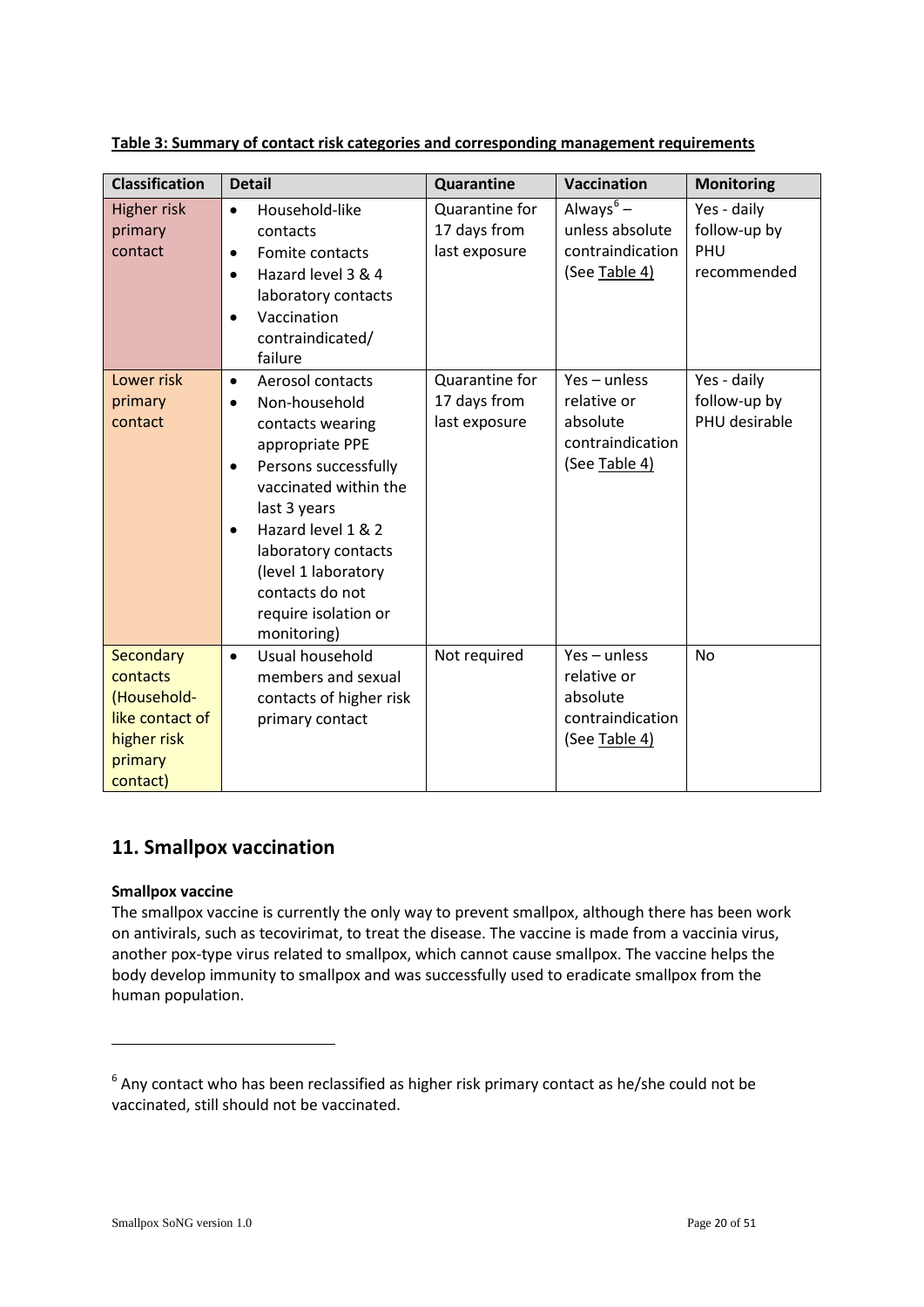In the absence of any clear evidence that smallpox may re-emerge or that it is used in an act of biowarfare or bioterrorism, the risk of adverse events from the vaccine outweighs the risk from the disease[\(30\)](#page-30-6).

Vaccination within 3 days of exposure with replication-competent smallpox vaccine (Aventis Pasteur Smallpox Vaccine(APSV), ACAM2000 or LC16m8 vaccines) will prevent or significantly lessen the severity of smallpox symptoms in the vast majority of people[\(1,](#page-29-1) [31\)](#page-30-7). Vaccination 4 to 7 days after exposure likely offers some protection from disease or may modify the severity of the disease[\(29\)](#page-30-5).

Traditional smallpox vaccines are based on replicating vaccinia virus strains. Although these vaccines have been effective in eradicating the disease, their use has been associated with a significant risk of adverse events, including severe disability and death. Smallpox vaccines produced and successfully used during the eradication program are called first generation vaccines. Second generation smallpox vaccines use the same smallpox vaccine strains employed for manufacture of first generation vaccines or clonal virus variants plaque purified from traditional vaccine stocks, whereas third generation smallpox vaccines represent more attenuated vaccine strains specifically developed as safer vaccines at the end of the eradication phase by further passage in cell culture or animals.

In the event of an outbreak, the containment strategy will centre on the isolation of cases and vaccination of contacts. In a public health emergency involving smallpox, vaccination with replication-competent smallpox vaccine (i.e. ACAM2000 and APSV) will be the primary response strategy for stopping the chain of transmission and achieving epidemic control. Persons at high risk for complications from replication-competent smallpox vaccines are often at higher risk for severe smallpox. Consequently, persons with a known exposure to smallpox virus (higher risk contacts) should be vaccinated with a replication-competent smallpox vaccine unless absolute contraindications, and lower risk contacts should be vaccinated with a replication-competent smallpox vaccine unless absolute contraindications or relative contraindications[\(31\)](#page-30-7).

| Absolute contraindications to use of                                                                                                                                                                                                                                                                                                                                                                                    | Relative contraindication to use of replication-                                                                                                                                                                                                                                   |  |  |
|-------------------------------------------------------------------------------------------------------------------------------------------------------------------------------------------------------------------------------------------------------------------------------------------------------------------------------------------------------------------------------------------------------------------------|------------------------------------------------------------------------------------------------------------------------------------------------------------------------------------------------------------------------------------------------------------------------------------|--|--|
| replication-competent smallpox vaccine                                                                                                                                                                                                                                                                                                                                                                                  | competent smallpox vaccine                                                                                                                                                                                                                                                         |  |  |
| Known anaphylaxis to the vaccine or<br>vaccine component<br>Severely immunodeficient i.e. bone marrow<br>transplant recipients within 4 months of<br>transplantation, people infected with HIV<br>with CD4 cell counts <50 cells/mm <sup>3</sup> , and<br>people with severe combined<br>immunodeficiency, complete DiGeorge<br>syndrome, and other severely<br>immunocompromised states requiring<br>isolation(32, 33) | Cardiac disease<br>Eye disease treated with topical steroids<br>Congenital or acquired immune deficiency<br>$\bullet$<br>disorders<br>History or presence of eczema and other<br>$\bullet$<br>skin conditions<br>Infants < 12 months of age<br>$\bullet$<br>Pregnancy<br>$\bullet$ |  |  |

## <span id="page-20-1"></span>**Table 4: Absolute and relative contraindications to use of replication-competent smallpox vaccine**

## <span id="page-20-0"></span>**Receiving the vaccine**

Smallpox vaccination will be undertaken by HCWs trained in administration of smallpox vaccine. The smallpox vaccine is given using a bifurcated (two pronged) needle that is dipped into the vaccine solution. When removed, the needle retains a droplet of vaccine solution. The needle is used to prick the skin a number of times in a few seconds. The pricking is not deep, but it will cause a sore spot and one or two droplets of blood to form. The vaccine is usually given in the upper arm.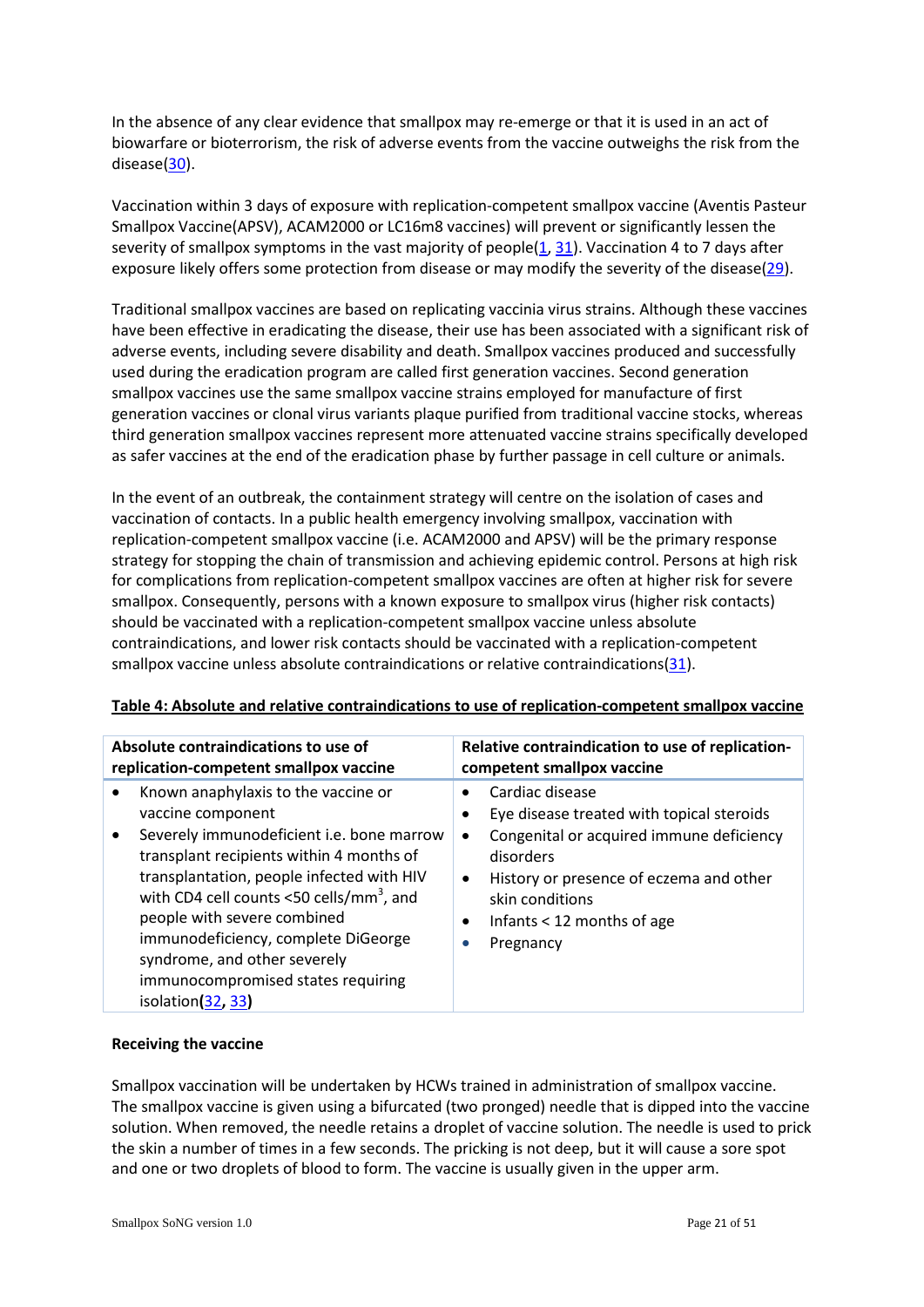A successful vaccination requires a confirmed 'take' or major reaction indicating immunity. If the vaccination is successful, a red and itchy bump develops at the vaccine site in three or four days. In the first week, the bump becomes a large blister, fills with pus, and begins to drain. During the second week, the blister begins to dry up and a scab forms. The scab falls off in the third week. People who are being vaccinated for the first time have a stronger reaction than those who are being revaccinated.

As specified in Section [10. Contact management,](#page-14-0) if a higher risk primary contact has severe skin disease or immunosuppression, they may be given VIG to prevent vaccine complications, depending on supplies[\(1\)](#page-29-1). Adverse events following immunisation may be treated with cidofovir, although renal toxicity may limit its use.

In addition to cases and contacts, an emergency vaccination program would include HCWs at clinics or hospitals that may receive patients; essential emergency response personnel, such as police, ambulance, fire, and emergency services; laundry staff, public health and emergency management staff; and mortuary staff who may handle bodies. Such staff would need to be vaccinated even if they have been immunised previously. Vaccination would be prioritised for staff likely to have direct contact with the patient, or their clinical specimens or fomites.

### <span id="page-21-0"></span>**Post-vaccination care**

After vaccination, it is important to follow care instructions for the site of the vaccine. Provide all vaccinated persons wit[h Appendix G: Vaccination factsheet.](#page-46-0) As the vaccine contains live virus, it can potentially spread to other parts of the body, or to other people.

#### **Imvamune®**

Imvamune is a new smallpox vaccine based on MVA-BN® (a strain of the Modified Vaccinia Ankara virus). It is injected like other modern vaccines rather than pricked into the skin with a bifurcated needle. While the MVA-BN virus is highly attenuated and is thus incapable of replicating in the body, it is still capable of eliciting a potent immune response and does so without producing the postvaccination complications associated with traditional smallpox vaccines. The strain of vaccinia virus contained in Imvamune was not used during the eradication of smallpox and its efficacy in preventing smallpox in humans in an outbreak is less certain. Furthermore, Imvamune requires 2 doses administered 4 weeks apart to achieve an immune response comparable to that of replicationcompetent smallpox vaccines. Although persons vaccinated with Imvamune might have a lower risk for serious adverse events, this might be outweighed by the uncertainty in clinical effectiveness to prevent disease and provide rapid protection.

## **National Medical Stockpile**

The National Medical Stockpile (NMS) is the main source of smallpox vaccine in Australia. The Secretary of the Australian Government Department of Health and the Commonwealth Chief Medical Officer (CMO) have authority to approve an NMS deployment on request from state or territory authorities.

## <span id="page-21-1"></span>**12. Infection control**

## <span id="page-21-2"></span>**Overview**

These infection control procedures must be observed by all persons who are involved in the care of or in contact with suspected, probable and confirmed cases of smallpox, including visitors to patients, ambulance personal and healthcare staff. All staff caring for a smallpox patient must be (recently or immediately) vaccinated against smallpox. Staff for whom vaccination is contraindicated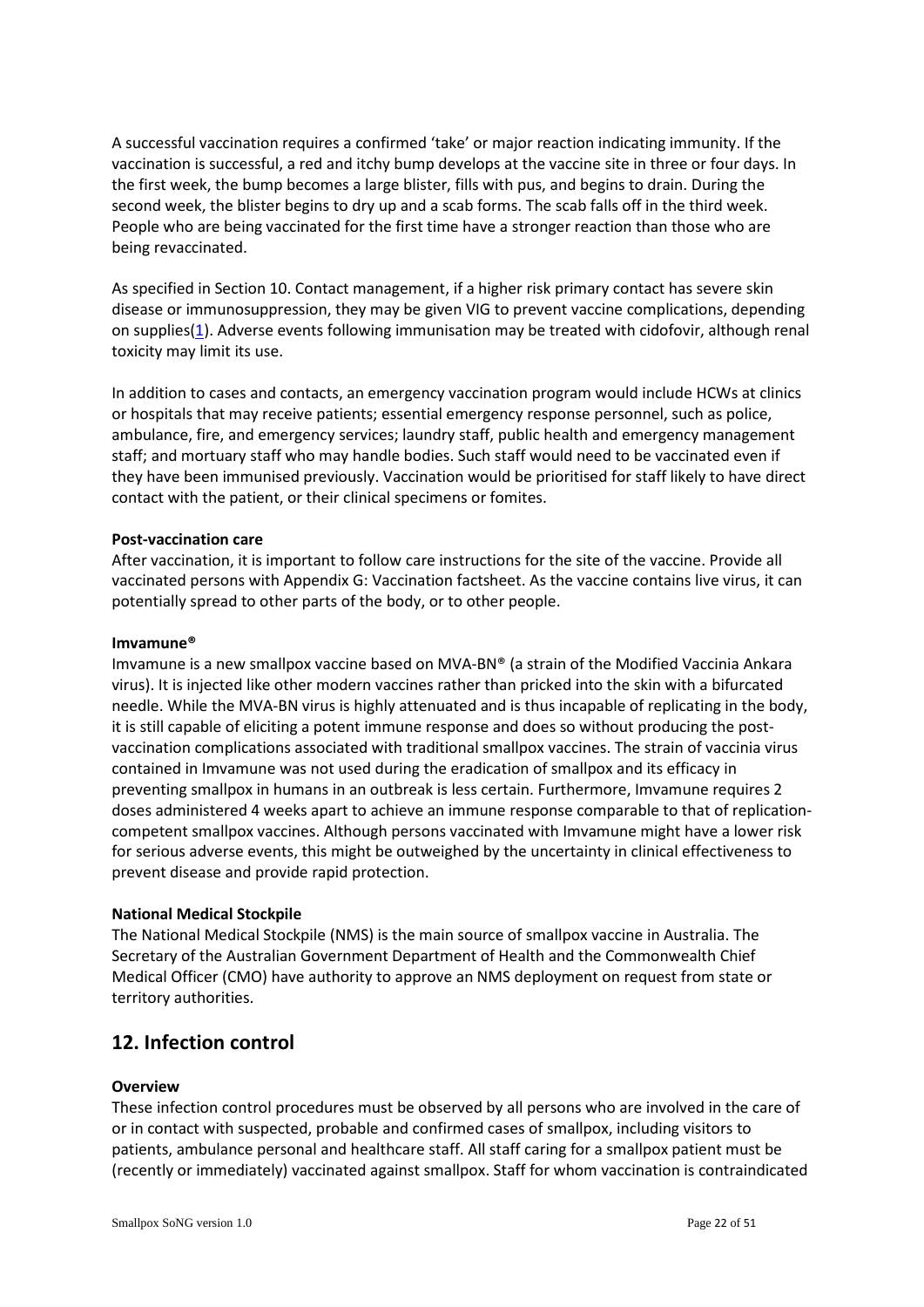should not come into contact with any patient with suspected, probable or confirmed smallpox or their (including recently vaccinated) contacts. Anyone having close contact with a smallpox patient must wear PPE.

A risk assessment approach should be performed to assess the correct level of PPE for providing care to a suspected, probable or confirmed smallpox patient. A risk assessment should take into account the patient's history of exposure to smallpox, their symptoms, the risk of transmission and the type of healthcare activity that will take place.

During acute disease, the main hazards are:

- exposure to infectious droplets and body fluids
- exposure to discarded dressings and other clinical waste and
- exposure to clothing, sheets and towels that have been contaminated by infectious body fluids or sloughed scabs.

#### *Hand hygiene*

Strict hand hygiene with alcohol-based hand rub (ABHR) or disinfectant (liquid) soap should be carried out immediately before and after all episodes of care, including before putting on and after removal of gloves.

#### *Personal protective equipment*

A risk assessment approach should be used before every interaction with a symptomatic patient with suspected, probable or confirmed smallpox, to determine the need for additional infection prevention and control measures, such as enhanced PPE.

PPE must be used by HCWs (including vaccinated personnel) caring for any patients with suspected, probable or confirmed smallpox. At a minimum, PPE should include a fluid-resistant gown and protection of the hands and mucous membranes of the eyes, mouth and nose. All skin and hair should be fully protected if aerosol-generating procedures are being performed or likely to be required urgently.

PPE should be adequate but not excessive. Wearing PPE in excess of that recommended, will potentially restrict movement and vision, increase the risk of heat stress, and make putting on and taking off PPE more complex. The risks, to the HCW or patient, of using items in addition to those recommended may outweigh any theoretical benefits.

Putting on and taking off PPE must be done slowly and methodically, according to an agreed sequence, and supervised by a trained buddy.

#### *Leaving the infected area*

Staff and visitors should change when leaving the infected area. They should remove isolation facility clothing and shower before donning their street clothing and shoes. Hair washing should not be necessary if a hair cover is used.

#### <span id="page-22-0"></span>**Isolation and restriction**

Isolation of suspected, probable or confirmed smallpox patients may be accomplished by several different methods, depending upon various factors (number of patients, severity of illness, availability of resources etc.).

The ultimate goal of isolation is to prevent transmission of smallpox from a patient who is infectious (from onset of symptoms until all scabs have separated) to non-immune individuals, whilst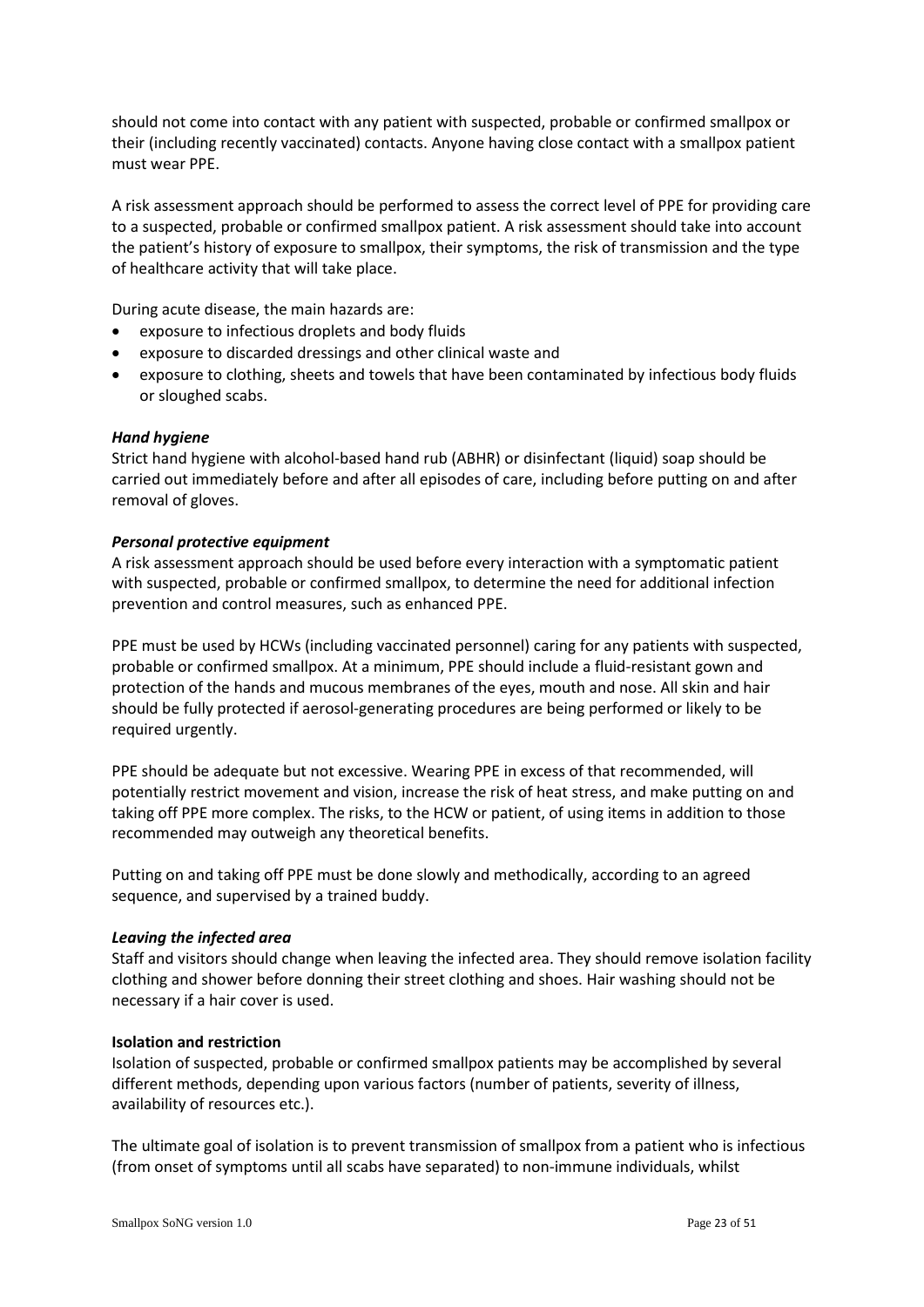maintaining an appropriate care and comfort level for the patient and their carers. All potential methods of patient isolation must be considered with these goals in mind. Several are outlined below, but healthcare personnel should consult with infection control experts and/or public health officials to determine the most appropriate isolation method.

### *Hospital isolation*

All suspected, probable and confirmed smallpox patients as well as any person who requires assessment to determine if they are a suspected case, should be isolated in hospital as follows:

- 1. The patient must be placed under airborne and contact isolation in, or transferred as soon as possible to, a room with negative air pressure (with an individual HEPA filtered ventilation exhaust). This room should have an anteroom and private shower and toilet facilities and not share ventilation with any other part of the hospital. In the event of a large number of smallpox cases, contingency plans, including dedicated smallpox areas, should be outlined in state and territory plans.
- 2. When caring for an infectious patient with proven smallpox i.e. during the early acute, febrile stage and during the early evolution of the rash, and/or in patients who are very ill (e.g. requiring or likely to require artificial ventilation), high level PPE should be worn to cover all mucous membranes, skin, hair and clothing) by anyone entering and leaving the isolation room. This includes gloves, gown, surgical booties and either
	- a. a fit-tested and checked P2 or N95 respirator plus face shield and balaclava or
	- b. air-purifying respirator (PAPR) PAPR protects the whole face and hair; provides filtered, cool air; and is more comfortable for longer periods.
- 3. When the patient is stable and lesions are beginning to crust (so infectivity has lessened), recently (and successfully) vaccinated personnel should continue to observe contact precautions (gowns, gloves**,** surgical cap and booties) and should wear a surgical mask and eye protection as indicated for procedures where contact with body fluids could occur.
- 4. All PPE should be removed and discarded into bio-hazard waste disposal containers before personnel leave the isolation room and re-enter other areas of the hospital.
- 5. Disposable PPE should be used (except components of some PAPRs, which should be decontaminated according to manufacturer's instructions) and should be securely contained in lockable bins and collected by an authorised high risk waste-disposal contractor or sterilised in an autoclave before incineration (see below).
- 6. Personnel entering the isolation room or handling infectious waste or clinical specimens from the patient should have documented successful recent smallpox vaccinations (within the past three years) or they must be vaccinated immediately. Public health officials should be contacted to request access to vaccine.

#### *Nonhospital isolation*

Public health officials should be consulted before non-hospital isolation is initiated. In special circumstances, such as when hospital capacity is reached, suspected smallpox patients who do not require hospital care may be isolated in non-hospital facilities that do not have shared ventilation systems with other facilities, so long as appropriate compliance can be assured and support provided by recently vaccinated carer(s) (relative, friend, community health worker).

Non-hospital isolation facilities should have appropriate climate control capabilities (heating, airconditioning), running water and bathroom facilities. All persons entering these facilities must have documented successful, recent smallpox vaccinations.

#### *Release of cases from isolation*

A suspected case may be released from isolation and discharged, if the medical condition allows, after testing negative for smallpox.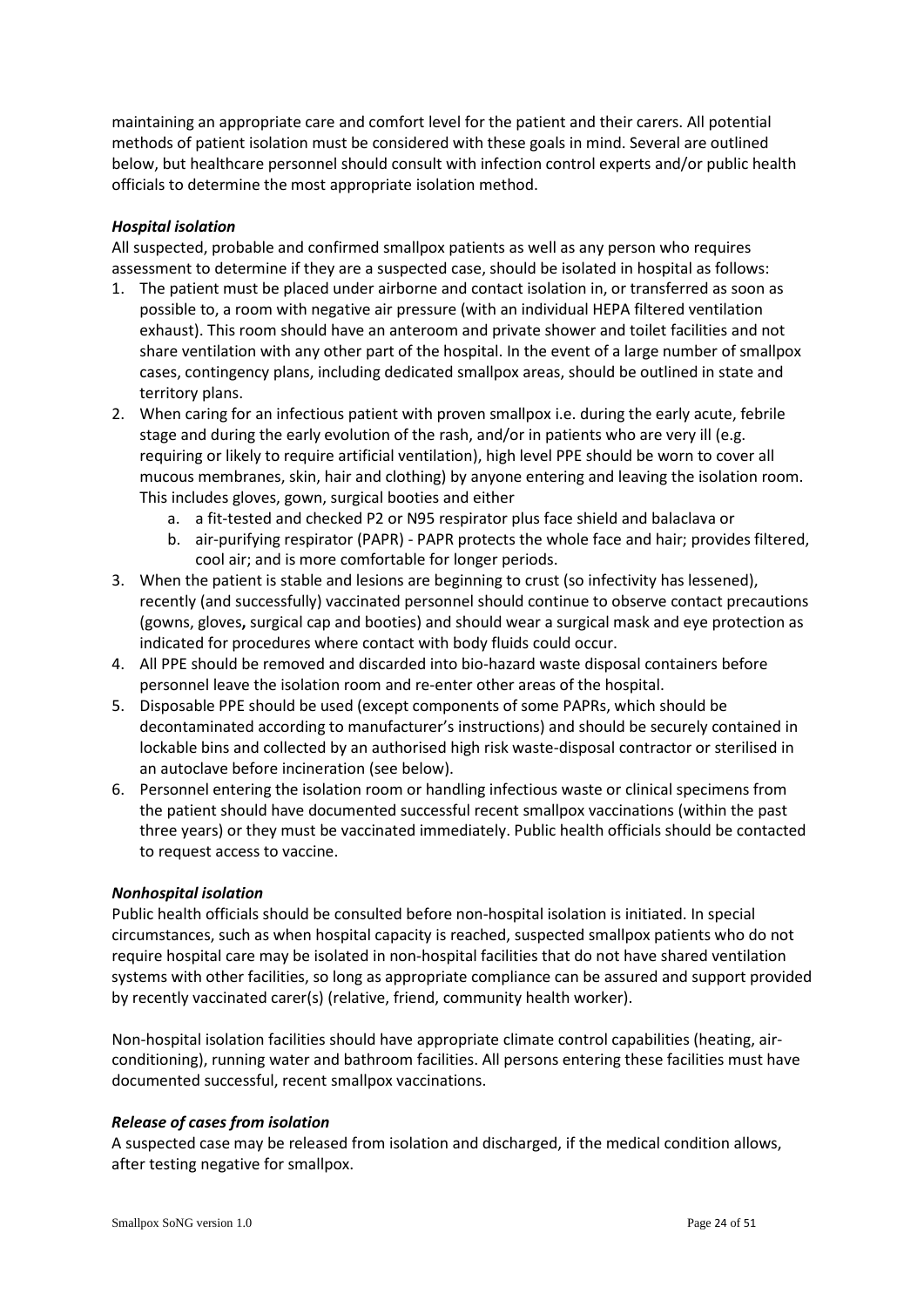Probable and confirmed cases may be released from isolation in consultation with an infectious diseases physician and public health authorities.

## <span id="page-24-0"></span>**Environmental decontamination and waste disposal** *General principles*

Staff responsible for environmental cleaning and/or disposal of waste generated during the care of patients with infectious diseases of high consequences, including smallpox, should be informed of potential risks but reassured that risk can be minimised with the careful use of recommended procedures and appropriate PPE. They should be trained (and regularly retrained) in and confident with correct procedures for donning and doffing of appropriate PPE to minimise the risk of accidental contamination and/or industrial action and refusal to undertake these activities. A record should be kept of staff involved in packaging, handling and transport of waste material or linen.

Diligent environmental cleaning, disinfection and safe handling of potentially contaminated materials are required as infected body secretions represent potentially infectious materials. Environmental cleaning should be undertaken using either a two–step cleaning with detergent followed by disinfectant, or a combined 2-in-1 cleaning with detergent and disinfectant. Only disinfectants that are effective and approved by the Therapeutic Goods Administration should be used, and they must be used at the recommended strength following the manufacturer's instructions.

The following section is modified from "Infection prevention and control principles and recommendations for Ebola virus disease" $(34)$ :

These recommendations are based on the following assumptions:

- The respiratory secretions and exudate from skin lesions of patients with smallpox are likely to contain variola virus and must be treated as highly infectious.
- Any object (fomite) potentially contaminated with variola virus should be assumed to be a potential vector of infection.
- Clinical waste, including any equipment from a smallpox patient's isolation room, is potentially contaminated. These include:
	- o all items of PPE used by HCWs
	- o linen (sheets, blankets, pillowcases, other absorbent material)
	- o the patient's personal items (such as towels, toothbrush, toothpaste tube, shaving equipment, hair comb and brush)
	- o environmental cleaning equipment (mop heads, absorbent material used for cleaning surfaces).

For the purposes of packaging and transport by rail or road, all such clinical waste should treated as a Category A infectious substance under the Australian Dangerous Goods Code until it can be sterilised or decontaminated (e.g. in an autoclave, by incineration, high temperature laundering or chemical disinfection).

The equipment in the patient room must be limited to what is essential for patient care. All equipment must be dedicated for that patient's sole use and remain within the room for the duration of their hospitalisation. Single-use equipment should be used whenever possible. Large, reusable pieces of equipment, such as mattresses and critical medical equipment are safe for reuse if their surfaces can be properly cleaned and decontaminated. If not they should be discarded.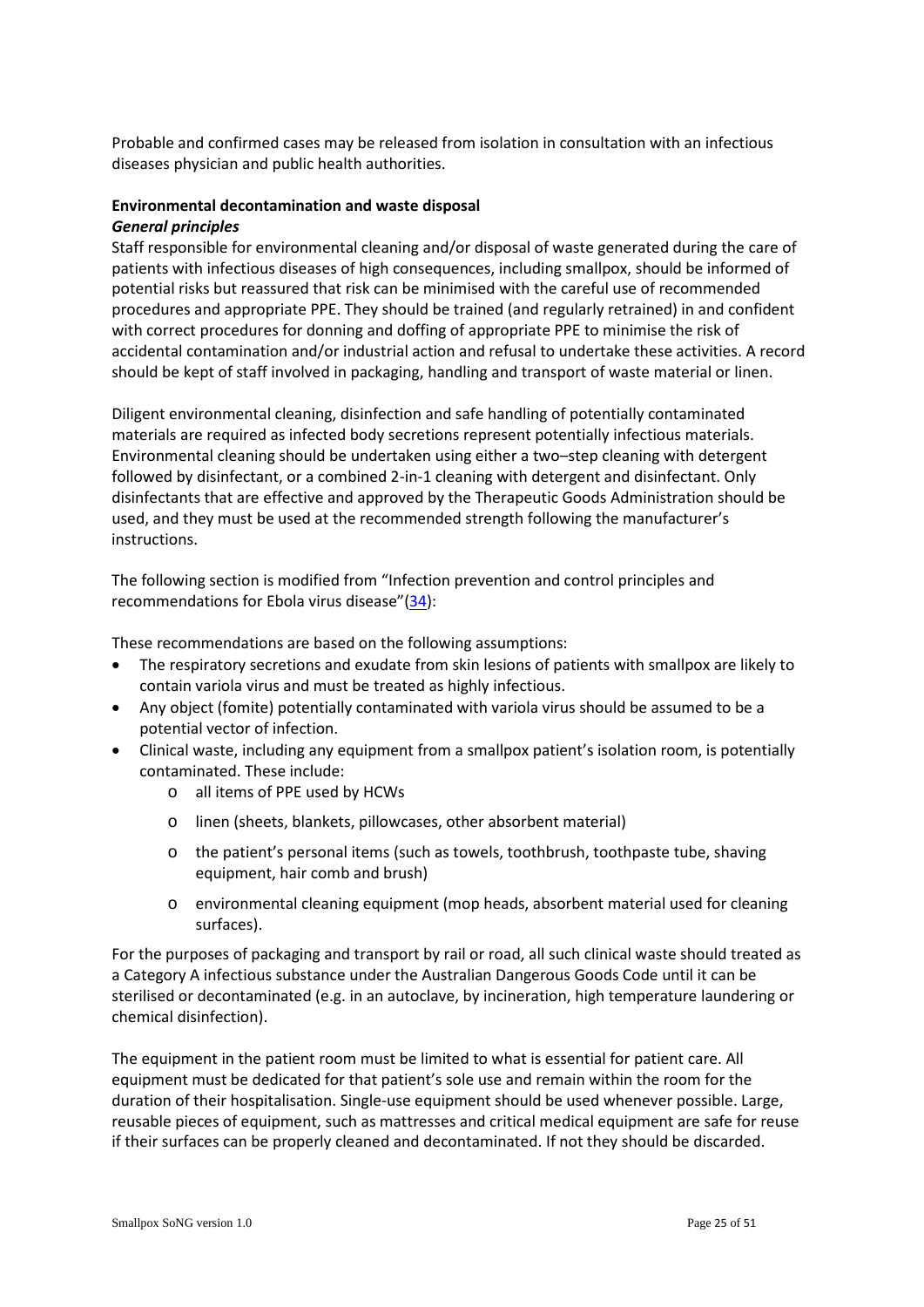Clinical waste may also be generated in the home, community or ambulatory healthcare settings, where a person with smallpox has been cared for before admission to a hospital isolation unit. Any items potentially contaminated with smallpox virus should be treated as Category A infectious waste.

## *Laundering of non-disposable bed linen, clothing and other fabrics*

Smallpox outbreaks have occurred among laundry staff handling smallpox contaminated clothes or bedding. Only vaccinated personnel should handle laundry (bedding and clothing) or clinical waste potentially contaminated with variola virus. Standard practices to safely contain contaminated laundry and prevent direct contact or generation of aerosols should be followed. Laundry should be placed, with minimal agitation, directly into biohazard bags, without sorting and securely contained in a rigid lockable bin for:

- a) transport by a specialist waste disposal contractor to a central facility, where it will be handled by appropriately trained, vaccinated staff wearing gown, gloves and a P2/N95 respirator and decontaminated at high temperature (90 °C) with hypochlorite added, with appropriate precautions to avoid contact; or
- b) transport by a specialist waste disposal contractor for incineration; or
- c) sterilisation in an autoclave before laundering without the need for special precautions [\(7\)](#page-29-7).

## *Disinfection of contaminated surfaces*

Data on viability of variola virus in the environment is largely based on that of vaccinia and other pox viruses. It is highly resistant to drying, especially when shed in dermal crusts, blood or secretions, over a wide range of temperature, but is killed by moist heat. Nevertheless it can remain viable, if released as an aerosol for several hours, even at relatively high humidity and temperatures. Therefore, contaminated surfaces can be a source of transmission. Due to its low lipid content, it is less sensitive to organic solvents/disinfectants than other enveloped viruses. However, it is sensitive to all common approved disinfection regimens[\(35\)](#page-30-11).

Surfaces that may be contaminated with variola virus can be decontaminated with disinfectants that are used for standard hospital environmental disinfection, such as freshly reconstituted sodium hypochlorite (500–1000 ppm (0.05–0.1%), after thorough cleaning (removal of all organic material) with detergent or with a combined detergent/disinfectant agent.

## *Emergency decontamination*

Heat is the most effective antimicrobial agent and viable counts of the smallpox virus are reduced within an hour or less by exposure to 60 °C.

Whenever possible, contaminated articles should be destroyed by incineration. If this cannot be done, articles should be sterilised in an autoclave where practicable. If neither incineration nor sterilisation is practical, chemical disinfection should be considered using 0.1% hypochlorite, vaporised hydrogen peroxide or ethylene oxide in a special chamber.

## *Incinerate clinical waste*

Disposable and clinical waste should be double-bagged and placed in rigid, lockable bins on wheels for transport by a specialist waste disposal contractor for incineration. As the action of loading and unloading can expel air and fluid, bags should preferably be closed by heat-sealing.

## *Decontamination of premises*

The decontamination process for premises differs according to the patient's stage of illness. Virus from respiratory secretions is less protected by organic matter and is easier to disinfect than virus from crusts dried on the skin and bedclothes.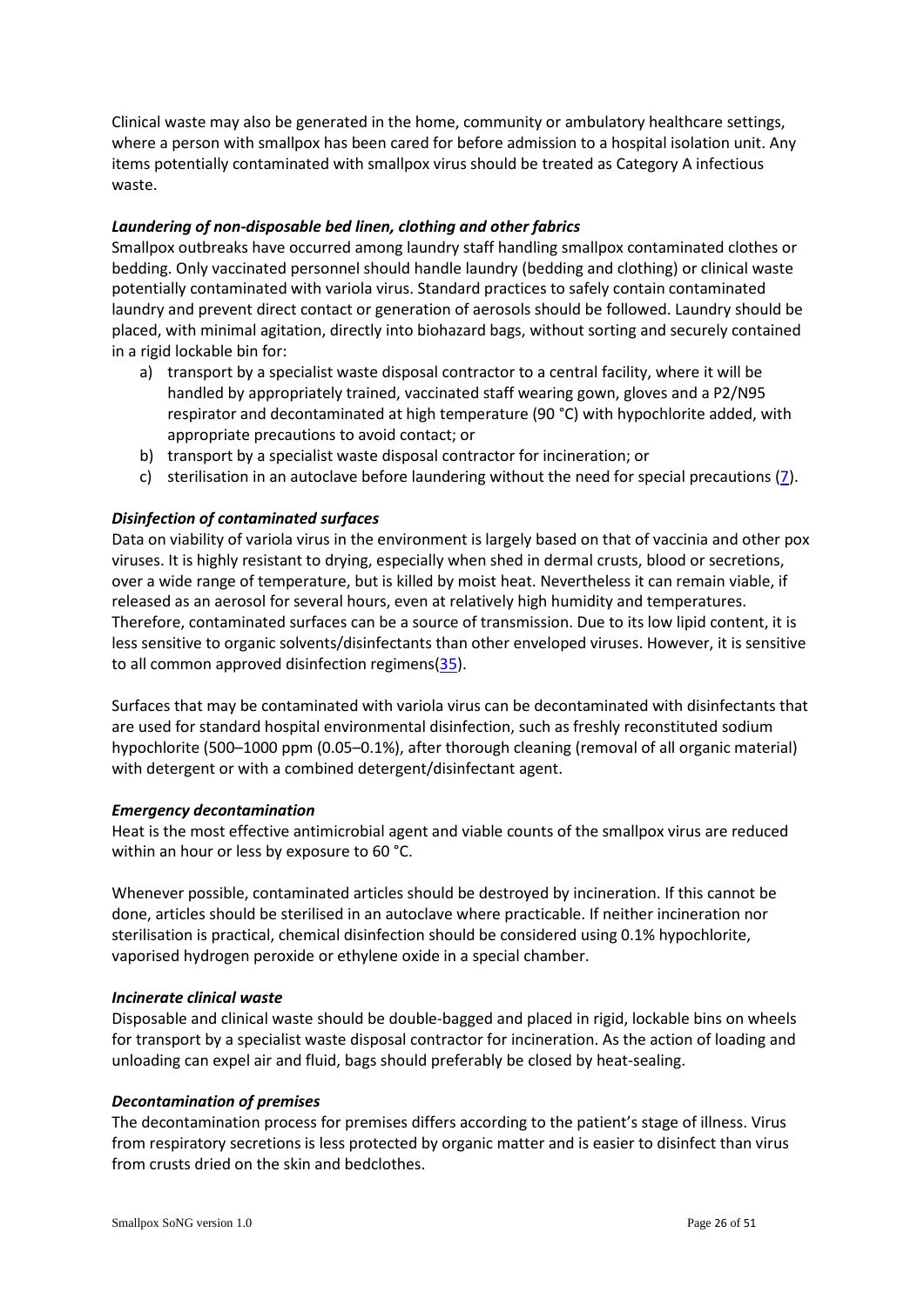Any reusable equipment should be decontaminated before it is removed from the isolation room or reused. Any visible contamination should first be removed using a hospital-grade disinfectant wipe (e.g. chlorine disinfectant).

The item should be cleaned and disinfected using a two-stage process: a neutral detergent followed by a sodium hypochlorite solution (0.05-0.1%)[\(34\)](#page-30-10). Vaporised hydrogen peroxide (if available) is also suitable for terminal cleaning of equipment or the patient room after cleaning with neutral detergent. The manufacturers' instructions should be followed.

If the patient has developed a pustular rash while in the premises, the rooms should be cleaned with a vacuum cleaner incorporating a disposable liner inside its cloth bag. The cloth bag should be sterilised after use, but the liner and its contents must be burned. The vacuum cleaner should be sterilised after its use. The vacuum cleaner should be one designated for hospital use (one that is equipped with a HEPA filter at the air exit point). The vacuum cleaner should be thoroughly wiped down after use with freshly prepared sodium hypochlorite 0.05-0.1% (500–1000 ppm).

## *Decontamination of vehicles, ambulances and crews*

Ambulances that have carried patients with suspected, probable or confirmed smallpox, and their contents should be disinfected by ambulance crews. Clinical waste, laundry and stretcher canvases should be double bagged and disposed of as described above. The crew must not discard their protective clothing until disinfection of the vehicle has been completed.

All removable fittings inside the vehicle, including any loose floor coverings, should be removed, washed in detergent and hot water or wiped with detergent to remove visible dirt and disinfected with freshly prepared sodium hypochlorite solution 0.05-0.1% (500–1000 ppm) and wiped dry. The interior of the vehicle, including the driver's cabin (particularly the steering wheel, brake and gear levers and other controls), should be cleaned with detergent, wiped or sprayed systematically with sodium hypochlorite: first the floor; then the roof; and last the sides, front and rear, including the inside of the door. The handle on the outside of the door should also be disinfected. Alternatively a small portable vaporised hydrogen peroxide system can be used to disinfect the interior of the vehicle.

After disinfecting the ambulance, the crew should:

- disinfect and remove their gumboots
- disrobe with as little disturbance of the infected articles as possible
- place the discarded clothing in a laundry bag as described above
- enter the cleansing room at the designated isolation facility and wash thoroughly, paying particular attention to hands, face and hair
- put on clean clothing.

#### <span id="page-26-0"></span>**Care of deceased smallpox patients**

Smallpox has occurred from transmission of variola from deceased smallpox cases[\(14\)](#page-29-14) (See Section [Infectious period\)](#page-5-0). The body and immediate environment of the deceased are likely to be contaminated with variola and therefore scrupulous attention to appropriate PPE and cleaning procedures is required.

Bodies of smallpox cases should be safely and promptly disposed of. Only vaccinated personnel trained in handling infected human remains and wearing appropriate PPE should touch or move the body of a person with smallpox.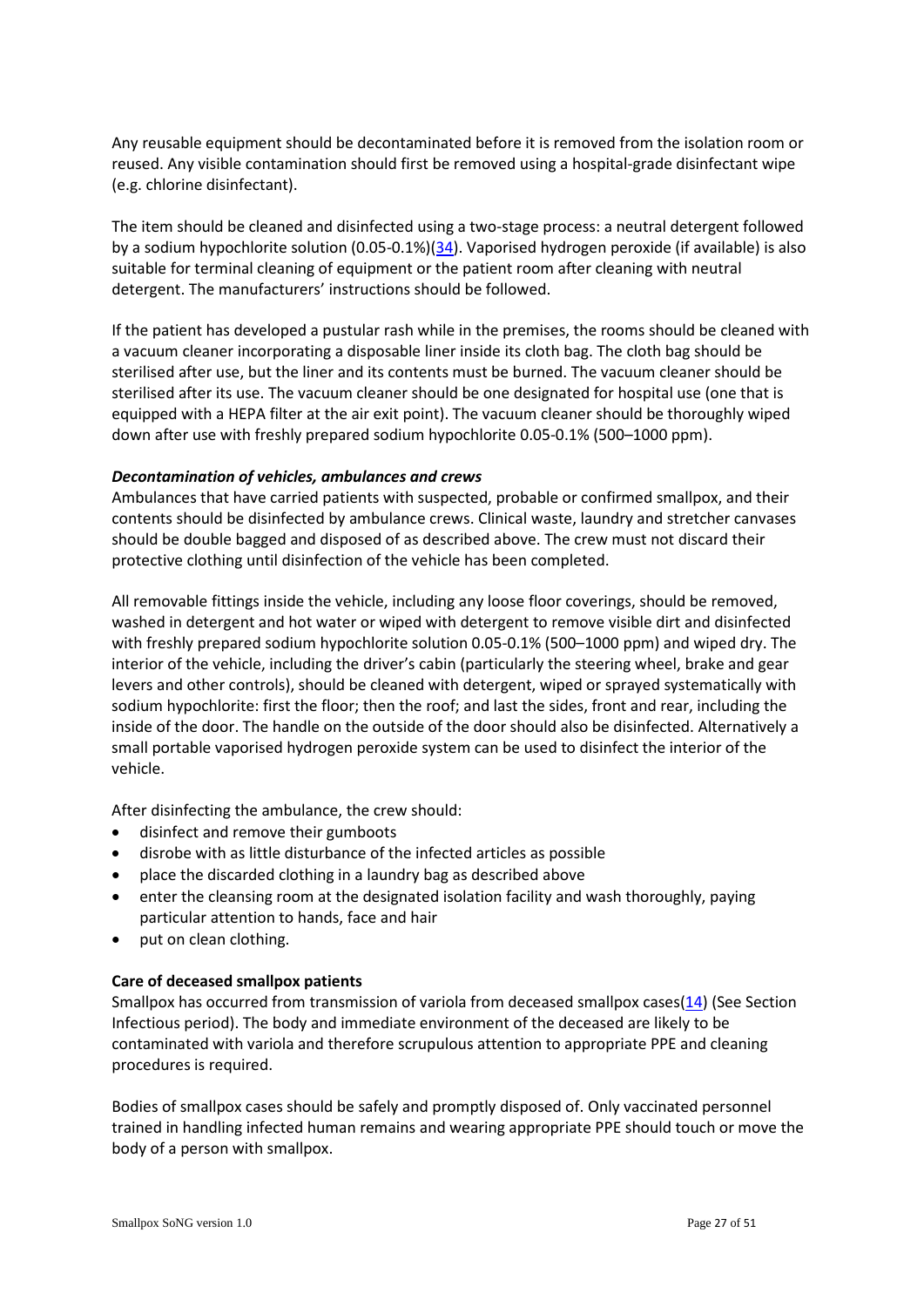## *Disposal of the body*

Cremation is the preferred option, and the advantage of cremation over burial should be explained to relatives as soon as possible[\(7\)](#page-29-7). Disposable coffins, which are consumed by the cremation process, should be used.

Before removal from the deathbed, the body should be placed in a large, impervious plastic bag, or a disaster pouch, that is sealed airtight with tape and then sealed in a second large, impervious plastic bag prior to being placed in the coffin (preferably in the isolation room, where the patient died).

The coffin should be sealed with the lid secured, and the outside of the coffin washed down with freshly prepared sodium hypochlorite 0.05-0.1% (500–1000 ppm).

### *Autopsy*

Autopsy should be avoided unless directed by the coroner because infections have been transmitted in this setting. If possible the examination should be limited to the organs/tissue necessary to establish the diagnosis or cause of death (if this is in doubt).

To transport the body to the mortuary, the body should be contained in line with disposal of the body.

Morticians, mortuary workers or medical laboratory scientists, who will handle bodies infected with smallpox, should be recently vaccinated.

Extreme care should be taken to prevent dissemination of variola virus. Contact and airborne precautions should be observed for all contact with the body. Vaccinated personnel should wear disposable clothing, gowns, gloves, caps, booties, masks and face shields or protective eyewear to prevent splashing of the mucus membranes. No personal clothing should be worn. If vaccination prior to participation in the burial preparation is not possible, unvaccinated personnel should wear additional respiratory protection (e.g., PAPR or equivalent).

All clothing articles from the preparation room should be placed in biohazard bags and sterilised in an autoclave or incinerated. Surfaces that may be contaminated with variola virus can be decontaminated with disinfectants that are used for standard infection control, such as hypochlorite or quaternary ammonia. After post-mortem examination the body should be double bagged in another set of impervious plastic bags before being placed in a disposable coffin for cremation.

Autopsy should be performed in a room with HEPA-filtered negative air pressure with respect to surrounding facilities. All doors and windows of the autopsy rooms should be closed during the preparation.

All staff members who have come into contact with the body should be managed as for HCWs caring for living patients with smallpox.

## <span id="page-27-0"></span>**13. Special situation**

## <span id="page-27-1"></span>**Weaponised bio-agent**

For research purposes, variola virus is retained in two secure facilities in Russia and the United States of America. Unauthorised access to the virus is extremely unlikely. If it were released, variola virus is considered one of the most dangerous viruses in existence. With a population that is largely nonimmune, highly mobile and living in densely populated urban areas, a release or intentional infection of one or more persons could conceivably lead to a national epidemic or even a global pandemic.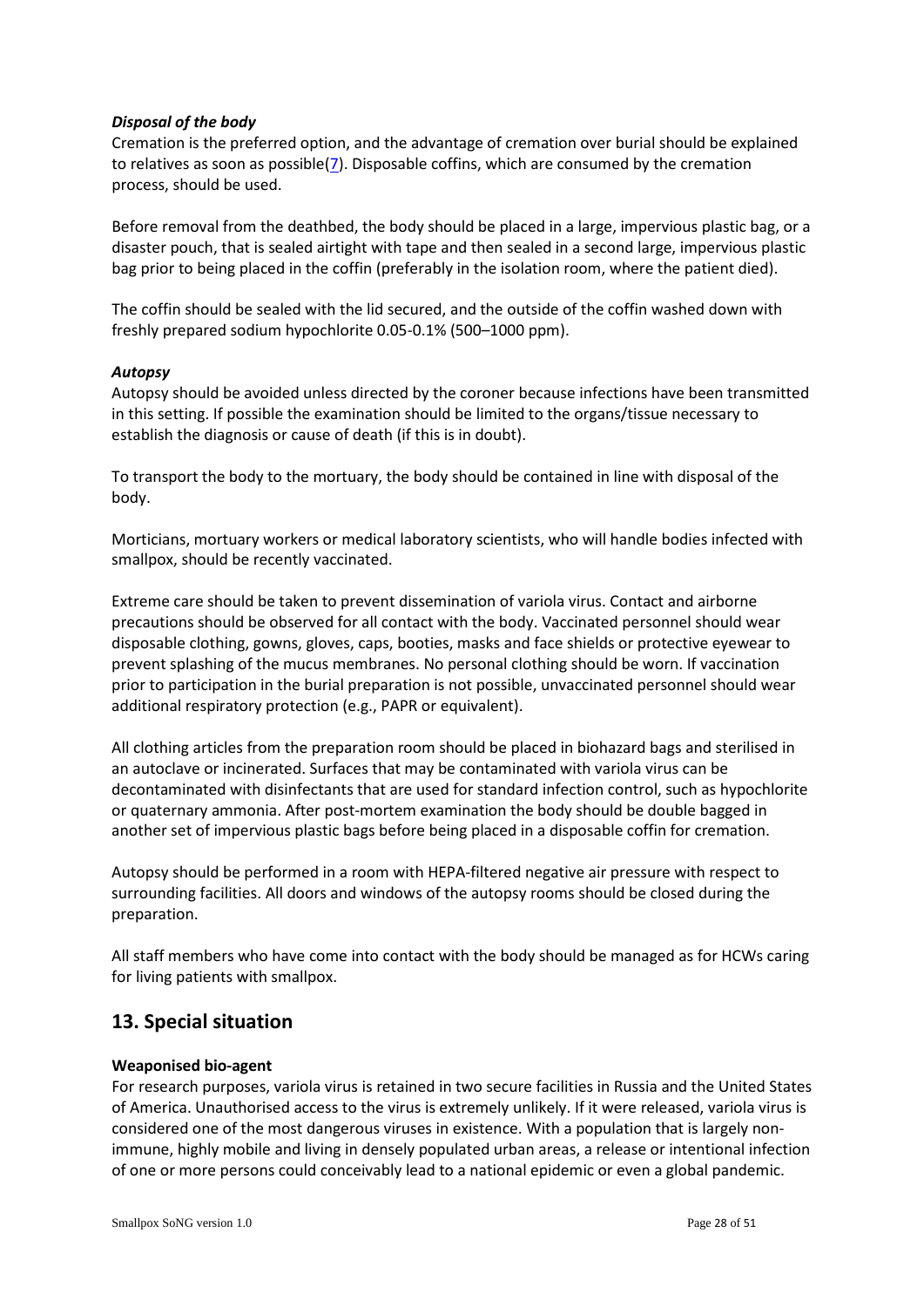The most likely smallpox threat to Australia is via air travel from an overseas incident. The expected outcome of this form of release would most likely be large numbers of cases with clustered onsets. Establishing epidemiologic association amongst these cases could be problematic, depending on the site and extent of virus dispersion. If introduced through intentionally infected persons, the origin of the virus (index case) and the extent of the outbreak could likely be tracked using standard epidemiologic and laboratory methods.

## *Emergency first responders*

Proper selection of PPE for emergency first responders must be based on the hazards anticipated to be present at the scene and the probable impact based on the responder's role. At a minimum PPE should include a fluid resistant gown, protection of the hands and protection of the mucous membranes of the eyes, mouth and nose.

### <span id="page-28-0"></span>**Cases among travellers on aeroplanes**

There is negligible public health evidence regarding management of smallpox cases occurring on aeroplanes. Management of any infectious cases occurring on an aeroplane would be assessed on a case by case basis.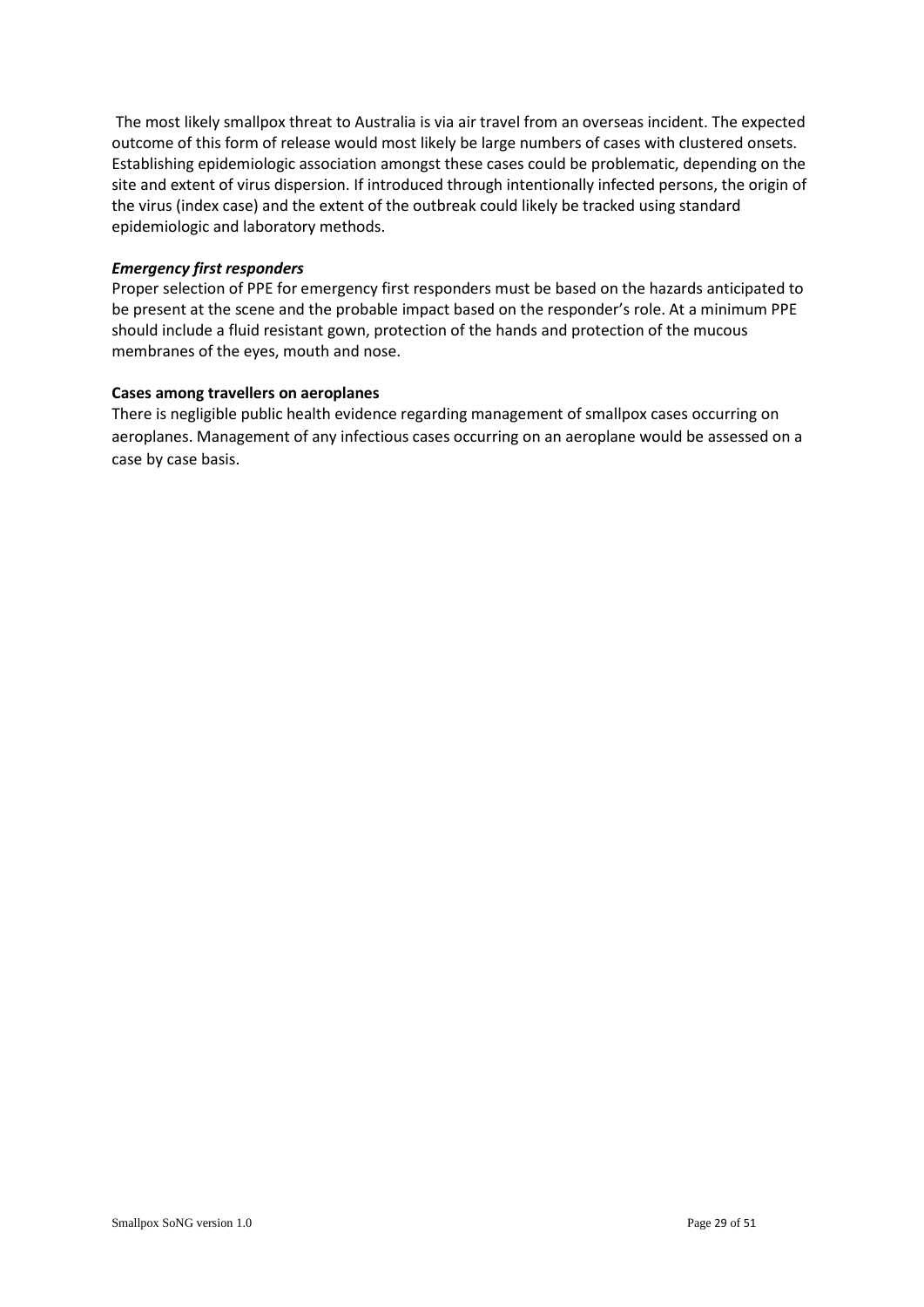## <span id="page-29-0"></span>**14. References**

<span id="page-29-1"></span>1. Kennedy RB, Lane JM, Henderson DA, Poland GA. Smallpox and vaccinia. In: Plotkin SA, Orenstein WA, Offit PA, editors. Vaccines. 6 ed: Elsevier Inc.; 2012.

<span id="page-29-2"></span>2. World Health Organization. International Health Regulations. Geneva, Switzerland: 2005.

<span id="page-29-3"></span>3. Kretzschmar M, van den Hof S, Wallinga J, van Wijngaarden J. Ring Vaccination and Smallpox Control. Emerging Infectious Diseases. 2004;10(5):832-41.

<span id="page-29-4"></span>4. Biosecurity Act 2015 Compilation No. 2, (2015).

<span id="page-29-5"></span>5. Australian Government Department of Health. Australian national notifiable diseases by disease type. 2016 [2 February 2017]; Available from:

www.health.gov.au/internet/main/publishing.nsf/Content/cda-surveil-nndss-casedefs-distype.htm. 6. Sato H. Countermeasures and vaccination against terrorism using smallpox: pre-event and

<span id="page-29-6"></span>post-event smallpox vaccination and its contraindications. Environmental Health and Preventive Medicine. 2011;16(5):281-9.

<span id="page-29-7"></span>7. Henderson D A ITV, Bartlett J G, Ascher M S, Eitzen E, Jahrling P B, Hauer J, Layton M, McDade J, Osterholm M T, O'Toole T, Parker G, Perl T, Russell P K, Tonat K. Smallpox as a biological weapon: medical and public health management. Working Group on Civilian Biodefense. JAMA. 1999;281(22):2127-37.

<span id="page-29-8"></span>8. Franz D R JPB, Friedlander A M, McClain D J, Hoover D L, Bryne W R, Pavlin J A, Christopher G W, Eitzen E M Jr. Clinical recognition and management of patients exposed to biological warfare agents. JAMA. 1997;278(5):399-411.

<span id="page-29-9"></span>9. Pennington H. Smallpox and bioterrorism. Bulletin of the World Health Organization. 2003;81(10):762-7.

<span id="page-29-10"></span>10. Fenner F, Henderson D, Arita I, Ladnyi I. Smallpox and its eradication, History of international public health, Geneva, Switzerland, World Health Organization. 1987.

<span id="page-29-11"></span>11. Weiss MM, Weiss PD, Mathisen G, Guze P. Rethinking smallpox. Clin Infect Dis. 2004;39(11):1668-73. Epub 2004/12/04.

<span id="page-29-12"></span>12. Wehrle P F PJ, Richter K H, Henderson D A. An airborne outbreak of smallpox in a German hospital and its significance with respect to other recent outbreaks in Europe. Bulletin of the World Health Organization. 1970;43(5):669-79.

<span id="page-29-13"></span>13. World Health Organization (WHO). Smallpox clinical diagnosis. [16 January 2017]; Available from: www.who.int/csr/disease/smallpox/clinical-diagnosis/en/.

<span id="page-29-14"></span>14. Fenner F, Henderson D, Arita I, Jezek Z, Ladnyi I. Smallpox and its eradication. History of international public health. Geneva, Switzerland, World Health Organization1988.

<span id="page-29-15"></span>15. Hopkins DR, Lane JM, Cummings EC, Millar JD. Two funeral-associated smallpox outbreaks in Sierra Leone. Am J Epidemiol. 1971;94(4):341-7. Epub 1971/10/01.

<span id="page-29-16"></span>16. Plotkin SA, Orenstein WA, Offit PA. Vaccines (Sixth Edition). London: W.B. Saunders; 2013.

<span id="page-29-17"></span>17. Heymann DL. Control of communicable diseases manual: American Public Health Association; 2008.

<span id="page-29-18"></span>18. World Health Organization: WHO Expert Committee on Smallpox. Geneva, Switzerland: 1964.

<span id="page-29-19"></span>19. Rao AR. Smallpox: Kothari Book Depot Bombay; 1972.

<span id="page-29-20"></span>20. Heiner GG, Fatima N, Daniel RW, Cole JL, Anthony RL, McCrumb FR. A study of inapparent infection in smallpox. American journal of epidemiology. 1971;94(3):252-68.

<span id="page-29-21"></span>21. de Salles-Gomes LF, Angulo JJ, Menezes E, Zamith VA. Clinical and subclinical variola minor in a ward outbreak. Journal of Hygiene. 1965;63(01):49-58.

<span id="page-29-22"></span>22. Plotkin S, Orenstein W, Offit P. Vaccines, WB Saunders. c Influenza vaccines under development: Newer vaccines that contain live attenuated virus. 2013:541.

<span id="page-29-23"></span>23. Victorian Department of Health and Human Services. Vaccine history timeline. 2016 [18 January 2017]; Available from: https://www2.health.vic.gov.au/public-

health/immunisation/immunisation-schedule-vaccine-eligibility-criteria/vaccine-history-timeline.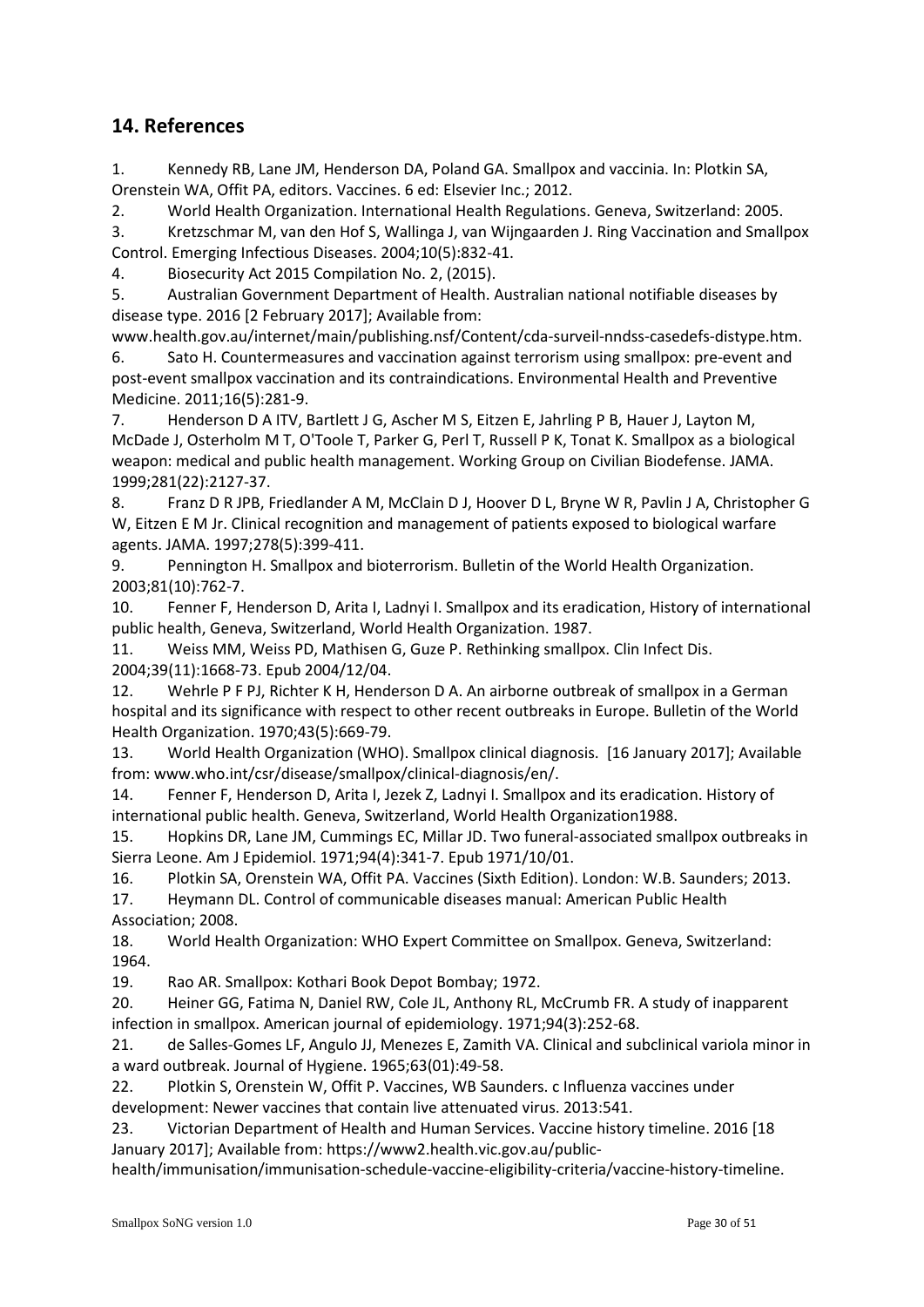<span id="page-30-0"></span>24. Eichner M. Analysis of historical data suggests long-lasting protective effects of smallpox vaccination. American journal of epidemiology. 2003;158(8):717-23.

<span id="page-30-1"></span>25. Public Health Agency of Canada. Smallpox. 2004 [16 January 2017]; Available from: www.phac-aspc.gc.ca/ep-mu/smallpox-eng.php.

<span id="page-30-2"></span>26. Deria A, Jezek Z, Markvart K, Carrasco P, Weisfeld J. The world's last endemic case of smallpox: surveillance and containment measures. Bulletin of the World Health Organization. 1980;58(2):279.

<span id="page-30-3"></span>27. Shooter R. Report of the investigation into the cause of the 1978 Birmingham smallpox occurrence. London: HM Stationery Office. 1980.

<span id="page-30-4"></span>28. The independent advisory group on public health implications of synthetic biology technology related to smallpox. Report to the Director-General of WHO. Geneva, Switzerland: World Health Organization, 2015.

<span id="page-30-5"></span>29. Mortimer PP. Can postexposure vaccination against smallpox succeed? Clinical Infectious Diseases. 2003;36(5):622-9.

<span id="page-30-6"></span>30. Henderson DA, Arita I. The smallpox threat: a time to reconsider global policy. Biosecurity and bioterrorism : biodefense strategy, practice, and science. 2014;12(3):117-21. Epub 2014/04/10. 31. US Food & Drug Aministration. Highlight of Prescribing Information - ACAM2000, (Smallpox

<span id="page-30-7"></span>(Vaccinia) Vaccine, Live). 2016; Available from:

<span id="page-30-8"></span>www.fda.gov/downloads/biologicsbloodvaccines/vaccines/approvedproducts/ucm142572.pdf. 32. Petersen BW, Damon IK, Pertowski CA, Meaney-Delman D, Guarnizo JT, Beigi RH, et al.

Clinical guidance for smallpox vaccine use in a postevent vaccination program. MMWR Recomm Rep. 2015;Feb 20;64(1545-8601 (Electronic)).

<span id="page-30-9"></span>33. Voigt EA, Kennedy RB, Poland GA. Defending against smallpox: a focus on vaccines. Expert review of vaccines. 2016;15(9):1197-211. Epub 2016/04/07.

<span id="page-30-10"></span>34. Infection Prevention and Control Expert Advisory Group. Infection prevention and control principles and recommendations for Ebola virus disease -Including information about personal protective equipment for clinical care of patients with suspected or confirmed Ebola virus disease in the Australian healthcare setting. Australian Government Department of Health, 2015.

<span id="page-30-11"></span>35. U.S. Centers for Disease Prevention and Control. Guide F - Environmental Control of Smallpox Virus. 2003; Available from: [biotech.law.lsu.edu/blaw/bt/smallpox/CDC-28feb2010/guide](http://biotech.law.lsu.edu/blaw/bt/smallpox/CDC-28feb2010/guide-f.pdf)[f.pdf.](http://biotech.law.lsu.edu/blaw/bt/smallpox/CDC-28feb2010/guide-f.pdf)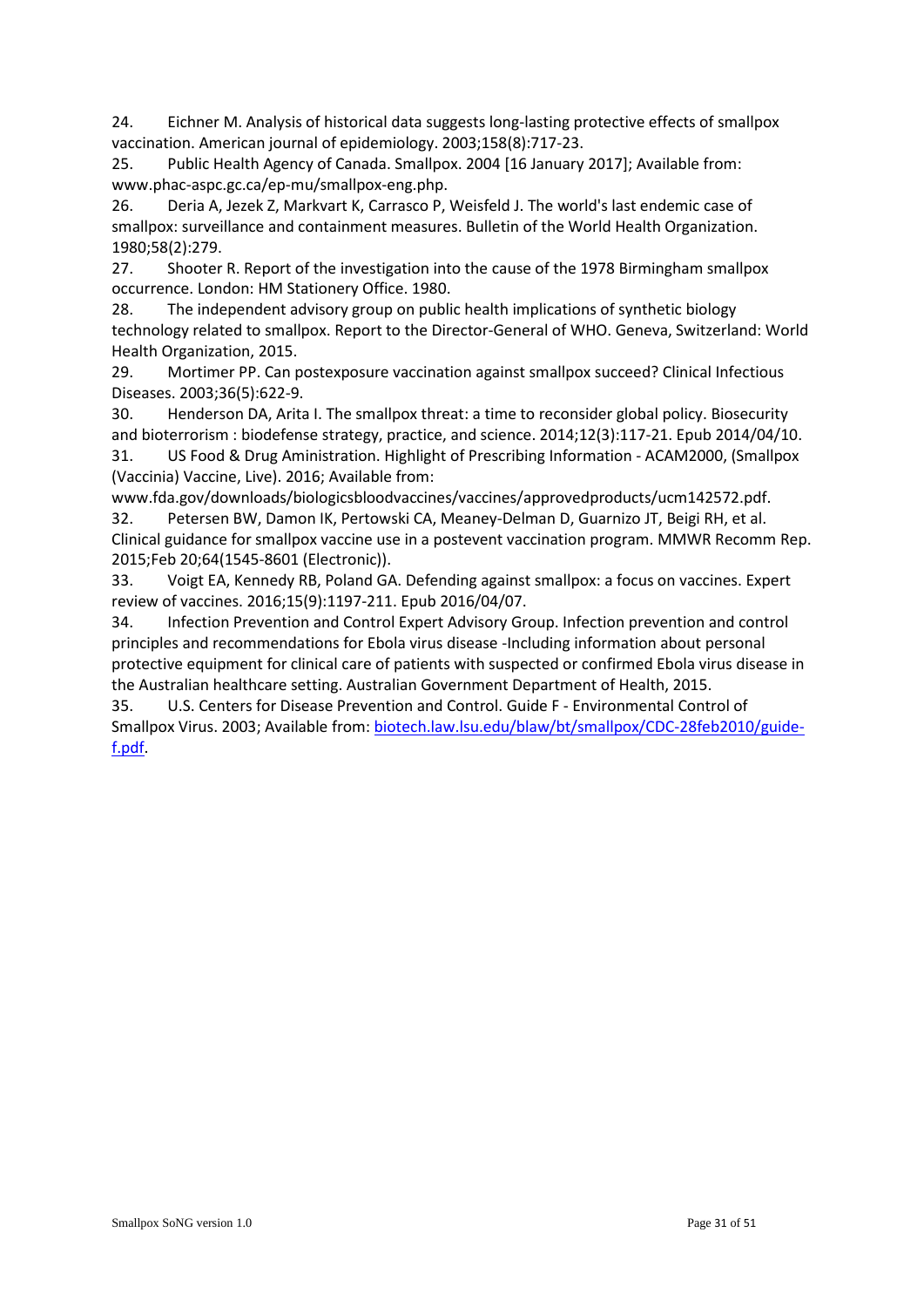## <span id="page-31-0"></span>**15. Appendices**

[Appendix A: Smallpox factsheet](#page-32-0) [Appendix B: Smallpox Public Health Unit checklist](#page-34-0) [Appendix C: Clinical comparison of smallpox and chickenpox \(varicella\) infections](#page-35-1) [Appendix D: Case investigation form](#page-36-0) [Appendix E: Contact surveillance form](#page-42-0) [Appendix F: Advice for contacts of a case of smallpox](#page-44-0) [Appendix G: Vaccination factsheet](#page-46-0)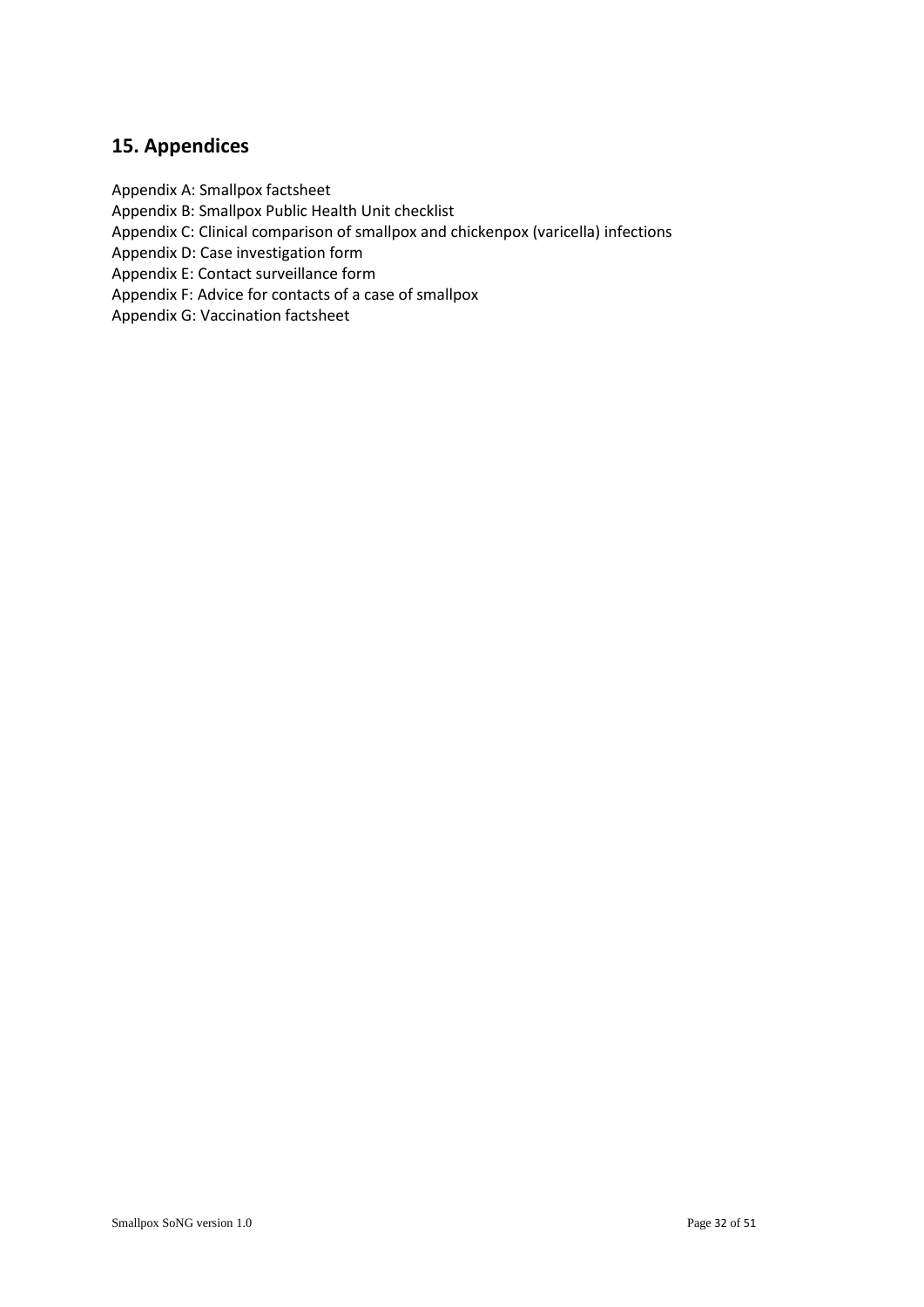## <span id="page-32-0"></span>**Appendix A: Smallpox factsheet**

## **What is smallpox?**

Smallpox is a very serious disease caused by the variola virus. Unvaccinated people in contact with someone with smallpox will almost certainly become infected.

### **Why is smallpox a concern?**

Smallpox was eradicated globally in 1979. No known human cases have been reported since then. Any new cases of smallpox would likely be the result of either:

- an accidental release from one of two approved smallpox virus research laboratories the United States of America or Russia; or
- an intentional release (bioterrorist or bio-warfare attack) involving the deliberate infection of a person or a deliberate release of virus into the environment.

A single case of confirmed smallpox would be considered an emergency.

### **How is it prevented?**

The smallpox vaccine provides protection from smallpox infection for approximately 5–10 years. The vaccine is made from a vaccinia virus*,* another pox-type virus related to smallpox, which cannot cause smallpox. The vaccine helps the body develop immunity to smallpox and was successfully used to eradicate the disease.

If you are exposed to someone with smallpox, vaccination within 4 days can prevent or lessen the seriousness of smallpox in most people. Vaccination up to 7 days after exposure may offer protection from dying as a result of the infection.

Since eradication, routine vaccination for smallpox has stopped except for a small group of professionals who work with smallpox or related viruses in laboratories.

#### **Signs and symptoms of smallpox**

Smallpox has an incubation period (the time between becoming infected and developing symptoms) of 7–17 days (most commonly 12–14 days).

After this period the first symptoms of smallpox appear and include:

- high fever ≥38 °C
- malaise (general feeling of being unwell)
- severe headache
- backache
- prostration (extreme physical weakness)
- nausea
- occasionally, vomiting and abdominal pain.

After 2–4 days, the fever falls and a distinctive rash appears first as small spots on the tongue and in the mouth. The rash then spreads to the skin, starting on the face and spreading to the arms and legs then to the hands and feet. Usually the rash spreads within 24 hours.

The rash becomes raised bumps called vesicles which become filled with a thick cloudy fluid and often have a depression in the centre like a belly button. The fever will often rise again at this time and remain high until the scabs form over the bumps.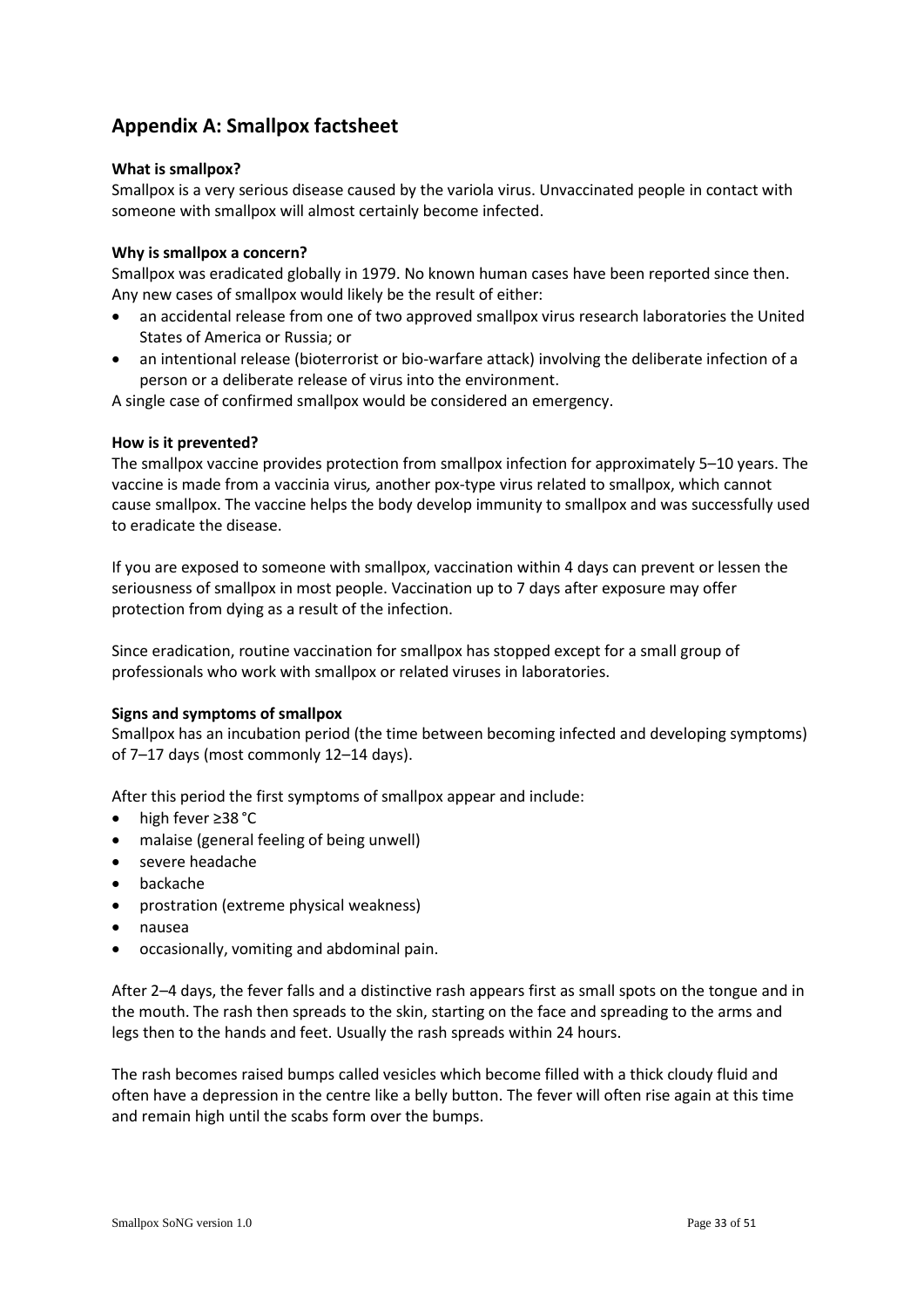People with smallpox only become infectious around the time fever develops. The most infectious period is during the first week of rash, although a person with smallpox is still infectious until the last scab drops off.

### **Transmission**

Smallpox is highly contagious. It is most commonly spread person to person during close, face to face contact (within 2 metres) through large airborne droplets.

It is possible to spread smallpox through contact with smallpox pustules (pus-filled rash), rash scabs or contaminated objects such as clothing and linen. It is also possible to spread the virus through indirect contact such as through shared air conditioning systems.

#### **Treatment**

There is no specific treatment for smallpox. Patients with smallpox may be helped by intravenous fluids, medicine to control fever or pain, and antibiotics for any secondary bacterial infection that may occur. Treating doctors may also use antiviral drugs to help the immune system fight the infection.

#### **Outbreak control**

The control of smallpox is based on the identification and isolation of cases and the vaccination and monitoring of close contacts to prevent the disease spreading further.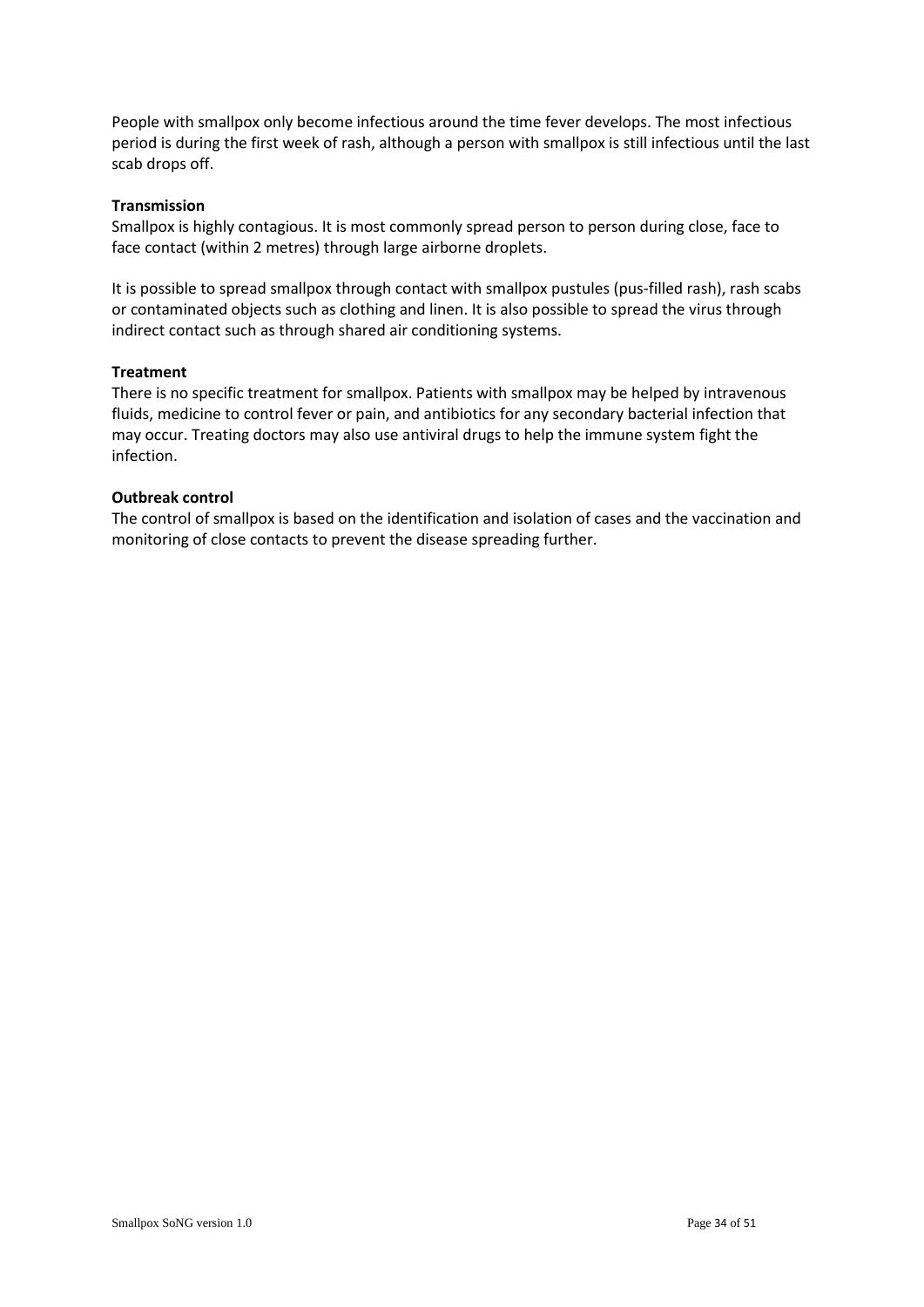## <span id="page-34-0"></span>**Appendix B: Smallpox Public Health Unit checklist**

Suspected, probable or confirmed cases should **be immediately notified** to the central state or territory Communicable Disease Branch who will need to notify the NIR urgently (via email **[health.ops@health.gov.au](mailto:health.ops@health.gov.au)** or phone call **02 6289 3030**). The NIR should report to the WHO as soon as possible.

## **Contact the patient or care giver to:**

- Identify the likely source of infection
- Confirm onset date and symptoms of the illness
- Complete *Appendix D – Case investigation form*
- Ensure relevant pathology tests have been undertaken at appropriate laboratory facilities
- Ensure isolation and infection control measures are in place
- Identify contacts and obtain their contact details
- Provide *Appendix A - Smallpox factsheet*

## **Contact laboratory to:**

- Check samples received and obtain outstanding results

### **Confirm case:**

- Assess information against case definition

### **Contact patient's contacts to:**

- Assess risk of smallpox (exposure history) and determine category for management
- Determine current symptoms
- Vaccinate and isolate relevant contacts (see Sectio[n 10. Contact management\)](#page-14-0)
- Complete *Appendix E - Contact surveillance form*
- Ensure access to thermometer and telephone
- Monitor the case as determined necessary
- Explain symptoms and restrictions to the contact
- Provide *Appendix A - Smallpox factsheet, Appendix F - Advice for contacts of a case of smallpox* and *Appendix G - Vaccination Fact Sheet*

#### **Other issues:**

- Media and communications should be coordinated in accordance with the Health CBRNINC Plan: Domestic Health Response Plan for Chemical, Biological, Radiological or Nuclear Incidents of National Consequence.
- Enter case data into notifiable diseases database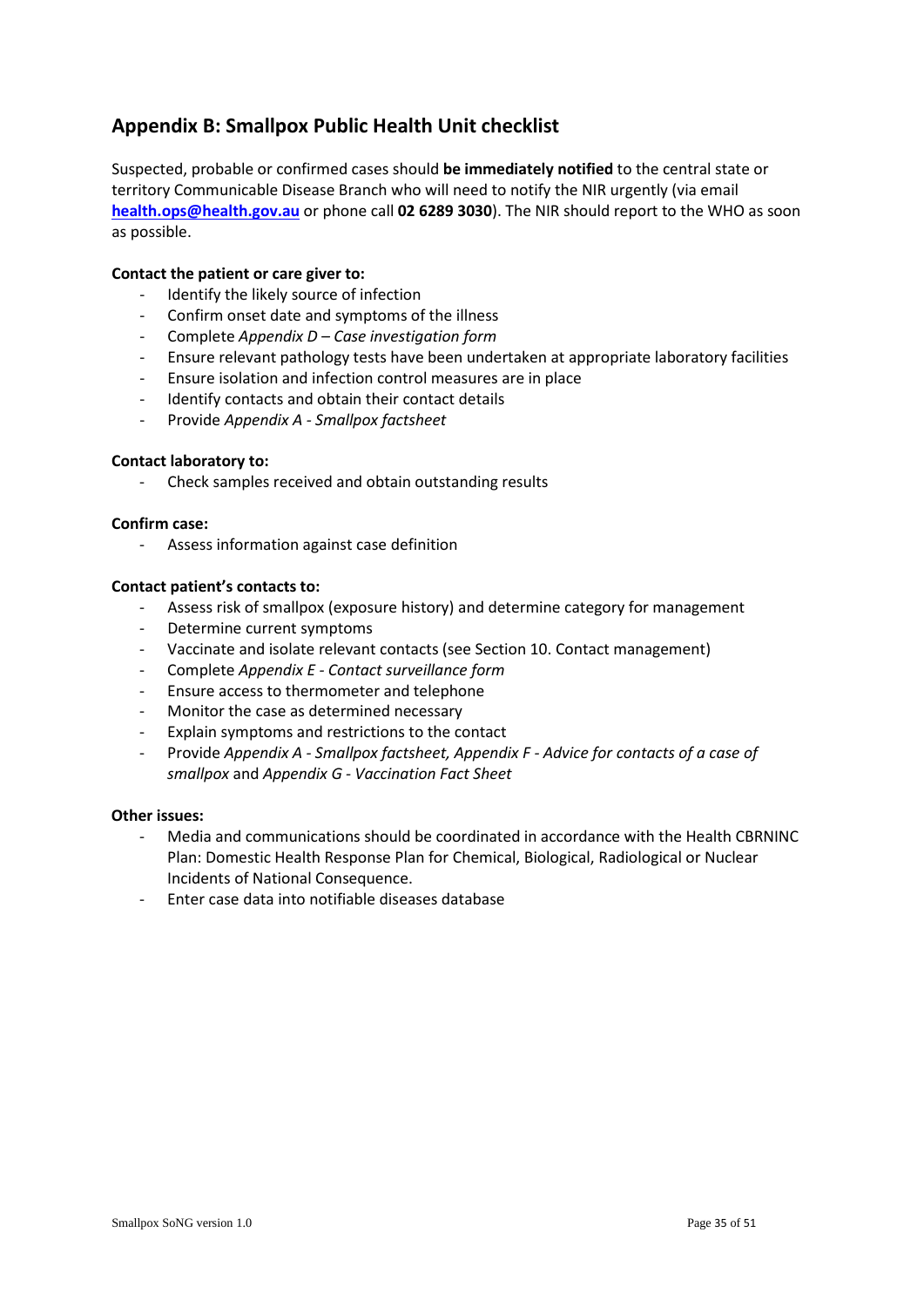# <span id="page-35-1"></span><span id="page-35-0"></span>**Appendix C: Clinical comparison of smallpox and chickenpox (varicella) infections**

|                                       | <b>Smallpox</b>                                                                                                                 | Chickenpox                                                                                                                                                                |  |
|---------------------------------------|---------------------------------------------------------------------------------------------------------------------------------|---------------------------------------------------------------------------------------------------------------------------------------------------------------------------|--|
|                                       | Variola virus (pox virus)                                                                                                       | Varicella-zoster virus (herpes virus)                                                                                                                                     |  |
| How do initial<br>symptoms<br>differ? | 2 to 3 days of severe illness pass before the<br>rash develops.                                                                 | 0 to 2 days of mild illness pass before the rash<br>develops.                                                                                                             |  |
|                                       | Lesions first appear in the throat or mouth,<br>then on the face, or on the upper arms.                                         | Lesions first appear on the trunk.                                                                                                                                        |  |
| How the rash<br>lesions differ        | Lesions develop at the same time, and they<br>look alike on any one section of the body,<br>such as the abdomen, arms, or face. | Lesions develop in successive fashion. While<br>some are new others are crusting over (in<br>"crops").                                                                    |  |
|                                       | Lesions change slowly scabbing over after 9<br>to 15 days.                                                                      | Lesions change rapidly, crusting over within<br>24 hours.                                                                                                                 |  |
|                                       | Lesions become firm dome-shaped, and deep<br>in the skin.                                                                       | Lesions sit on the skin surface and look like<br>small blisters.                                                                                                          |  |
|                                       | Rash commonly develops on palms of the<br>hands and soles of the feet.                                                          | Rash rarely develops on palms and soles.                                                                                                                                  |  |
|                                       | Lesions are most concentrated on the face,<br>hands and feet.                                                                   | Lesions are most concentrated on the torso,<br>with fewest on the hands and feet. Lesions<br>can affect the face and scalp, but rarely affect<br>the entire body equally. |  |

Source: The U.S. Centres for Disease Control and Prevention (CDC)

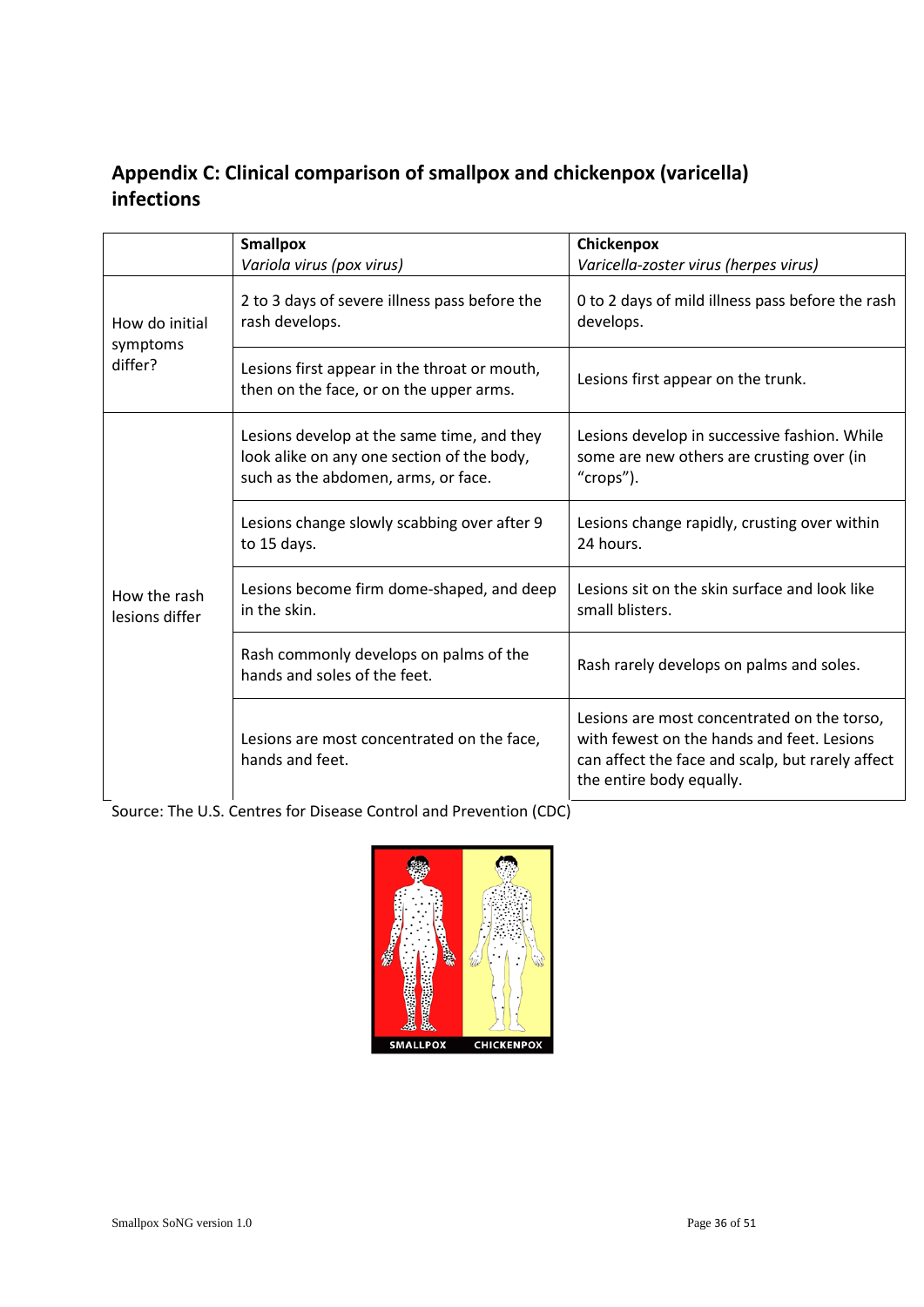# <span id="page-36-0"></span>**Appendix D: Case investigation form**

| <b>NOTIFICATION</b> | Date notified                                                                               |      |    |        |  |
|---------------------|---------------------------------------------------------------------------------------------|------|----|--------|--|
|                     | Notifier name                                                                               |      |    |        |  |
|                     | Notifier organisation                                                                       |      |    |        |  |
|                     | Telephone                                                                                   |      |    |        |  |
|                     | Email                                                                                       |      |    |        |  |
|                     | Treating doctor                                                                             |      |    |        |  |
|                     | Telephone                                                                                   |      |    |        |  |
|                     | Email                                                                                       |      |    |        |  |
| <b>INTERVIEW</b>    | Was the case interviewed?                                                                   | Yes  | No | N/A    |  |
|                     | If case not interviewed, state<br>who was interviewed and<br>their relationship to the case |      |    |        |  |
|                     | Date of first interview                                                                     |      |    |        |  |
|                     | Name of interviewer                                                                         |      |    |        |  |
|                     | Telephone number of<br>interviewer                                                          |      |    |        |  |
| <b>CASE DETAILS</b> | Case reference number                                                                       |      |    |        |  |
|                     | Name (first name, surname)                                                                  |      |    |        |  |
|                     | Date of birth                                                                               |      |    |        |  |
|                     | Age (years/months)                                                                          |      |    |        |  |
|                     | Sex                                                                                         | Male |    | Female |  |
|                     | Occupation                                                                                  |      |    |        |  |
|                     | Preferred language                                                                          |      |    |        |  |
|                     | Address (permanent)                                                                         |      |    |        |  |
|                     | Address-temporary<br>(if different from permanent<br>address)                               |      |    |        |  |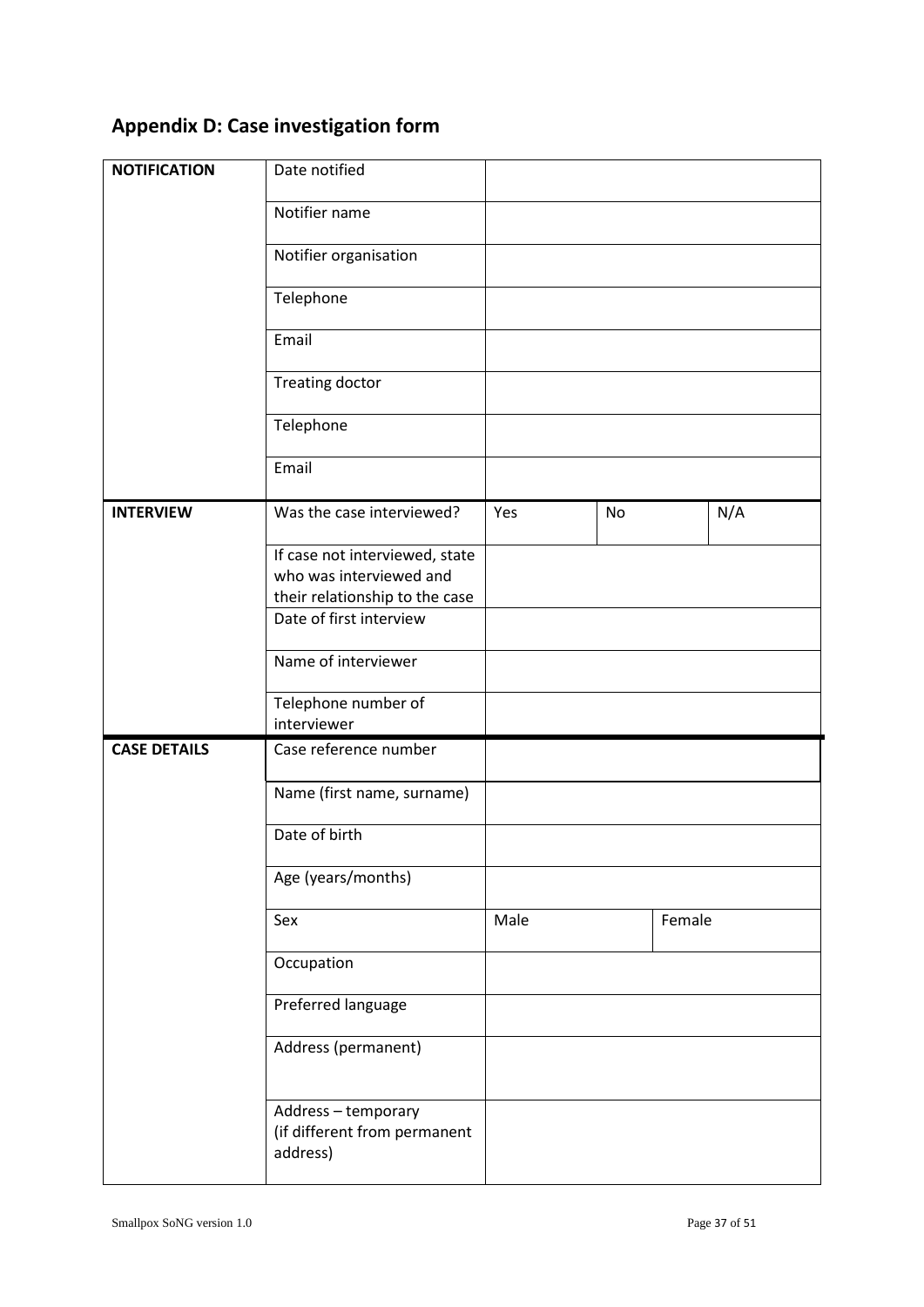|                         | Telephone (home)                                          |                                                     |                   |    |             |  |
|-------------------------|-----------------------------------------------------------|-----------------------------------------------------|-------------------|----|-------------|--|
|                         | Telephone (mobile)                                        |                                                     |                   |    |             |  |
|                         | E-mail                                                    |                                                     |                   |    |             |  |
|                         |                                                           | Aboriginal                                          |                   |    |             |  |
|                         |                                                           | <b>Torres Strait Islander</b>                       |                   |    |             |  |
|                         | Indigenous status                                         | Both Aboriginal and Torres Strait Islander          |                   |    |             |  |
|                         |                                                           | Not Aboriginal or Torres Strait Islander<br>Unknown |                   |    |             |  |
|                         | Country of citizenship                                    |                                                     |                   |    |             |  |
|                         |                                                           |                                                     |                   |    |             |  |
| <b>CLINICAL DETAILS</b> | Date of symptom onset                                     |                                                     |                   |    |             |  |
|                         | Initial symptoms                                          | Fever                                               | <b>Backache</b>   |    | Malaise     |  |
|                         |                                                           | Headache                                            | Abdominal<br>pain |    | Prostration |  |
|                         |                                                           | Vomiting                                            | Vesicular<br>rash |    |             |  |
|                         | If rash is present, specify its                           | Mouth<br>⊔                                          |                   |    | Legs        |  |
|                         | location                                                  | Face<br>ш                                           |                   |    | Soles       |  |
|                         |                                                           | П<br>Arms                                           |                   |    | Torso       |  |
|                         |                                                           | Palms<br>$\mathsf{L}$<br>Yes                        |                   | No |             |  |
|                         | If rash is present, do all<br>lesions on one body section |                                                     |                   |    |             |  |
|                         | look the same age?                                        |                                                     |                   |    |             |  |
|                         | Other symptoms (specify)                                  |                                                     |                   |    |             |  |
|                         | Maximum temperature                                       |                                                     |                   |    |             |  |
|                         | <b>Category of illness</b>                                | Suspected                                           | Probable          |    | Confirmed   |  |
|                         | Interview (insert date)<br>24 hours (insert date)         |                                                     |                   |    |             |  |
|                         | 48 hours (insert date)                                    |                                                     |                   |    |             |  |
|                         | 72 hours (insert date)                                    |                                                     |                   |    |             |  |
|                         | Date of report                                            |                                                     |                   |    |             |  |
|                         | Was the case a contact of                                 | Yes                                                 |                   | No |             |  |
|                         | another case?                                             |                                                     |                   |    |             |  |
|                         | If yes, provide contact                                   |                                                     |                   |    |             |  |
|                         | identification number or                                  |                                                     |                   |    |             |  |
|                         | name and address                                          |                                                     |                   |    |             |  |
|                         | Infectious diseases physician                             |                                                     |                   |    |             |  |
|                         | name and contact                                          |                                                     |                   |    |             |  |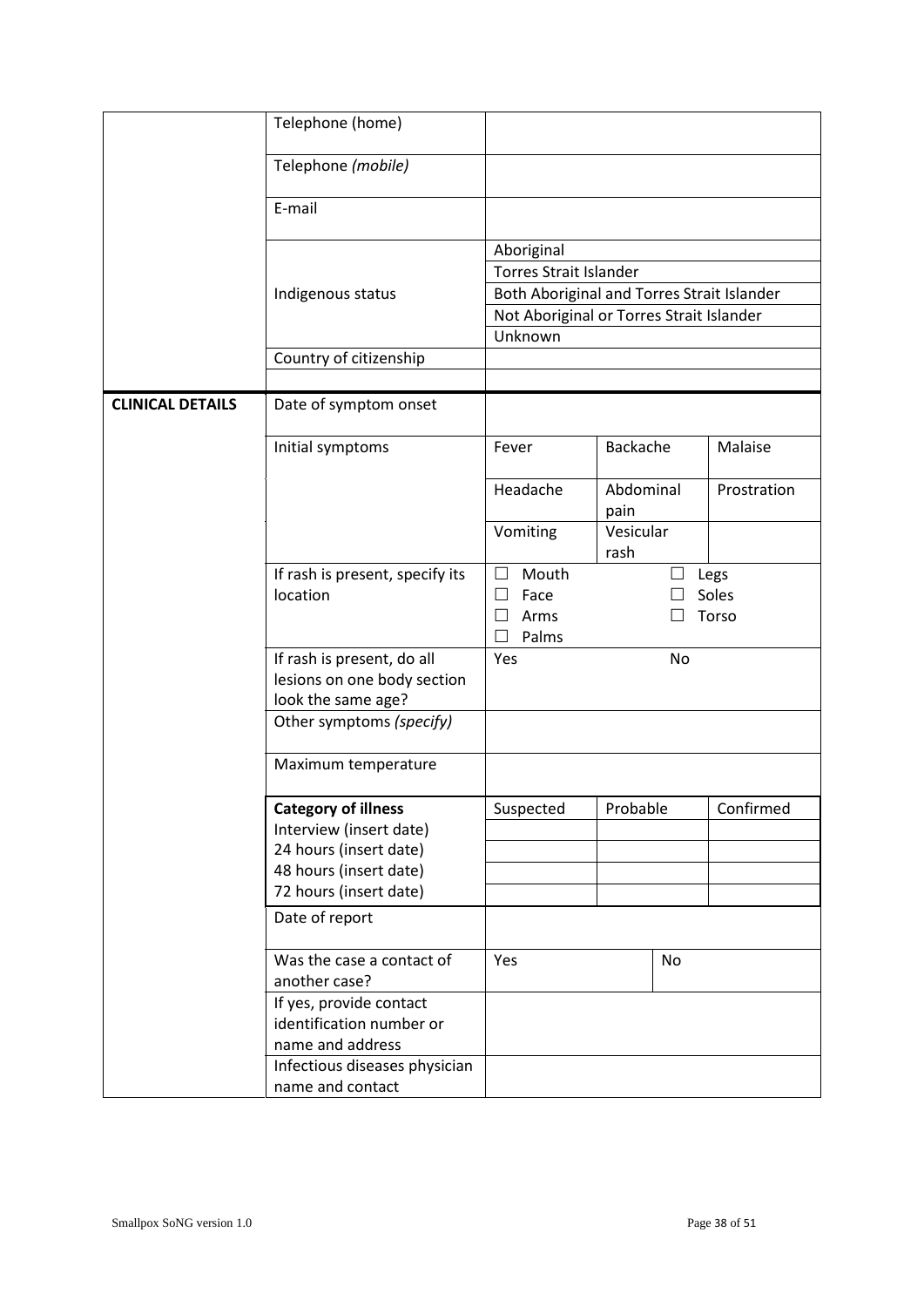| <b>HOSPITAL AND</b><br><b>TREATMENT</b>                    | Hospitalised                                                                                | Yes                                                           | <b>No</b> | Unknown |  |  |
|------------------------------------------------------------|---------------------------------------------------------------------------------------------|---------------------------------------------------------------|-----------|---------|--|--|
| <b>DETAILS</b>                                             | Date admitted                                                                               |                                                               |           |         |  |  |
|                                                            | Date discharged                                                                             |                                                               |           |         |  |  |
|                                                            | Name of hospital (specify)                                                                  |                                                               |           |         |  |  |
|                                                            | Isolated in single room                                                                     | Yes<br>Date/time:                                             | <b>No</b> | Unknown |  |  |
|                                                            | Admitted to ICU or HDU                                                                      | ICU                                                           | HDU       | Unknown |  |  |
|                                                            | Date admitted to ICU or HDU                                                                 |                                                               |           |         |  |  |
|                                                            | Date discharged                                                                             |                                                               |           |         |  |  |
|                                                            |                                                                                             |                                                               |           |         |  |  |
| <b>OUTCOME</b>                                             | Patient outcome                                                                             | Alive                                                         | Dead      | Unknown |  |  |
|                                                            | Date outcome information<br>sought                                                          |                                                               |           |         |  |  |
| <b>LABORATORY</b><br><b>CRITERIA</b>                       | Specimens collected<br>Date collected                                                       | Blood / Serum / Vesicle fluid / Vesicle crust<br>---/---/---- |           |         |  |  |
|                                                            | Laboratory that received<br>specimens                                                       |                                                               |           |         |  |  |
|                                                            | Specimens transferred to<br>NHSQL or LRN member<br>laboratory                               | <b>Yes</b><br><b>No</b>                                       | Unknown   |         |  |  |
|                                                            | Isolation of virus                                                                          | Yes<br><b>No</b>                                              | Unknown   |         |  |  |
|                                                            | Detection of virus by                                                                       | Nucleic acid testing/<br>electron microscopy                  |           |         |  |  |
| <b>MEDICAL AND</b><br><b>VACCINATION</b><br><b>HISTORY</b> | Smallpox vaccine given prior<br>to this outbreak?                                           | Yes<br>No<br>Date<br>vaccine received                         |           |         |  |  |
|                                                            | Smallpox vaccine given<br>during this outbreak?                                             | Yes<br><b>No</b><br>Date<br>vaccine received                  |           |         |  |  |
|                                                            | Pre-existing medical<br>conditions (specify)<br>Immunosuppressive<br>disorders or treatment | Yes<br>No                                                     |           |         |  |  |
|                                                            | (specify)<br>Infectious period<br>Onset date (=t)                                           | Date                                                          |           |         |  |  |
|                                                            | Earliest date for start of<br>incubation period (=t-14                                      |                                                               |           |         |  |  |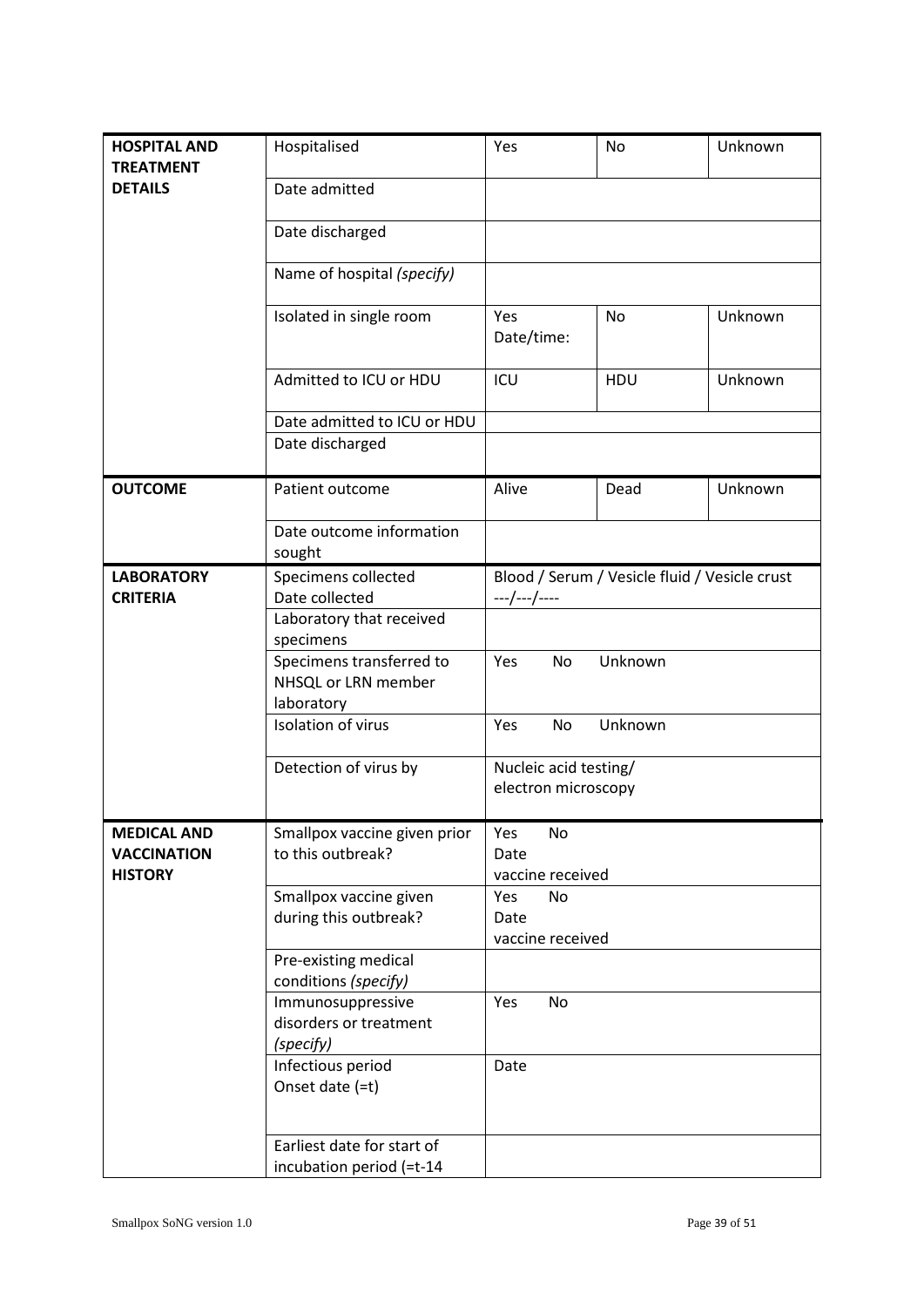| days)                                                 | Date                  |
|-------------------------------------------------------|-----------------------|
| Epidemiological links to<br>other cases (include case | Case reference number |
| reference numbers)                                    | Case reference number |
|                                                       | Case reference number |
|                                                       | Case reference number |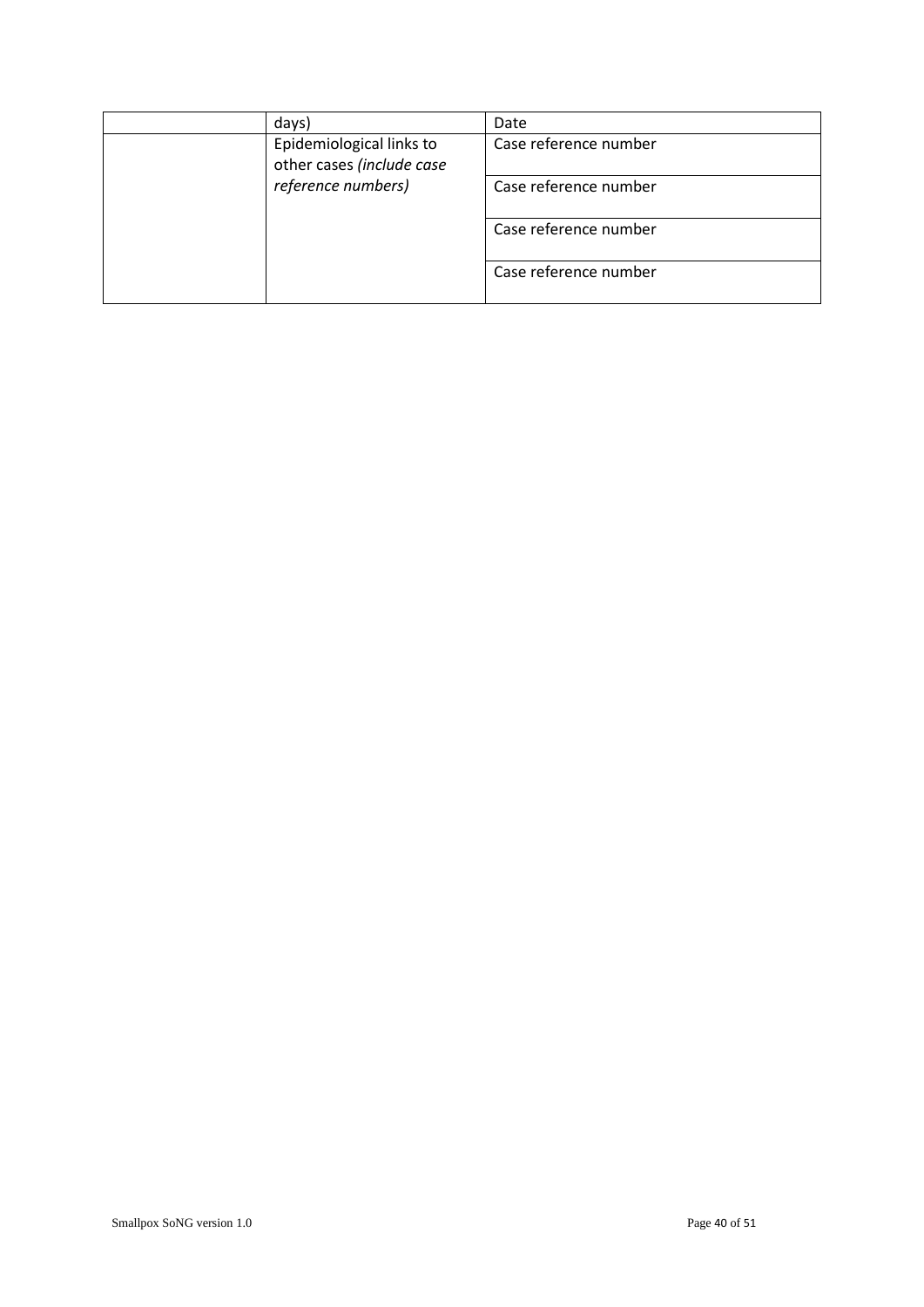## **Contact classification**

**Higher risk primary contacts** of a suspected, probable and confirmed smallpox case include:

- **Household-like contacts**: all persons usually resident or who have spent substantial periods of time within the same household during the infectious period. Includes sexual contacts.
- **Face-to-face contacts**: all unvaccinated<sup>[7](#page-40-0)</sup> persons who were not wearing appropriate PPE equipment (or where a PPE breach occurred) who have had prolonged interactions ( $\geq 15$ minutes) with an infectious case of smallpox within a distance of 2 metres. These may include contacts at work, in social settings, and healthcare and emergency workers.
- **• Fomite contacts**: all unvaccinated<sup>4</sup> persons who were not wearing appropriate PPE (or where a PPE breach occurred) who have had direct contact with clothing or articles that have recently been used by an infectious case of smallpox. These may include contacts at work, in social settings, and healthcare and emergency workers.
- **Vaccination contraindicated/failure**: lower risk primary contacts who are unable to be vaccinated or who do not have a successful vaccination<sup>[8](#page-40-1)</sup>.
- **Virus release contacts**: all unvaccinated<sup>4</sup> persons in the vicinity of a release of variola virus.
- **Laboratory contacts**: Hazard level 3 and 4 laboratory contacts. See "Laboratory personnel contact management guidance" in "Section 10: Contact Management" of the SoNG.

**Lower risk primary contacts** of a suspected, probable and confirmed smallpox case include:

- **Aerosol contacts**: all persons who have had brief interactions (<15 minutes) with an infectious case of smallpox within a distance of 2 metres, or any interactions (for ≥15 minutes) at a distance of >2 metres within a room or enclosed space. People who have spent ≥15 minutes in an adjacent room or floor with shared air-conditioning (without HEPA filtration). These may include work colleagues, and people who have visited the same premises or travelled on the same public transport (such as buses, trains and planes) as an infectious smallpox case.
- **Non-laboratory contacts wearing PPE**: persons with contact with an infectious case of smallpox or their fomites whilst wearing appropriate PPE.
- **Previously vaccinated persons**: persons who have been successfully vaccinated within the previous 3 years who have had face-to-face or fomite contact with an infectious case of smallpox.
- **Laboratory contacts**: Hazard level 1 and 2 laboratory contacts (level 1 does not require isolation or monitoring). See "Laboratory personnel contact management guidance" in "Section 10: Contact Management" of the SoNG.

**Secondary contacts (household-like contacts of higher risk primary contacts)** of a suspected, probable and confirmed smallpox case include:

• all persons usually resident or who would be expected to spend substantial periods of time within the same household as the higher risk primary contact during the potential infectious period (i.e. should the higher risk primary contact become at case). Includes sexual contacts.

**.** 

<span id="page-40-0"></span> $7$  Contacts are classified as unvaccinated if they have not been successfully vaccinated against smallpox within

<span id="page-40-1"></span>the past 3 years. A successful vaccination requires a confirmed 'take' or major reaction indicating immunity.<br><sup>8</sup> Contacts who would otherwise be lower risk primary contacts but who are unable to be vaccinated and are now classified as a higher risk primary contact do not need to be managed as a higher primary risk contact regarding vaccination.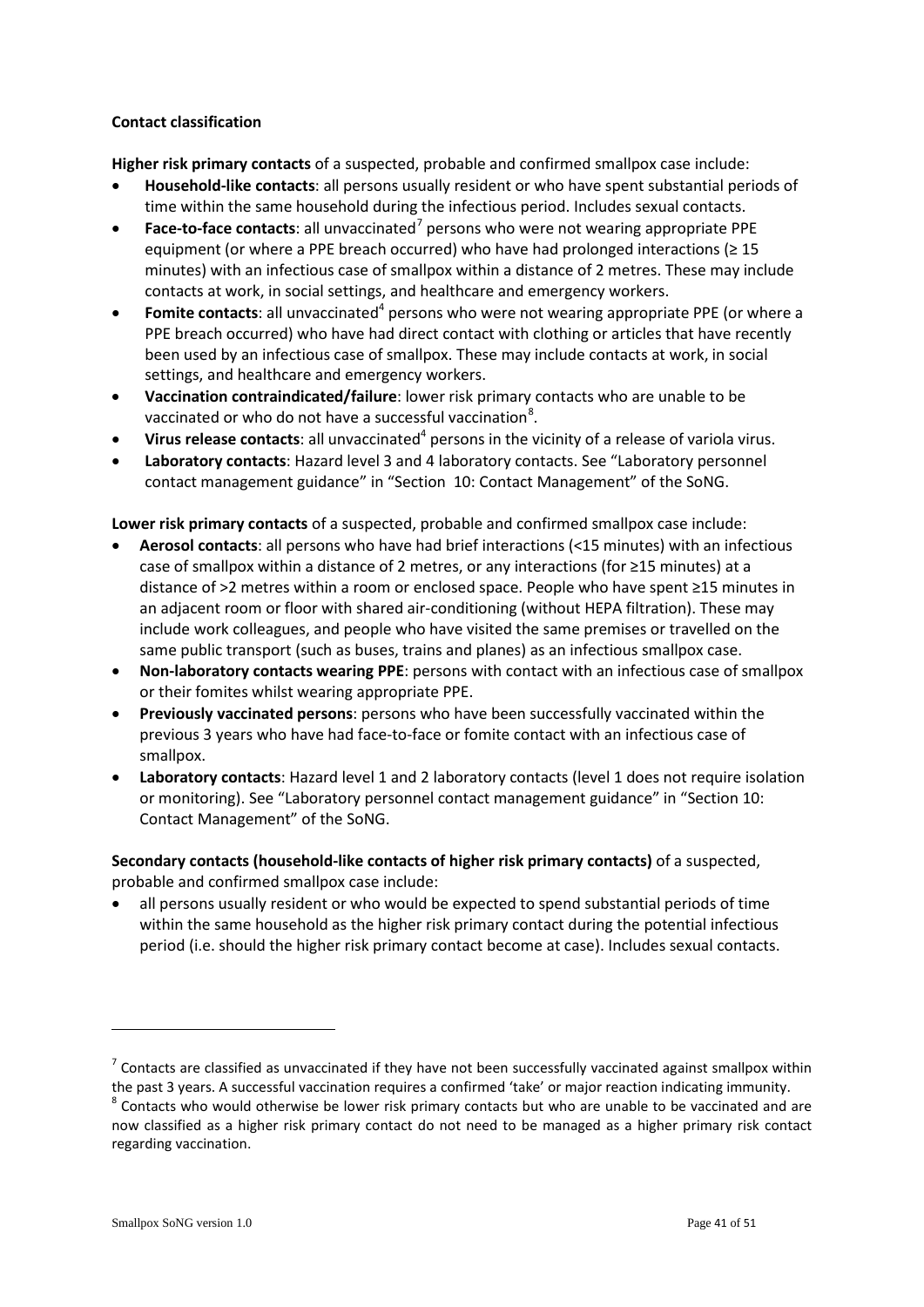## **MOVEMENTS DURING INFECTIOUS PERIOD**

*Make at least 6 copies of this page before interview with the case: one for the day before symptoms (t -1), one for the day of onset (t), one for each of the next 4 days (t +1, t +2, t +3, t +4).* 

T (day): \_\_\_\_\_\_\_\_\_\_\_\_\_\_\_\_\_\_\_\_\_\_\_\_\_\_\_\_\_\_\_\_\_\_\_\_\_\_\_\_ Date: \_\_\_\_ / \_\_\_\_ / \_\_\_\_

| <b>Places</b><br>visited | <b>Names of place</b> | <b>Address of place</b> | Phone (if<br>available) | <b>Time</b> |
|--------------------------|-----------------------|-------------------------|-------------------------|-------------|
| Place 1                  |                       |                         |                         |             |
| Place 2                  |                       |                         |                         |             |
| Place 3                  |                       |                         |                         |             |
| Place 4                  |                       |                         |                         |             |
| Place 5                  |                       |                         |                         |             |
| Place 6                  |                       |                         |                         |             |

| <b>Contact</b><br>ID<br>number | <b>Contact</b><br>name | <b>Contact</b><br>address | <b>Contact</b><br>phone | <b>Contact</b><br>email | Place of<br>contact<br>(e.g.<br>Place 1) | <b>Type of</b><br>contact<br>(e.g.<br>primary<br>household-<br>like) | Date(s) and<br>time(s)<br>of<br>contact |
|--------------------------------|------------------------|---------------------------|-------------------------|-------------------------|------------------------------------------|----------------------------------------------------------------------|-----------------------------------------|
|                                |                        |                           |                         |                         |                                          |                                                                      |                                         |
|                                |                        |                           |                         |                         |                                          |                                                                      |                                         |
|                                |                        |                           |                         |                         |                                          |                                                                      |                                         |
|                                |                        |                           |                         |                         |                                          |                                                                      |                                         |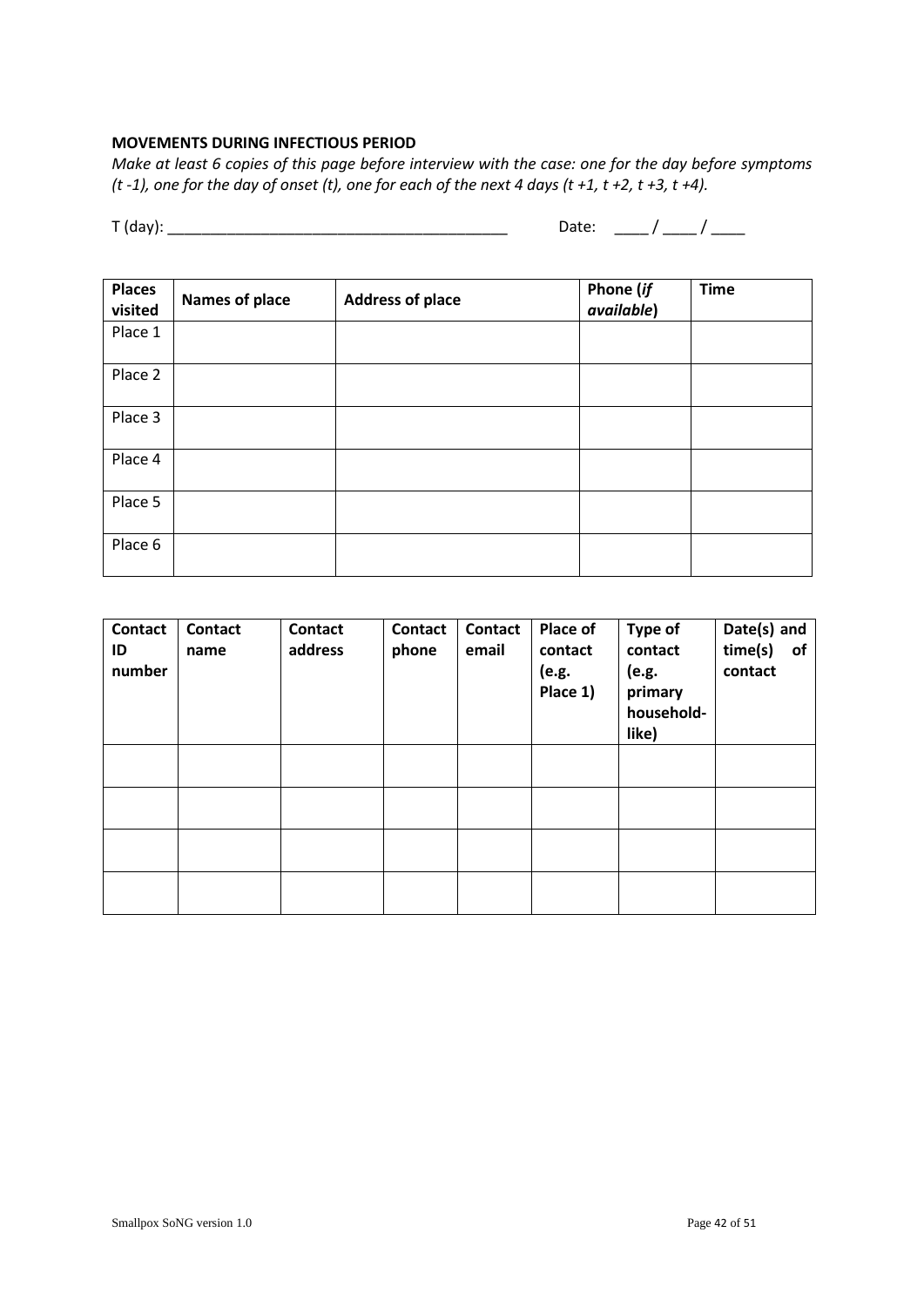## <span id="page-42-0"></span>**Appendix E: Contact surveillance form**

*Higher risk primary contact* - contacts receive daily active surveillance. *Lower risk primary contact* - contacts receive daily active surveillance (if possible). *Secondary contact* – no active surveillance. Unique ID number for contact:\* \_\_\_\_\_\_\_\_\_\_\_\_\_\_\_\_\_\_\_\_\_\_\_ Type of contact:\* Higher risk primary / Lower risk primary / Secondary Case reference number/s\* (if more than one): \_\_\_\_\_\_\_\_\_\_\_\_\_\_\_\_\_\_\_\_\_\_\_\_\_\_\_\_\_\_\_\_\_\_\_ *or* reference number of primary contact if secondary contact: \_\_\_\_\_\_\_\_\_\_\_\_\_\_\_\_\_\_\_ **Contact's details** Name: \_\_\_\_\_\_\_\_\_\_\_\_\_\_\_\_\_\_\_\_\_\_\_\_\_\_\_\_\_\_\_\_\_\_\_\_\_\_\_\_\_\_\_\_\_\_\_\_\_\_\_\_\_\_\_\_\_\_\_\_\_\_\_\_\_\_\_\_\_ Address: \_\_\_\_\_\_\_\_\_\_\_\_\_\_\_\_\_\_\_\_\_\_\_\_\_\_\_\_\_\_\_\_\_\_\_\_\_\_\_\_\_\_\_\_\_\_\_\_\_\_\_\_\_\_\_\_\_\_\_\_\_\_\_\_\_\_\_ Telephone: \_\_\_\_\_\_\_\_\_\_\_\_\_\_\_\_\_ DOB:\* \_\_\_\_\_\_\_\_\_\_\_\_\_\_\_\_ Sex:\* M / F Previous smallpox vaccination (incl. date and type): \_\_\_\_\_\_\_\_\_\_\_\_\_\_\_\_\_\_\_\_\_\_\_\_\_\_\_ Relevant medical history: \_\_\_\_\_\_\_\_\_\_\_\_\_\_\_\_\_\_\_\_\_\_\_\_\_\_\_\_\_\_\_\_\_\_\_\_\_\_\_\_\_\_\_\_\_\_\_\_\_\_\_\_\_\_ \_\_\_\_\_\_\_\_\_\_\_\_\_\_\_\_\_\_\_\_\_\_\_\_\_\_\_\_\_\_\_\_\_\_\_\_\_\_\_\_\_\_\_\_\_\_\_\_\_\_\_\_\_\_\_\_\_\_\_\_\_\_\_\_\_\_\_\_\_\_\_\_\_\_\_ \_\_\_\_\_\_\_\_\_\_\_\_\_\_\_\_\_\_\_\_\_\_\_\_\_\_\_\_\_\_\_\_\_\_\_\_\_\_\_\_\_\_\_\_\_\_\_\_\_\_\_\_\_\_\_\_\_\_\_\_\_\_\_\_\_\_\_\_\_\_\_\_\_\_\_ \_\_\_\_\_\_\_\_\_\_\_\_\_\_\_\_\_\_\_\_\_\_\_\_\_\_\_\_\_\_\_\_\_\_\_\_\_\_\_\_\_\_\_\_\_\_\_\_\_\_\_\_\_\_\_\_\_\_\_\_\_\_\_\_\_\_\_\_\_\_\_\_\_\_\_ **Status and management of contact at identification** Status: Symptomatic (S) / Asymptomatic (A) Date of last contact with case (D):  $\Box$ Any active rashes / skin conditions or other medical complaints: \_\_\_\_\_\_\_\_\_\_\_\_\_\_\_ \_\_\_\_\_\_\_\_\_\_\_\_\_\_\_\_\_\_\_\_\_\_\_\_\_\_\_\_\_\_\_\_\_\_\_\_\_\_\_\_\_\_\_\_\_\_\_\_\_\_\_\_\_\_\_\_\_\_\_\_\_\_\_\_\_\_\_\_\_\_\_\_\_\_\_ Vaccination arranged: Yes / No Date given:  $\frac{1}{2}$  /  $\frac{1}{2}$ Batch number: \_\_\_\_\_\_\_\_\_\_\_\_\_\_\_\_\_\_\_\_\_\_\_\_\_\_\_\_\_Vaccination centre: \_\_\_\_\_\_\_\_\_\_\_\_\_\_\_\_\_ Vaccination site assessed: Successful / Unsuccessful Date assessed: \_\_\_\_ / \_\_\_\_ / Vaccination centre: \_\_\_\_\_\_\_\_\_\_\_\_\_\_\_\_\_\_\_\_\_\_\_\_\_\_\_\_\_\_\_\_\_\_\_\_\_\_\_\_\_\_\_\_\_\_\_\_\_\_\_\_\_\_\_\_\_\_ Patient isolation and location: **with a set of the set of the set of the set of the set of the set of the set of the set of the set of the set of the set of the set of the set of the set of the set of the set of the set of**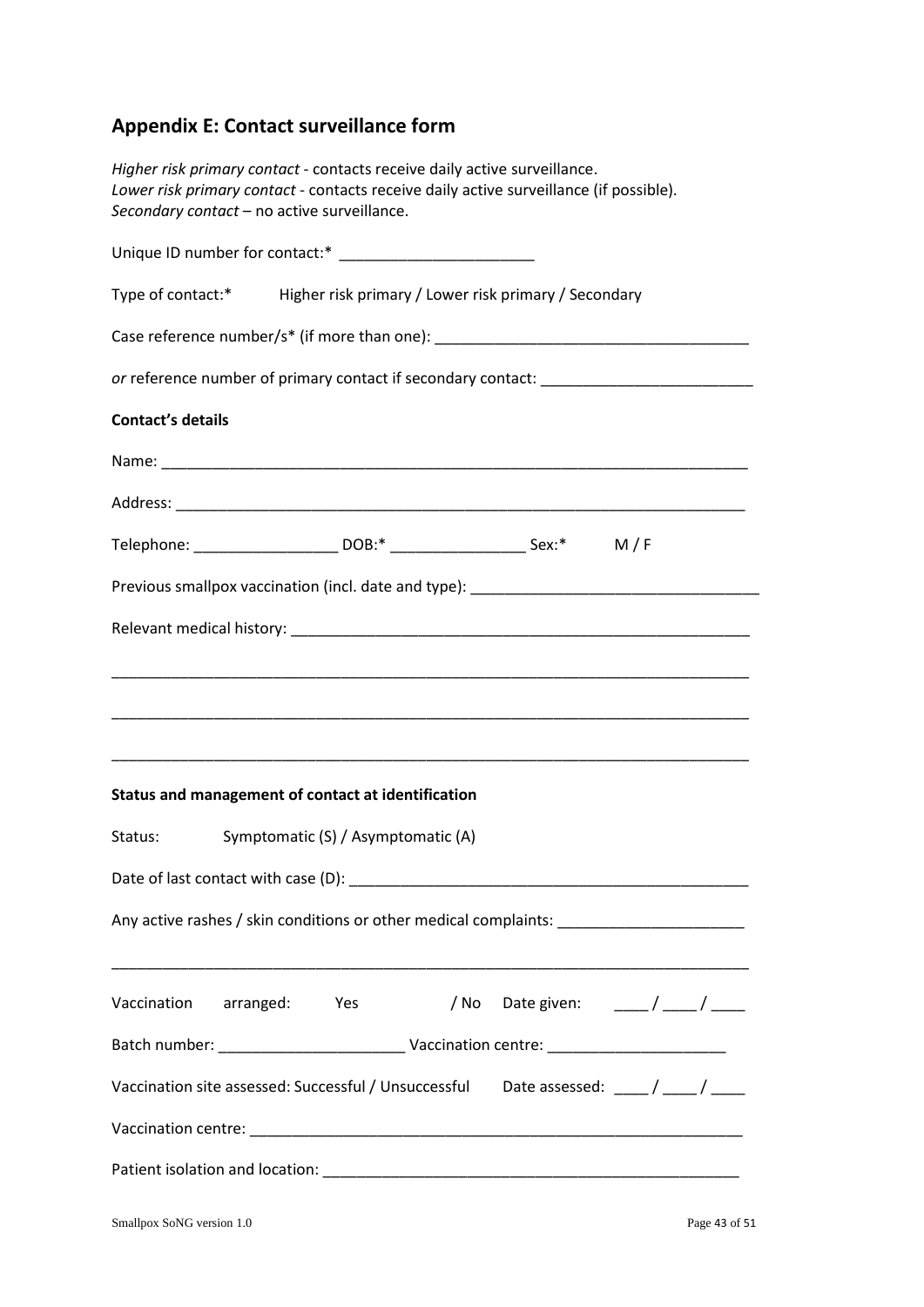#### Contact surveillance

| Day                       | Date | Contact<br>phoned/<br>emailed/<br>SMS<br>(Y/N) | Contact<br>visited<br>(Y/N) | Oral<br>temperature<br>(degrees<br>Celsius) | Other symptoms | Status:<br>S-symptomatic<br>A - asymptomatic | <b>Signed (print</b><br>name) |
|---------------------------|------|------------------------------------------------|-----------------------------|---------------------------------------------|----------------|----------------------------------------------|-------------------------------|
| $\mathsf{D} + \mathsf{1}$ |      |                                                |                             |                                             |                |                                              |                               |
| $D + 2$                   |      |                                                |                             |                                             |                |                                              |                               |
| $D + 3$                   |      |                                                |                             |                                             |                |                                              |                               |
| $D + 4$                   |      |                                                |                             |                                             |                |                                              |                               |
| $D + 5$                   |      |                                                |                             |                                             |                |                                              |                               |
| $D + 6$                   |      |                                                |                             |                                             |                |                                              |                               |
| $D + 7$                   |      |                                                |                             |                                             |                |                                              |                               |
| $\mathsf{D}$ + 8          |      |                                                |                             |                                             |                |                                              |                               |
| $D + 9$                   |      |                                                |                             |                                             |                |                                              |                               |
| $\mathsf{D}$ + 10         |      |                                                |                             |                                             |                |                                              |                               |
| $D + 11$                  |      |                                                |                             |                                             |                |                                              |                               |
| $D + 12$                  |      |                                                |                             |                                             |                |                                              |                               |
| $\mathsf{D}$ + 13         |      |                                                |                             |                                             |                |                                              |                               |
| $\mathsf{D}$ + 14         |      |                                                |                             |                                             |                |                                              |                               |
| $\mathsf{D}$ + 15         |      |                                                |                             |                                             |                |                                              |                               |
| $\mathsf{D}$ + 16         |      |                                                |                             |                                             |                |                                              |                               |
| $\mathsf{D}$ + 17         |      |                                                |                             |                                             |                |                                              |                               |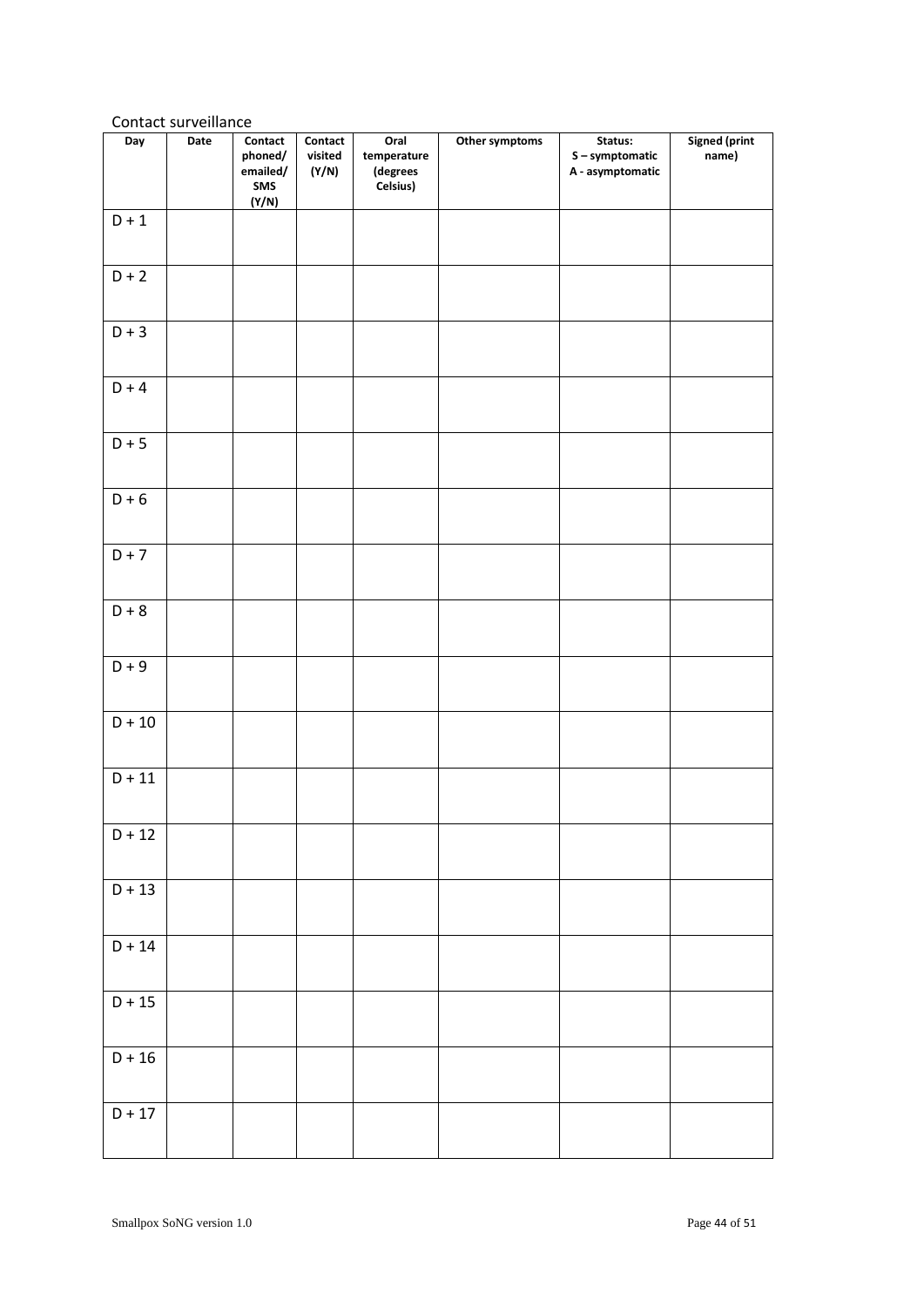## <span id="page-44-0"></span>**Appendix F: Advice for contacts of a case of smallpox**

## **Why am I a contact?**

You are considered a contact because you have been in contact with someone who has smallpox or the virus itself.

All contacts are assessed and put into the following categories:

- Primary contacts
	- o Higher risk primary contacts
	- o Lower risk primary contacts
- Secondary contacts

These categories are determined by how close you have been to an infectious person or the virus and how long you have been exposed.

## *Higher risk primary contacts*

Higher risk primary contacts are people who are at most risk of catching smallpox and who have not had a successful smallpox vaccination in the last 3 years. This includes:

- **Household-like contacts**: people who live or have spent a lot of time within the same house as the case while they are contagious. This includes sexual contacts.
- **Face-to-face contacts**: people who have been face to face (less than 2 metres) with a case for more than 15 minutes without any personal protective equipment. This includes people from work, social settings, healthcare and emergency workers.
- **Fomite contacts**: people who have been in contact with anything a smallpox case has also been in contact with (their clothes, bedding etc.). This includes people from work, social settings, healthcare and emergency workers.
- **Vaccination contraindicated/failure**: people who would otherwise be in the 'lower risk primary contact' category, except that they are unable to be vaccinated or the vaccine didn't work.
- **Virus release contacts**: people who are in the area if there is smallpox virus released.
- **Laboratory contacts**: people who work in a laboratory who have been exposed to the virus without proper personal protective equipment.

## *Lower risk primary contacts*

- **Aerosol contacts**:
	- o People who have had face to face contact (less than 2 metres) with a case for less than 15 minutes; or
	- o have had contact at a distance of more than 2 metres for longer than 15 minutes in a closed space; or
	- $\circ$  have spent more than 15 minutes in a room next door to a case; or
	- o have been on the same floor as a case with shared air conditioning.

These may include work colleagues, and people who have visited the same places or travelled on the same public transport (such as buses, trains and planes) as a case.

- **Non-laboratory contacts wearing personal protective equipment**: people who have been in contact with a case or things they have touched while wearing personal protective equipment.
- **Previously vaccinated persons**: people who have been successfully vaccinated within the last 3 years who have had face-to-face contact with a case or things they have touched.
- **Laboratory contacts**: people who work in a laboratory who have had contact with the virus while using the correct personal protective equipment.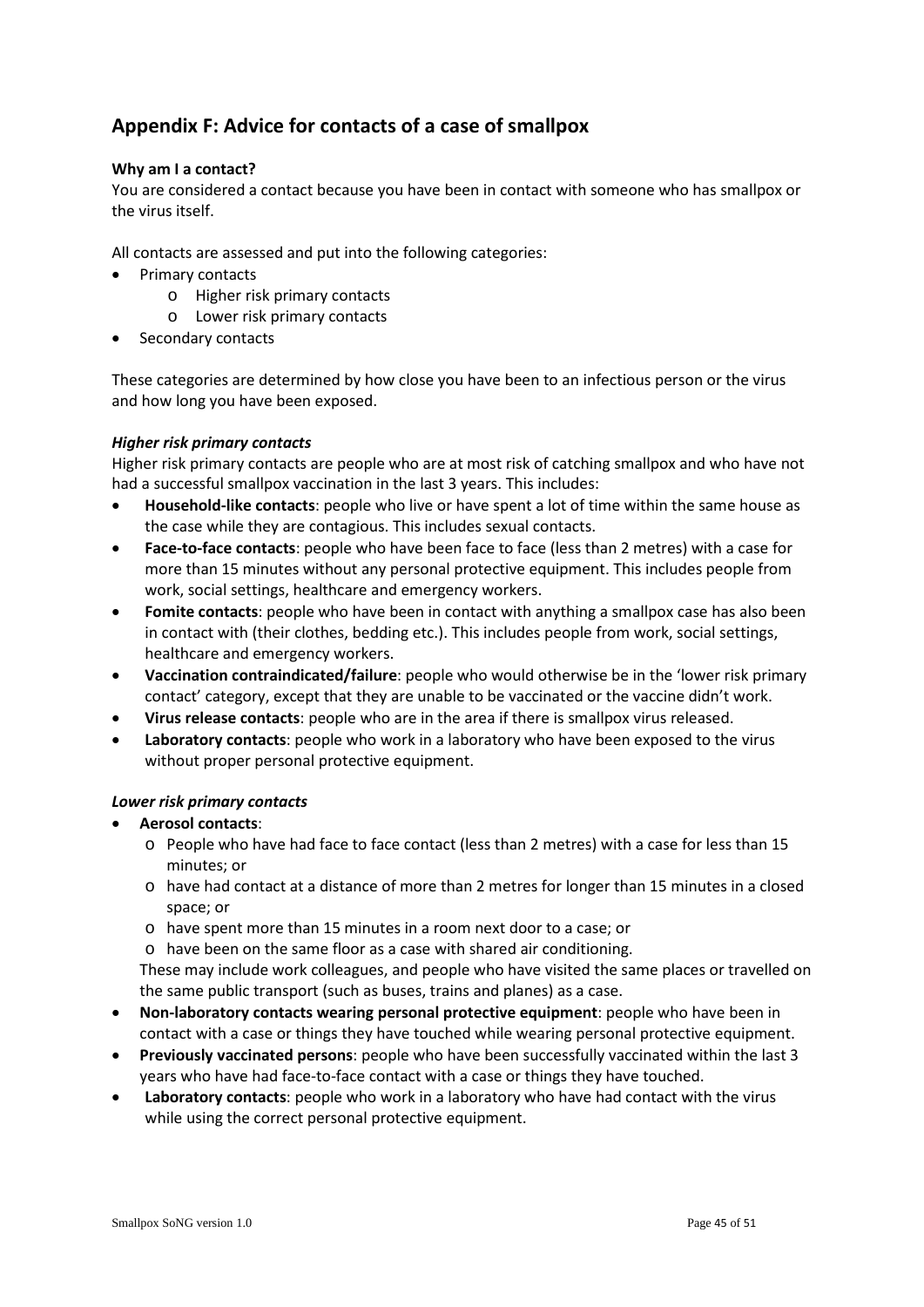## *Secondary contacts*

Secondary contacts are house-hold like contacts of higher risk primary contacts, including anyone who lives with or usually spends a lot of time in the same house as a primary contact. This includes sexual contacts.

## *Why do I need to take action?*

You have been in close contact with a person who appears to have infectious smallpox, or the virus itself. This means that a number of actions need to be taken immediately to protect you from infection. If the case you have been in contact with turns out not to have smallpox, you will be advised.

## *Should I be vaccinated against smallpox?*

Higher risk primary contacts should be vaccinated unless they have a very serious health issue which makes vaccination extremely dangerous as they are at most risk of developing smallpox. Lower risk primary contacts and secondary contacts will be vaccinated unless they have a serious health issue that prevents them from doing so, or they are laboratory workers who have used appropriate personal protective equipment in an accredited laboratory.

Vaccination is most effective if given within 4 days of exposure to smallpox. This is why it is not always possible to wait for the patient's diagnosis to be confirmed before vaccinating contacts.

## *Are there any special precautions for vaccination?*

There are some medical conditions that put people at greater risk of side effects from smallpox vaccination. These will be discussed and managed with you.

### *What else do I need to do?*

You should monitor yourself carefully for the 17 days following contact with a case or the virus for symptoms of smallpox. This is very important so that infection can be detected early and you can be admitted to a specialist centre for observation or treatment. It will be ensured that you have access to a thermometer and telephone. Higher and lower risk primary contacts will be contacted daily by public health staff to check on your temperature and any symptoms.

## *How do I monitor myself for symptoms?*

You should:

- take your temperature daily, at the same time each day, with the thermometer; and
- record your daily temperature measurement.

If your temperature rises above 38 °C at any time, or if you feel unwell and start to show symptoms of smallpox, you should immediately call the public health unit on the number provided to you. You should not present to any doctor or hospital without first calling your local public health unit, except in an emergency.

## *Do I need to restrict my activities in any way?*

Higher and lower risk primary contacts need to be isolated during the 17 days after contact with a case or the virus. In most circumstances this can be at home, although if you are in shared accommodation alternative accommodation will be provided. During this period you should stay at home or in your accommodation, you should not work and you should avoid contact with people who have not been recently vaccinated against smallpox.

If you are a secondary contact you do not need to restrict your activities, however you should not leave Australia for 17 days following your last contact with a smallpox contact.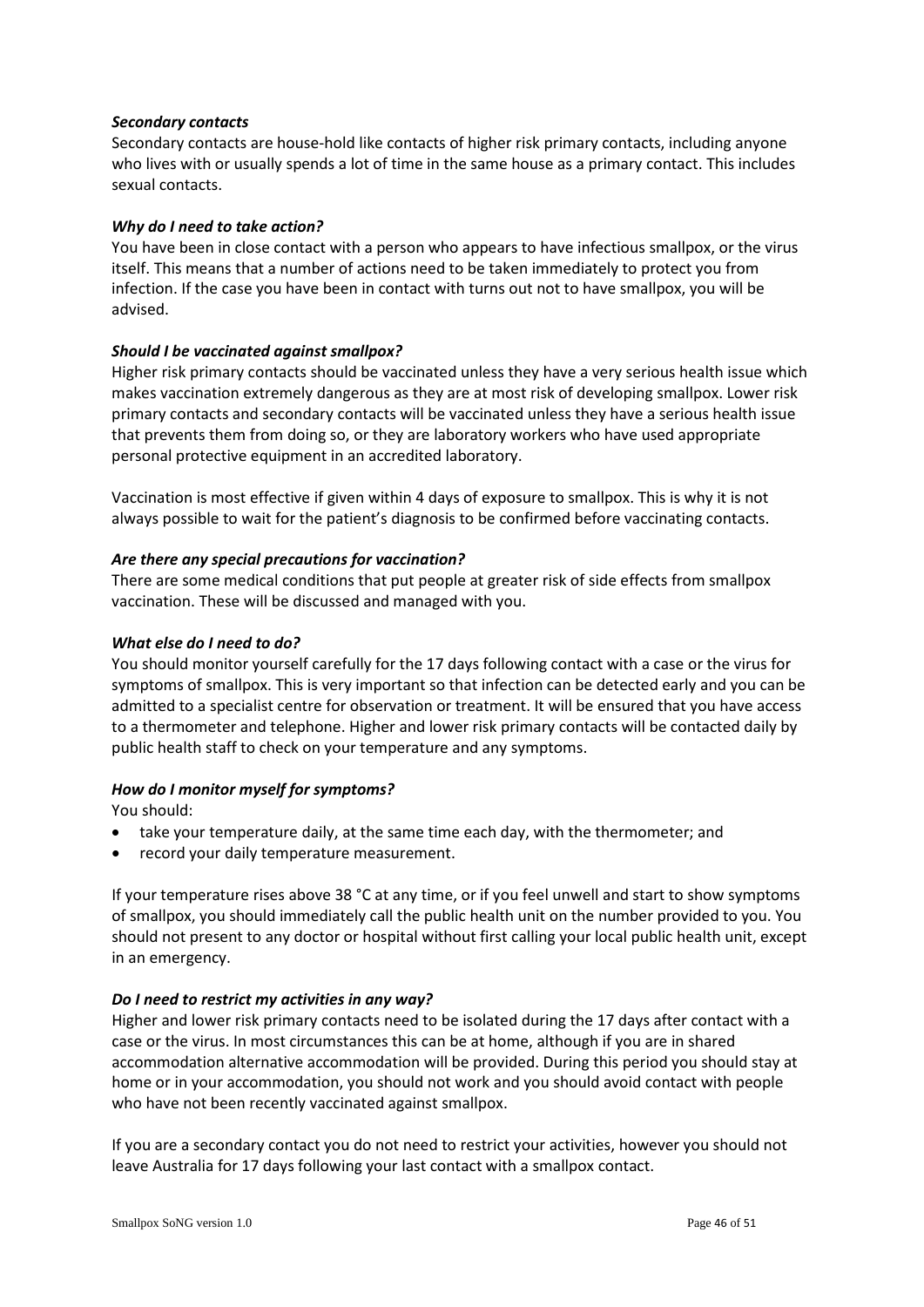## <span id="page-46-0"></span>**Appendix G: Vaccination factsheet**

## **The smallpox vaccine**

Smallpox vaccine is made from a live virus called vaccinia. Vaccinia virus is a "pox" virus related to smallpox virus, although it is less harmful and can protect people from smallpox. The smallpox vaccine does not contain smallpox virus and cannot give you smallpox. The vaccine stimulates the immune system to react against the vaccinia virus, and develop immunity to it. Immunity to vaccinia also provides immunity to smallpox. The smallpox vaccine likely protects you from infection for 5–10 years, and protection from severe outcomes following infection could be life-long.

The vaccine is given using a special needle which has two prongs. The needle is dipped into the vaccine solution and when removed, the needle retains a droplet of the vaccine solution. The needle is then used to prick the skin a number of times over a few seconds.

### **Who should get the vaccine and when?**

People exposed to smallpox virus are at a higher risk of developing and spreading smallpox. If a case of smallpox occurs, first responder teams will need protection from the disease and will be vaccinated. These teams will identify other people who need to be vaccinated to control the outbreak.

Anyone who has been in contact with a case of smallpox or the virus itself will be vaccinated as soon as possible after exposure unless they have had the vaccine in the last 3 years, have an absolute contraindication to the vaccine or they have previously recovered from smallpox. There are some special situations where lower-risk contacts will not be vaccinated if they have a serious medical condition that prevents them from receiving the vaccine.

Receiving the vaccine within 4 days after exposure can prevent the disease or at least make it less serious. Receiving the vaccine within 7 days after exposure can still offer some protection against death from smallpox. The duration of complete immunity provided by vaccination is uncertain, but it is unlikely to be more than 10 years. Previously vaccinated people are therefore unlikely to be protected from infection although the disease may be less severe.

## **After the vaccination**

If the vaccination is successful, a red and itchy bump develops at the vaccination site in three or four days. In the first week after vaccination, the bump becomes a large blister, fills with pus and begins to drain. Later it will form a scab. Finally, the scab will fall off and leave a scar.

You may experience swelling and tenderness of the lymph nodes (glands) lasting 2–4 weeks after the blister has healed, itching at the vaccination site, tiredness, mild fever, headache or muscle aches.

#### *Vaccination site evaluation*

About 7 days after vaccination, you will need an appointment for a vaccination site examination, so that a healthcare professional can review your vaccination site to determine whether the vaccination was successful.

## *Unsuccessful vaccination*

Around 3% of people may have no reaction to the vaccine. This could mean that vaccination was not successful and that you are not protected. In this case, you would need to be vaccinated again.

#### *Care of vaccination site*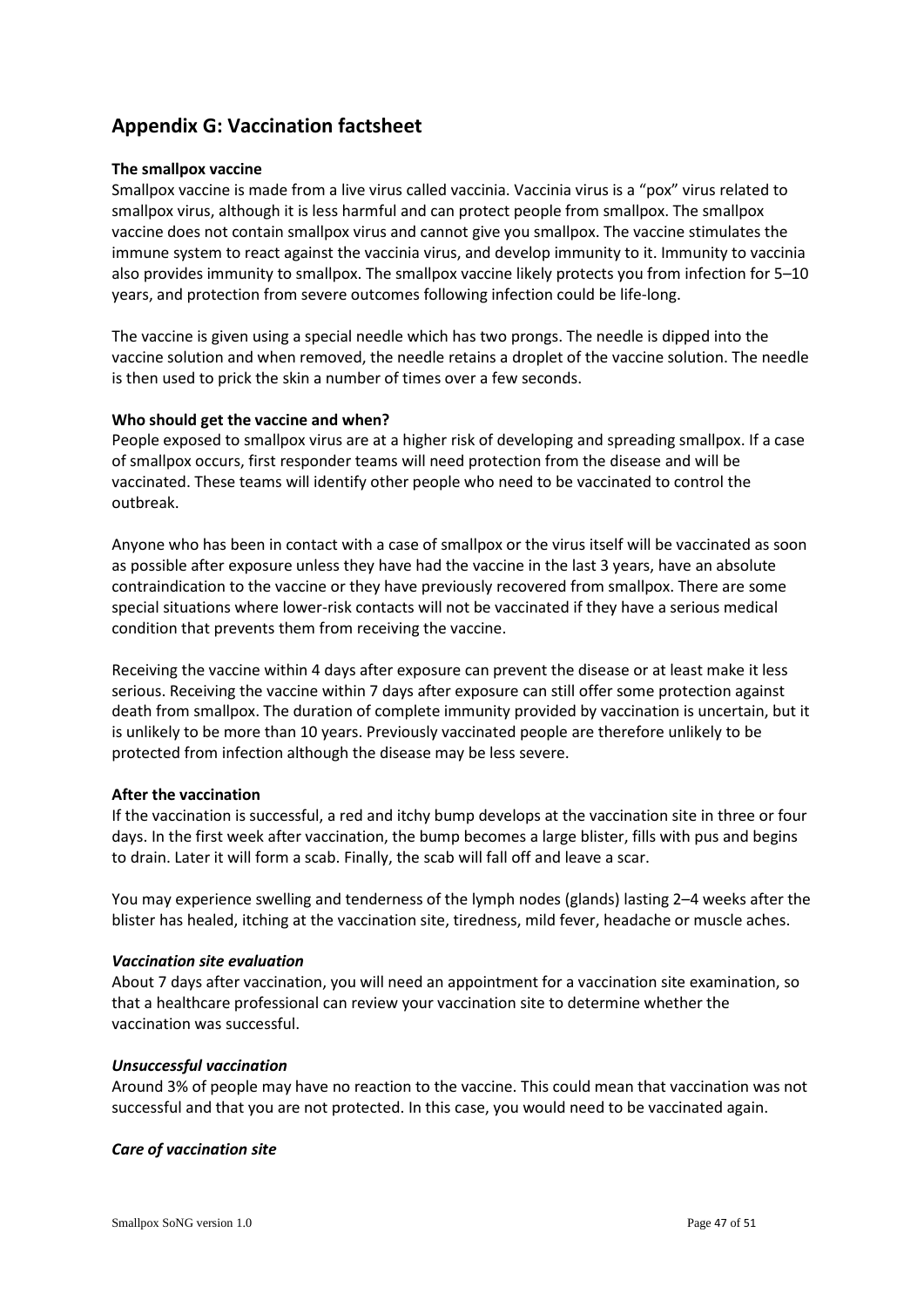Until the scab falls off, you can spread vaccinia virus to other people or to other parts of your own body. To prevent this, follow these instructions until the scab that forms at the vaccination site has fallen off on its own:

## What you should do

- *If working in a healthcare setting,* cover the vaccination site loosely with gauze, using first-aid adhesive tape to keep it in place. Then cover the gauze with a semipermeable (or semiocclusive) dressing, which will allow the passage of air but not of fluids. Change the semipermeable dressing at least every 3–5 days in order to prevent build-up of fluids and irritation of the vaccination site. Wear a shirt that covers the vaccination site as an additional barrier to the spread of vaccinia.
- *If not at work in a healthcare setting,* you need only wear the gauze bandage secured by first-aid adhesive tape over the vaccination site. Change it frequently (every 1–3 days). As an added precaution against spread of transmission, wear a shirt that covers the vaccination site. This is particularly important in situations of close physical contact that may occur at home.
- *Wash hands with soap and warm water* or with alcohol-based hand rubs (hand sanitiser), after direct contact with vaccine, the vaccination site, or anything that might be contaminated with live virus, including bandages, clothing, towels or sheets that came into contact with the vaccination site. This is vital in order to remove any virus from your hands and prevent spread. Make sure not to touch the vaccination site and then any other part of your body without washing your hands first.
- *Keep the vaccination site dry.* Cover the site with a waterproof bandage when you bathe. Remember to change back to the loose gauze dressing after bathing. If the gauze covering the vaccination site gets wet, change it.
- *Seal contaminated bandages/dressings* in a plastic 'zip lock' bag and dispose of them as general waste. Do the same for scabs as they fall off. Remember to wash your hands afterwards.
- *Keep a separate laundry hamper* for clothing, towels, bedding or other items that may have come into direct contact with the vaccination site or drainage from the site.
- *Wash clothing or any other material that comes into contact with the vaccination site*, using hot water with detergent and /or bleach. Wash hands after handling contaminated clothing etc.

## What you should **not** do

- *Don't use a bandage that blocks all air from the vaccination site*. This can cause the skin at the site to soften and wear away. Use loose gauze secured with first-aid adhesive tape to cover the site and then cover this with a semipermeable dressing and shirt when at work in a healthcare setting.
- *Don't put salves or ointments on the vaccination site*.
- *Don't scratch or pick at the scab*. The vaccination site can become very itchy, but you should not scratch it.
- *Don't bathe with others until the lesion is healed*.

## **Reactions after smallpox vaccination**

After smallpox vaccination, most people experience normal, typically mild reactions to the vaccine, which indicate that the vaccine is beginning to work. Some people may experience more severe reactions that may require medical attention.

Below are details of what you can expect after vaccination, and conditions that you should watch for.

## *Normal, typically mild reactions*

These reactions usually go away without treatment.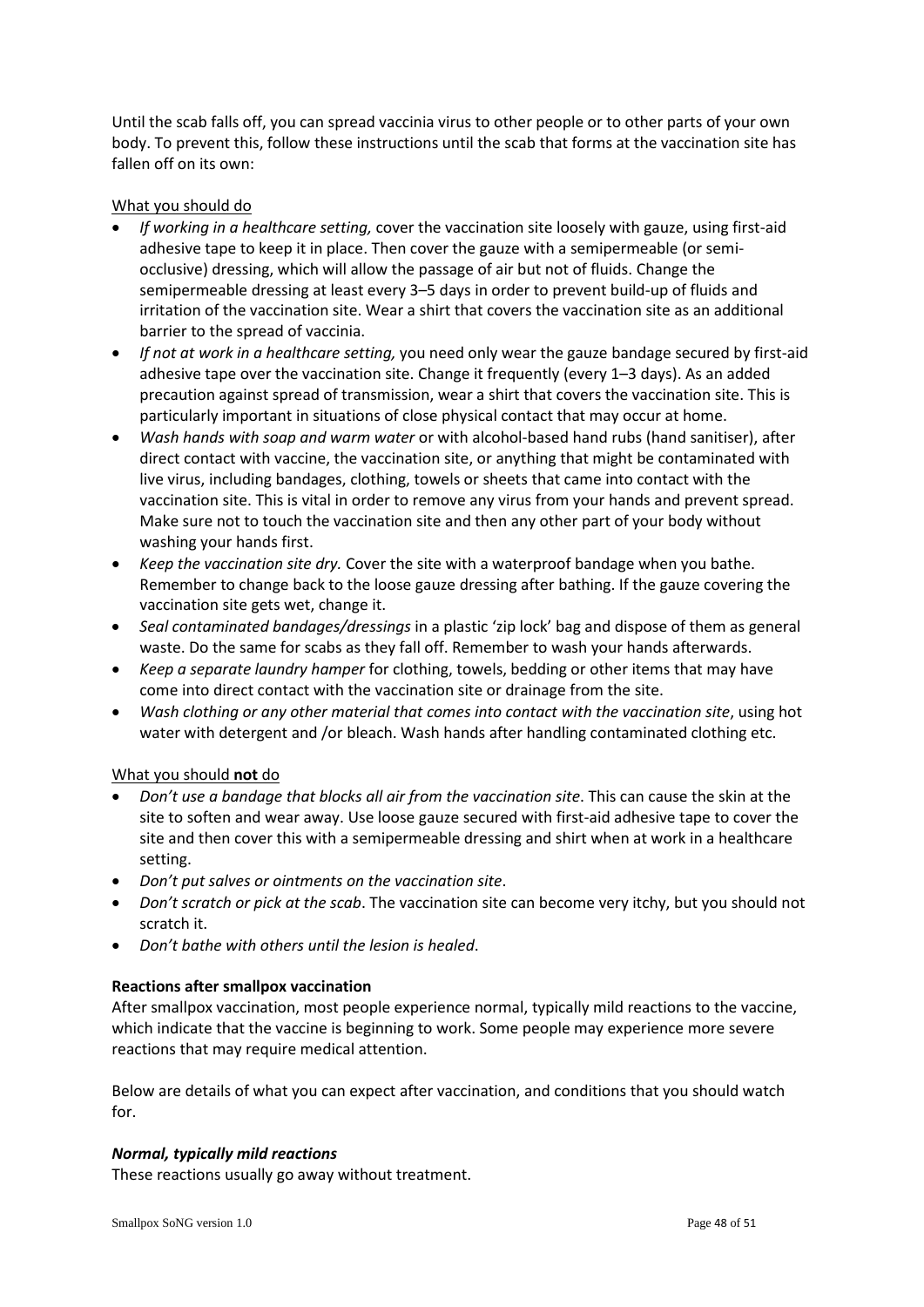They can start right away, or they might not start until a week or more after vaccination:

- the arm receiving the vaccination may be sore and red where the vaccine was given;
- the glands in the armpits may become large and sore;
- the vaccinated person may develop a low fever (<38°C);
- the vaccinated person may have other symptoms like fatigue, headache or muscle aches;
- one out of three people may feel bad enough to miss work, school or recreational activity, or have trouble sleeping.

The vaccination site may start itching after a few days; this could last until the scab falls off.

## What to do if you are concerned about normal reactions

While these reactions usually go away on their own, if you are concerned about reactions of this type, contact your jurisdictional Communicable Disease Branch via the phone numbers provided at the end of this factsheet.

## *Symptoms that may mean you require medical attention*

Some people may experience more severe reactions that may require medical attention. You should be aware of symptoms that might indicate you are experiencing such a reaction.

Watch for the following symptoms:

- the vaccine site doesn't look as though it is healing normally;
- a rash or sore on another part or parts of the body;
- a persistent headache (lasting more than 24 hours) or high fever (≥38°C), confusion or seizures;
- difficulty staying awake;
- difficulty breathing, hoarseness or wheezing;
- development of hives, pallor, weakness, rapid heart rate or dizziness;
- development of an eye infection; and /or
- development of some other unusual, unexpected problem.

If any of the above occurs, contact your jurisdictional Communicable Disease Branch via the phone numbers provided at the end of this factsheet.

## *Serious reactions that should be evaluated*

In the past, about 1000 people for every 1 million people vaccinated for the first time had reactions that, while not life threatening, were serious. These reactions may require medical attention:

- *A vaccinia rash or outbreak of sores limited to one area (inadvertent inoculation).* This is an accidental spreading of the vaccinia virus caused by touching the vaccination site and then touching another part of the body or another person before washing the hands. It usually occurs on the genitals or face, and can include the eyes, where it can damage sight or lead to blindness. Washing hands with soap and water after touching the vaccine site will help prevent this. *Note: if the eyes are affected, seek immediate attention.*
- *A widespread vaccinia rash (generalised vaccinia).* The virus spreads from the vaccination site through the blood. Sores break out on parts of the body away from the vaccination site.
- *An allergic rash in response to the vaccine.* This can take various forms, such as red spots, bumps, or hives.
- *Red streaks coming out from the vaccination site.* These are most likely a normal reaction, but could be an infection and should be checked.

If any of the above occurs, contact your jurisdictional Communicable Disease Branch via the phone numbers provided at the end of this factsheet.

## *Life-threatening reactions that need immediate attention*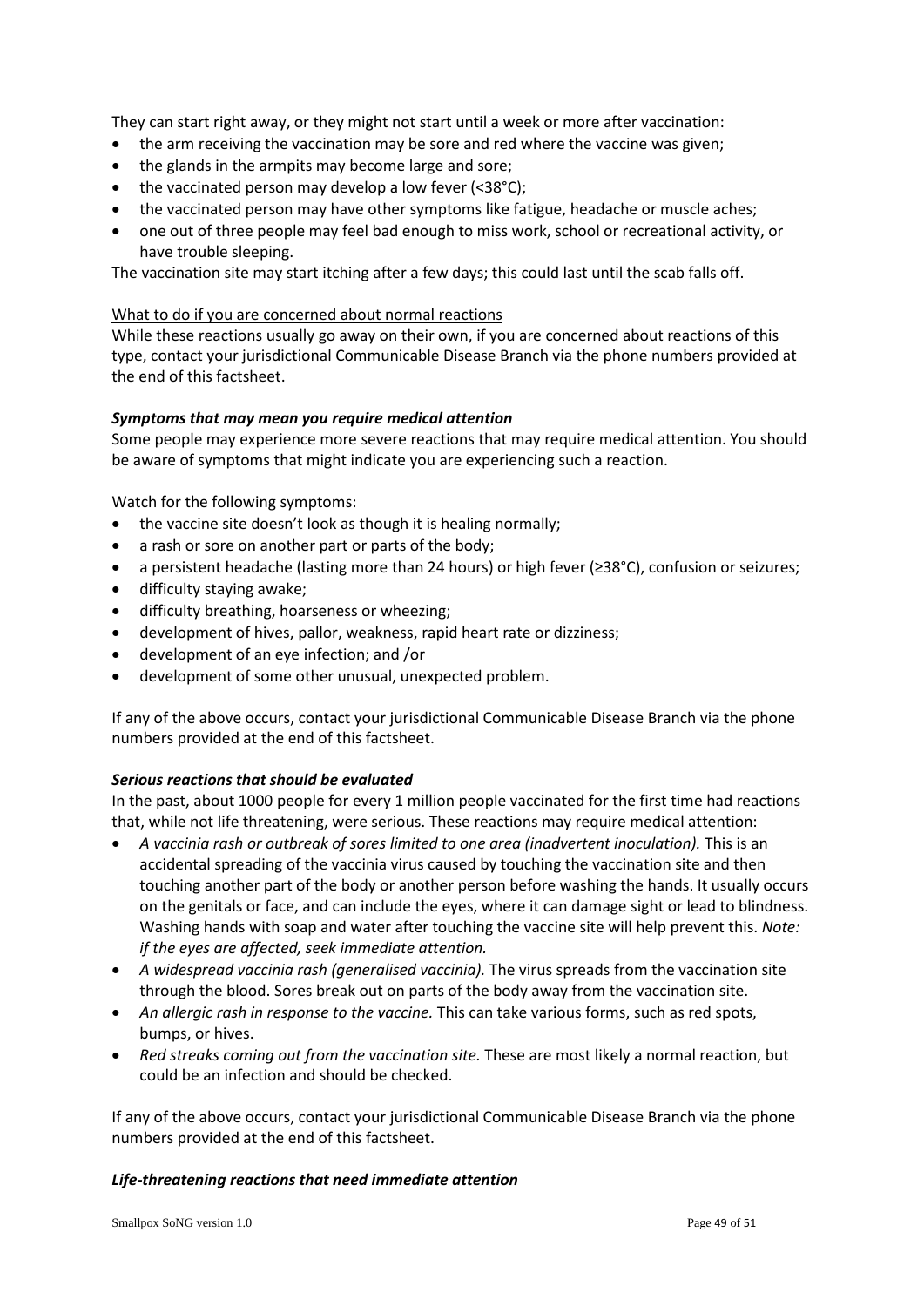Rarely, people have had very bad reactions to the vaccine. In the past, between 14 and 52 people per 1 million people vaccinated for the first time had potentially life-threatening reactions, and 1 or 2 died. It is important to note that for every million people who contract smallpox, approximately 300,000 will die from it. As such, in an outbreak situation the benefit afforded by the vaccine outweighs the risk.

The following reactions require immediate medical attention:

- *Serious skin rash (eczema vaccinatum).* This is caused by widespread infection of the skin in people with skin conditions such as eczema or atopic dermatitis, and can lead to scarring or death.
- Ongoing infection of skin at the vaccination site with tissue destruction (progressive vaccinia or vaccinia necrosum) which can lead to scarring or death.
- Inflammation of the brain (postvaccinal encephalitis) which can lead to disability or death.
- New or worsening heart disease (including angina).
- Stroke or mini-stroke.

What to do if you believe you are having a serious or life-threatening reaction Call your jurisdictional Communicable Disease Branch specified below, or visit an emergency department.

## Treatment for serious or life-threatening reactions

Two treatments may help people who have certain serious reactions to the vaccine; vaccinia immune globulin (VIG) and cidofovir. Use of these depends on availability and the consideration of potential further adverse reactions.

## Predicted rates of adverse events

Adverse events in Australia today may be more frequent than in the past because there may be more people at risk from immune suppression and eczema or atopic dermatitis. However, the outcome associated with adverse events may be less severe because of advances in medical care.

Rates may be lower for people previously vaccinated.

## **Jurisdictional Communicable Disease Branch contact details:**

The contact details for [insert state/territory name] are: